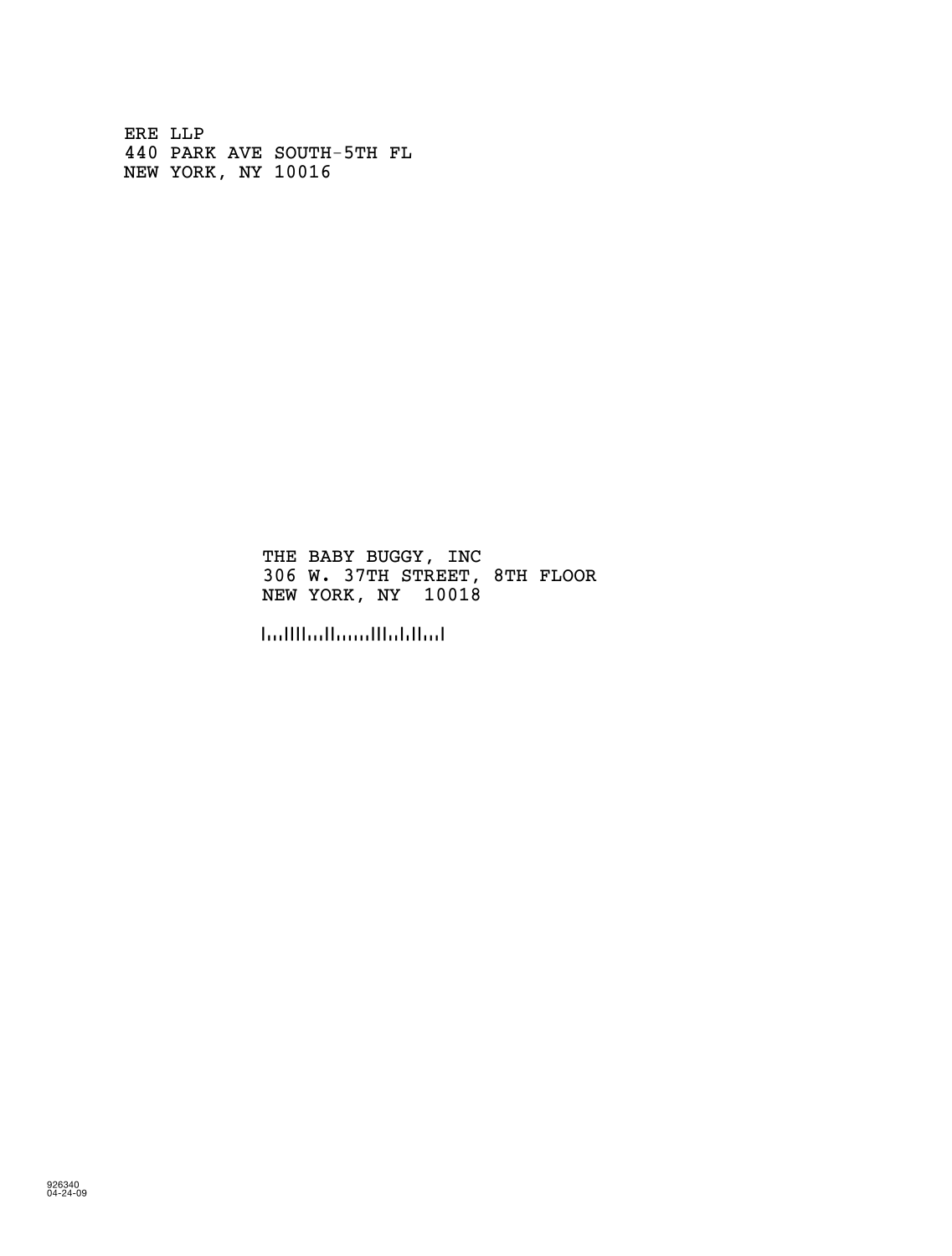| Form | 191                                                    |
|------|--------------------------------------------------------|
|      | Department of the Treasury<br>Internal Revenue Service |

# **990** Return of Organization Exempt From Income Tax  $\frac{6008 \text{ No. }1545-004}{2009}$

**Under section 501(c), 527, or 4947(a)(1) of the Internal Revenue Code (except black lung benefit trust or private foundation) Construction Construction Open to Public** 



| The organization may have to use a copy of this return to satisfy state reporting requirements.

|                                |                               | and ending<br>A For the 2009 calendar year, or tax year beginning                                                                                                                                                              |                                                           |                                                     |
|--------------------------------|-------------------------------|--------------------------------------------------------------------------------------------------------------------------------------------------------------------------------------------------------------------------------|-----------------------------------------------------------|-----------------------------------------------------|
|                                | <b>B</b> Check if applicable: | C Name of organization<br>Please<br>use IRS                                                                                                                                                                                    | D Employer identification number                          |                                                     |
|                                | Address<br>change             | label or<br>THE BABY BUGGY, INC<br>print or                                                                                                                                                                                    |                                                           |                                                     |
|                                | Name<br>change                | type.<br>Doing Business As                                                                                                                                                                                                     |                                                           | 31-1777082                                          |
|                                | Initial<br>return             | Number and street (or P.O. box if mail is not delivered to street address)<br>Room/suite<br>See                                                                                                                                | E Telephone number                                        |                                                     |
|                                | Termin-<br>ated               | Specific<br>SPECING 306 W. 37TH STREET, 8TH FLOOR                                                                                                                                                                              |                                                           | $(212)$ 736-1777                                    |
|                                | Amended<br>return             | tions.<br>City or town, state or country, and $ZIP + 4$                                                                                                                                                                        | G Gross receipts \$                                       | 3,366,131.                                          |
|                                | Applica-<br>tion<br>pending   | 10018<br>NEW YORK, NY                                                                                                                                                                                                          | H(a) Is this a group return                               |                                                     |
|                                |                               | F Name and address of principal officer: KATHERINE SNIDER                                                                                                                                                                      | for affiliates?                                           | $\exists$ Yes $\boxed{\text{X}}$ No                 |
|                                |                               | 306 W 37TH STREET, 8TH FLOOR, NEW YORK, NY                                                                                                                                                                                     | $H(b)$ Are all affiliates included? $\Box$ Yes            | ⊿ No                                                |
|                                |                               | <b>I</b> Tax-exempt status: $\boxed{\mathbf{X}}$ 501(c) ( 3 ) ◀ (insert no.) $\boxed{\phantom{0}}$ 4947(a)(1) or<br>527                                                                                                        |                                                           | If "No," attach a list. (see instructions)          |
|                                |                               | J Website: WWW.BABYBUGGY.ORG                                                                                                                                                                                                   | $H(c)$ Group exemption number $\blacktriangleright$       |                                                     |
|                                | Part I                        | <b>K</b> Form of organization: $X$ Corporation<br>Other $\blacktriangleright$<br>Trust<br>Association<br><b>Summary</b>                                                                                                        | L Year of formation: $2001$ M State of legal domicile: DE |                                                     |
|                                |                               | Briefly describe the organization's mission or most significant activities: FOUNDED IN 2001 BY JESSICA                                                                                                                         |                                                           |                                                     |
|                                | 1                             | SEINFELD, THE BABY BUGGY, INC. AIMS TO PROVIDE ESSENTIAL GOODS,                                                                                                                                                                |                                                           |                                                     |
| Governance                     | 2                             | Check this box $\blacktriangleright$ $\Box$ if the organization discontinued its operations or disposed of more than 25% of its net assets.                                                                                    |                                                           |                                                     |
|                                | 3                             |                                                                                                                                                                                                                                | $\mathbf{3}$                                              | 17                                                  |
|                                | 4                             |                                                                                                                                                                                                                                | $\overline{\mathbf{4}}$                                   | 17                                                  |
| య                              | 5                             | Total number of employees (Part V, line 2a) manufactured and contact the control of the control of the control of the control of the control of the control of the control of the control of the control of the control of the | 5                                                         | $\overline{23}$                                     |
|                                | 6                             |                                                                                                                                                                                                                                | 6                                                         | 4000                                                |
| Activities                     | 7a                            |                                                                                                                                                                                                                                | 7a                                                        | $\overline{0}$ .                                    |
|                                |                               |                                                                                                                                                                                                                                | 7b                                                        | $\overline{0}$ .                                    |
|                                |                               |                                                                                                                                                                                                                                | <b>Prior Year</b>                                         | <b>Current Year</b>                                 |
|                                | 8                             |                                                                                                                                                                                                                                | 5,718,837.                                                | 2,757,101.                                          |
| Revenue                        | 9                             | Program service revenue (Part VIII, line 2g)<br><u> 1999 - Anno Barrison, Amerikaansk politiker (</u>                                                                                                                          |                                                           |                                                     |
|                                | 10                            |                                                                                                                                                                                                                                | 149,097.                                                  | 81,838.                                             |
|                                | 11                            |                                                                                                                                                                                                                                |                                                           |                                                     |
|                                | 12                            | Total revenue - add lines 8 through 11 (must equal Part VIII, column (A), line 12)                                                                                                                                             | 5,867,934.                                                | 2,838,939.                                          |
|                                | 13                            | Grants and similar amounts paid (Part IX, column (A), lines 1-3)                                                                                                                                                               |                                                           |                                                     |
|                                | 14                            |                                                                                                                                                                                                                                |                                                           |                                                     |
|                                | 15                            | Salaries, other compensation, employee benefits (Part IX, column (A), lines 5-10)                                                                                                                                              | 859,025.                                                  | 772, 118.                                           |
| Expenses                       |                               | 16a Professional fundraising fees (Part IX, column (A), line 11e)                                                                                                                                                              | 59,957.                                                   |                                                     |
|                                |                               | <b>b</b> Total fundraising expenses (Part IX, column (D), line 25) $\rightarrow$ 240, 573.                                                                                                                                     |                                                           |                                                     |
|                                |                               |                                                                                                                                                                                                                                | 4,480,868.                                                | 2,699,518.                                          |
|                                |                               | 18 Total expenses. Add lines 13-17 (must equal Part IX, column (A), line 25)                                                                                                                                                   | 5,399,850.                                                | 3,471,636.                                          |
|                                | 19                            | Revenue less expenses. Subtract line 18 from line 12                                                                                                                                                                           | 468,084.                                                  | $-632,697.$                                         |
|                                |                               |                                                                                                                                                                                                                                | <b>Beginning of Current Year</b>                          | <b>End of Year</b>                                  |
|                                | 20                            | Total assets (Part X, line 16)                                                                                                                                                                                                 | 3,850,822.                                                | 3,198,660.                                          |
| Net Assets or<br>Fund Balances | 21                            | Total liabilities (Part X, line 26)                                                                                                                                                                                            | 81,385.                                                   | 28,554.                                             |
|                                | 22<br>Part II                 | <b>Signature Block</b>                                                                                                                                                                                                         | 3,769,437.                                                | 3,170,106.                                          |
|                                |                               | Under penalties of perjury, I declare that I have examined this return, including accompanying schedules and statements, and to the best of my knowledge and belief, it is true, correct,                                      |                                                           |                                                     |
|                                |                               | and complete. Declaration of preparer (other than officer) is based on all information of which preparer has any knowledge.                                                                                                    |                                                           |                                                     |
|                                |                               |                                                                                                                                                                                                                                |                                                           |                                                     |
| Sign                           |                               | Signature of officer                                                                                                                                                                                                           | Date                                                      |                                                     |
| Here                           |                               | KATHERINE SNIDER, EXECUTIVE DIRECTOR                                                                                                                                                                                           |                                                           |                                                     |
|                                |                               | Type or print name and title                                                                                                                                                                                                   |                                                           |                                                     |
|                                |                               | Date<br>Preparer's                                                                                                                                                                                                             | Check if                                                  | Preparer's identifying number<br>(see instructions) |
| Paid                           |                               | signature                                                                                                                                                                                                                      | self-<br>employed                                         |                                                     |
|                                | Preparer's                    | Firm's name (or<br>ERE LLP<br>yours if                                                                                                                                                                                         | EIN D                                                     |                                                     |
|                                | Use Only                      | 440 PARK AVE SOUTH-5TH FL<br>self-employed),                                                                                                                                                                                   |                                                           |                                                     |
|                                |                               | address, and<br>NY 10016<br>NEW YORK,<br>$ZIP + 4$                                                                                                                                                                             |                                                           | Phone no. ▶ 212-576-1400                            |
|                                |                               | May the IRS discuss this return with the preparer shown above? (see instructions)                                                                                                                                              |                                                           | $\overline{\text{X}}$ Yes<br>No                     |
|                                | 932001 02-04-10               | LHA For Privacy Act and Paperwork Reduction Act Notice, see the separate instructions.                                                                                                                                         |                                                           | Form 990 (2009)                                     |
|                                |                               | SEE SCHEDULE O FOR ORGANIZATION MISSION STATEMENT CONTINUATION                                                                                                                                                                 |                                                           |                                                     |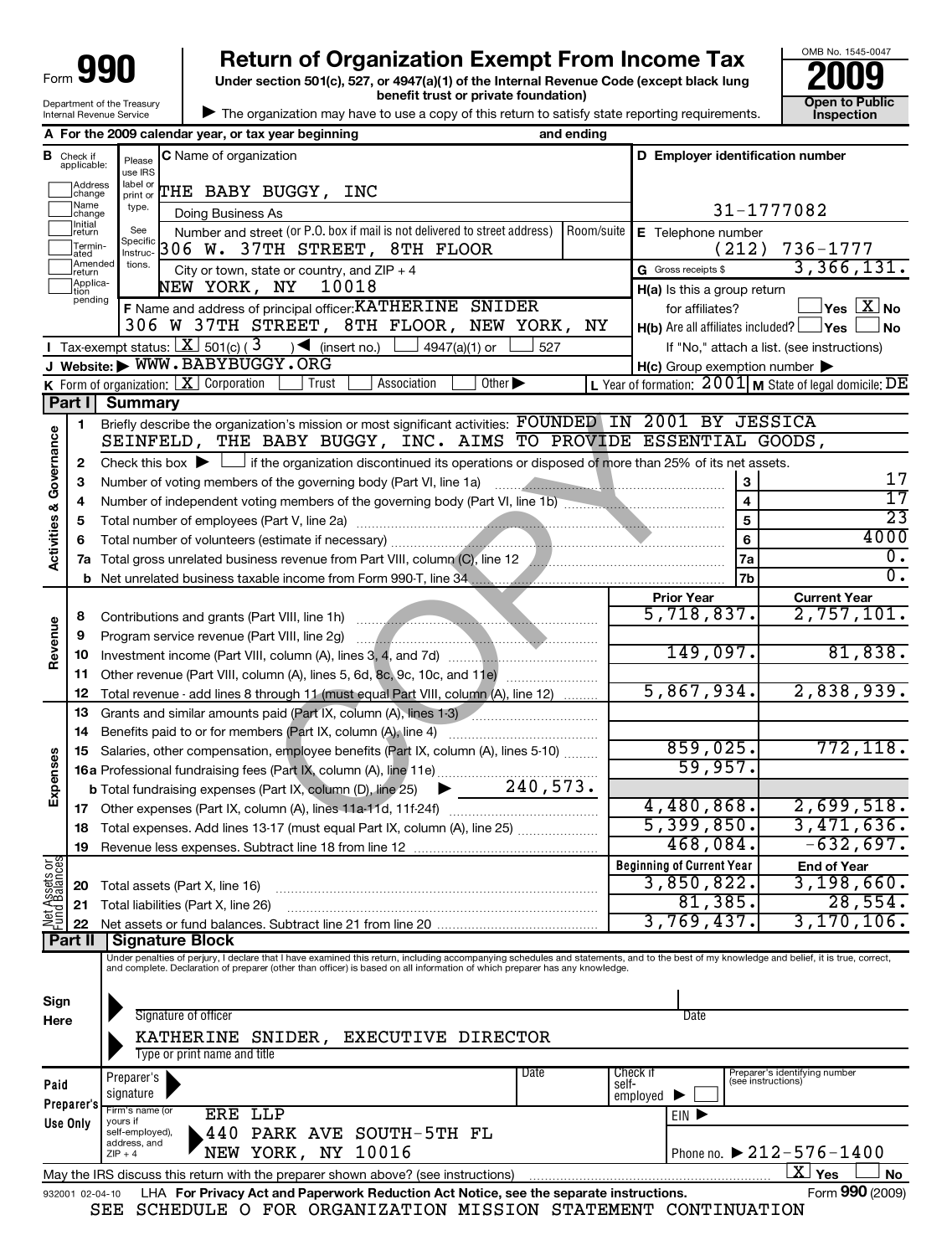|              | 31-1777082<br>THE BABY BUGGY, INC<br>Page 2<br>Form 990 (2009)                                                                                   |
|--------------|--------------------------------------------------------------------------------------------------------------------------------------------------|
|              | <b>Part III   Statement of Program Service Accomplishments</b>                                                                                   |
| 1            | Briefly describe the organization's mission: SEE SCHEDULE O FOR CONTINUATION<br>FOUNDED IN 2001 BY JESSICA SEINFELD, THE BABY BUGGY INC. AIMS TO |
|              | PROVIDE ESSENTIAL GOODS, PRODUCTS AND SERVICES TO FAMILIES IN NEED                                                                               |
|              | THROUGHOUT THE FIVE BOROUGHS OF NEW YORK CITY.<br>BABY BUGGY ACCEPTS                                                                             |
|              | DONATIONS OF NEW AND GENTLY USED ITEMS FROM INDIVIDUALS AND                                                                                      |
| $\mathbf{2}$ | Did the organization undertake any significant program services during the year which were not listed on                                         |
|              | $\exists$ Yes $\boxed{\text{X}}$ No<br>the prior Form 990 or 990-EZ?                                                                             |
|              | If "Yes," describe these new services on Schedule O.                                                                                             |
| 3            | $\Box$ Yes $\boxed{X}$ No<br>Did the organization cease conducting, or make significant changes in how it conducts, any program services?        |
|              | If "Yes," describe these changes on Schedule O.                                                                                                  |
| 4            | Describe the exempt purpose achievements for each of the organization's three largest program services by expenses.                              |
|              | Section 501(c)(3) and 501(c)(4) organizations and section 4947(a)(1) trusts are required to report the amount of grants and                      |
|              |                                                                                                                                                  |
|              | allocations to others, the total expenses, and revenue, if any, for each program service reported.                                               |
|              | $(1, 204, 442)$ including grants of \$                                                                                                           |
| 4a l         | (Code:<br>) (Revenue \$<br>CRISIS INTERVENTION: GOODS ARE DONATED TO ORGANIZATIONS THAT PROVIDE                                                  |
|              | SERVICES FOR AT-RISK CHILDREN AND FAMILIES WHO ARE LIVING IN POVERTY                                                                             |
|              | AND FACED WITH CHALLENGING CIRCUMSTANCES.<br>THESE PROGRAMS OFFER CASE                                                                           |
|              |                                                                                                                                                  |
|              | MANAGEMENT, COUNSELING, ADVOCACY, AND PARENTING WORKSHOPS, AS WELL AS<br>CRISIS INTERVENTION WHEN NEEDED. SOME OF THE LARGEST RECIPIENT SITES    |
|              |                                                                                                                                                  |
|              | IN THIS PROGRAM ARE HARLEM CHILDREN'S ZONE, SINGLE STOP CUCS, LITTLE                                                                             |
|              | SISTERS OF THE ASSUMPTION AND CHILD CENTER OF NEW YORK.                                                                                          |
|              |                                                                                                                                                  |
|              |                                                                                                                                                  |
|              |                                                                                                                                                  |
|              |                                                                                                                                                  |
|              | 509, 975. including grants of \$                                                                                                                 |
| 4b.          | ) (Expenses \$<br>) (Revenue \$<br>(Code:<br>HEALTH: THE BABY BUGGY, INC. DONATES GOODS TO PROGRAMS OFFERED THROUGH                              |
|              | OR IN AFFILIATION WITH THE MATERNAL HEALTH,<br>SOCIAL WORK AND                                                                                   |
|              | LABOR/DELIVERY DEPARTMENTS IN HOSPITALS.                                                                                                         |
|              |                                                                                                                                                  |
|              |                                                                                                                                                  |
|              |                                                                                                                                                  |
|              |                                                                                                                                                  |
|              |                                                                                                                                                  |
|              |                                                                                                                                                  |
|              |                                                                                                                                                  |
|              |                                                                                                                                                  |
|              |                                                                                                                                                  |
| 4с           | $483, 849$ · including grants of \$<br>) (Expenses \$<br>) (Revenue \$<br>(Code:                                                                 |
|              | THE BABY BUGGY, INC. GAVE MONTHLY DONATIONS OF GOODS TO<br>EDUCATION:                                                                            |
|              | EDUCATIONAL INSTITUTIONS OFFERING PROGRAMMING AND SERVICES TO FAMILIES                                                                           |
|              | LIVING IN POVERTY, WHICH ADDRESS THE NEEDS OF THE ENTIRE FAMILY.<br>THIS                                                                         |
|              | PROGRAM INCLUDES SELECT HEAD START SITES INCLUDING ST. ANTHONY'S HEAD                                                                            |
|              | START IN THE BRONX, STATEN ISLAND HEAD START, AND MADELEINE JONES HEAD                                                                           |
|              | IN BROOKLYN, AND LENOX HILL NEIGHBORHOOD HOUSE IN MANHATTAN.<br>START                                                                            |
|              |                                                                                                                                                  |
|              |                                                                                                                                                  |
|              |                                                                                                                                                  |
|              |                                                                                                                                                  |
|              |                                                                                                                                                  |
|              |                                                                                                                                                  |
| 4d           | Other program services. (Describe in Schedule O.)                                                                                                |
|              | $746$ , $146$ . including grants of \$<br>(Expenses \$<br>) (Revenue \$                                                                          |
| 4е —         | 2,944,412.<br>Total program service expenses > \$                                                                                                |
| 932002       | Form 990 (2009)                                                                                                                                  |
|              |                                                                                                                                                  |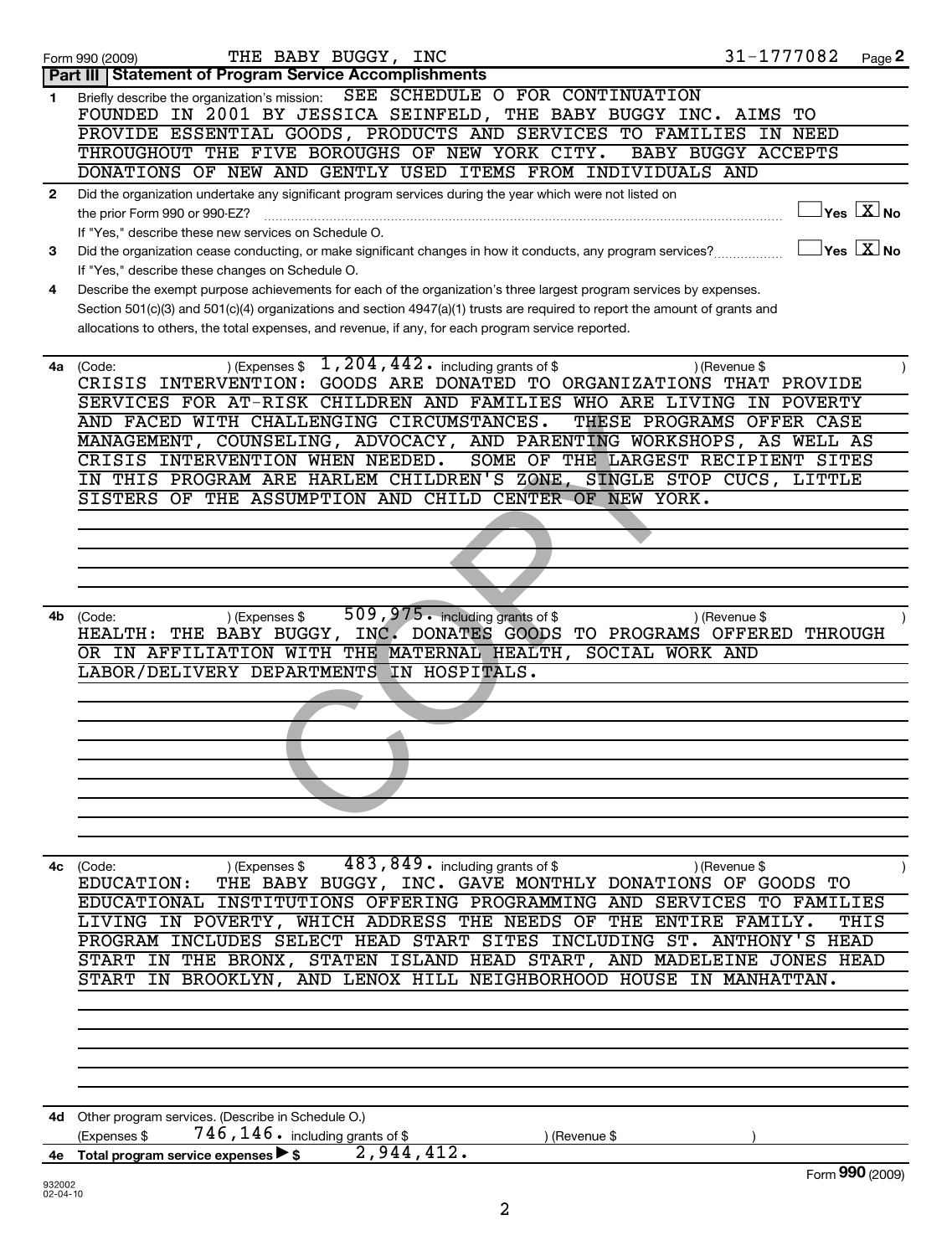|           | THE BABY BUGGY,<br>INC<br>Form 990 (2009)                                                                                                                                                                                                                                                                                                                          | 31-1777082     |                |                              | Page                    |
|-----------|--------------------------------------------------------------------------------------------------------------------------------------------------------------------------------------------------------------------------------------------------------------------------------------------------------------------------------------------------------------------|----------------|----------------|------------------------------|-------------------------|
|           | <b>Part IV   Checklist of Required Schedules</b>                                                                                                                                                                                                                                                                                                                   |                |                |                              |                         |
|           |                                                                                                                                                                                                                                                                                                                                                                    |                |                | Yes   No                     |                         |
| 1.        | Is the organization described in section 501(c)(3) or $4947(a)(1)$ (other than a private foundation)?                                                                                                                                                                                                                                                              |                |                |                              |                         |
|           | If "Yes," complete Schedule A                                                                                                                                                                                                                                                                                                                                      |                | 1              | х<br>$\overline{\textbf{x}}$ |                         |
| 2         |                                                                                                                                                                                                                                                                                                                                                                    |                | $\overline{2}$ |                              |                         |
| З         | Did the organization engage in direct or indirect political campaign activities on behalf of or in opposition to candidates for                                                                                                                                                                                                                                    |                |                |                              | х                       |
|           | public office? If "Yes," complete Schedule C, Part I                                                                                                                                                                                                                                                                                                               |                | 3              |                              | $\overline{\textbf{x}}$ |
| 4         | Section 501(c)(3) organizations. Did the organization engage in lobbying activities? If "Yes," complete Schedule C, Part II                                                                                                                                                                                                                                        |                | 4              |                              |                         |
| 5         | Section 501(c)(4), 501(c)(5), and 501(c)(6) organizations. Is the organization subject to the section 6033(e) notice and                                                                                                                                                                                                                                           |                |                |                              |                         |
|           |                                                                                                                                                                                                                                                                                                                                                                    |                | 5              |                              |                         |
| 6         | Did the organization maintain any donor advised funds or any similar funds or accounts where donors have the right to                                                                                                                                                                                                                                              |                | 6              |                              | X                       |
|           | provide advice on the distribution or investment of amounts in such funds or accounts? If "Yes," complete Schedule D, Part I                                                                                                                                                                                                                                       |                |                |                              |                         |
| 7         | Did the organization receive or hold a conservation easement, including easements to preserve open space,<br>the environment, historic land areas, or historic structures? If "Yes," complete Schedule D, Part II                                                                                                                                                  |                | $\overline{7}$ |                              | Χ                       |
| 8         | Did the organization maintain collections of works of art, historical treasures, or other similar assets? If "Yes," complete                                                                                                                                                                                                                                       |                |                |                              |                         |
|           |                                                                                                                                                                                                                                                                                                                                                                    |                | 8              |                              | X                       |
| 9         | Schedule D, Part III <b>Marting Constructs</b> and the construction of the construction of the construction of the construction of the construction of the construction of the construction of the construction of the construction<br>Did the organization report an amount in Part X, line 21; serve as a custodian for amounts not listed in Part X; or provide |                |                |                              |                         |
|           | credit counseling, debt management, credit repair, or debt negotiation services? If "Yes," complete Schedule D, Part IV                                                                                                                                                                                                                                            |                | 9              |                              | X                       |
| 10        | Did the organization, directly or through a related organization, hold assets in term, permanent, or quasi-endowments?                                                                                                                                                                                                                                             |                |                |                              |                         |
|           |                                                                                                                                                                                                                                                                                                                                                                    |                | 10             |                              | Χ                       |
| 11        | Is the organization's answer to any of the following questions "Yes"? If so, complete Schedule D, Parts VI, VII, VIII, IX, or X                                                                                                                                                                                                                                    |                |                |                              |                         |
|           | as applicable encourant and a series of the contract of the contract of the contract of the contract of the contract of the contract of the contract of the contract of the contract of the contract of the contract of the co                                                                                                                                     |                | 11             | х                            |                         |
|           | Did the organization report an amount for land, buildings, and equipment in Part X, line 10? If "Yes," complete Schedule D,                                                                                                                                                                                                                                        |                |                |                              |                         |
|           | Part VI.                                                                                                                                                                                                                                                                                                                                                           |                |                |                              |                         |
| $\bullet$ | Did the organization report an amount for investments - other securities in Part X, line 12 that is 5% or more of its total                                                                                                                                                                                                                                        |                |                |                              |                         |
|           | assets reported in Part X, line 16? If "Yes," complete Schedule D, Part VII.                                                                                                                                                                                                                                                                                       |                |                |                              |                         |
|           | Did the organization report an amount for investments - program related in Part X, line 13 that is 5% or more of its total                                                                                                                                                                                                                                         |                |                |                              |                         |
|           | assets reported in Part X, line 16? If "Yes," complete Schedule D, Part VIII.                                                                                                                                                                                                                                                                                      |                |                |                              |                         |
|           | Did the organization report an amount for other assets in Part X, line 15 that is 5% or more of its total assets reported in                                                                                                                                                                                                                                       |                |                |                              |                         |
|           | Part X, line 16? If "Yes," complete Schedule D, Part IX.                                                                                                                                                                                                                                                                                                           |                |                |                              |                         |
|           | Did the organization report an amount for other liabilities in Part X, line 25? If "Yes," complete Schedule D, Part X.                                                                                                                                                                                                                                             |                |                |                              |                         |
|           | Did the organization's separate or consolidated financial statements for the tax year include a footnote that addresses                                                                                                                                                                                                                                            |                |                |                              |                         |
|           | the organization's liability for uncertain tax positions under FIN 48? If "Yes," complete Schedule D, Part X.                                                                                                                                                                                                                                                      |                |                |                              |                         |
| 12        | Did the organization obtain separate, independent audited financial statements for the tax year? If "Yes," complete                                                                                                                                                                                                                                                |                |                |                              |                         |
|           | Schedule D, Parts XI, XII, and XIII.                                                                                                                                                                                                                                                                                                                               |                | 12             | х                            |                         |
|           | 12A Was the organization included in consolidated, independent audited financial statements for the tax year?                                                                                                                                                                                                                                                      | Yes<br>No<br>Y |                |                              |                         |
|           | If "Yes," completing Schedule D, Parts XI, XII, and XIII is optional [100] [128]                                                                                                                                                                                                                                                                                   | ▵              |                |                              | X                       |
| 13        | Is the organization a school described in section $170(b)(1)(A)(ii)?$ If "Yes," complete Schedule E                                                                                                                                                                                                                                                                |                | 13             |                              | X                       |
| 14a       | Did the organization have aggregate revenues or expenses of more than \$10,000 from grantmaking, fundraising, business,                                                                                                                                                                                                                                            |                | 14a            |                              |                         |
| b         | and program service activities outside the United States? If "Yes," complete Schedule F, Part I                                                                                                                                                                                                                                                                    |                |                |                              | Х                       |
| 15        | Did the organization report on Part IX, column (A), line 3, more than \$5,000 of grants or assistance to any organization                                                                                                                                                                                                                                          |                | 14b            |                              |                         |
|           |                                                                                                                                                                                                                                                                                                                                                                    |                | 15             |                              | Х                       |
| 16        | Did the organization report on Part IX, column (A), line 3, more than \$5,000 of aggregate grants or assistance to individuals                                                                                                                                                                                                                                     |                |                |                              |                         |
|           |                                                                                                                                                                                                                                                                                                                                                                    |                | 16             |                              | х                       |
| 17        | Did the organization report a total of more than \$15,000 of expenses for professional fundraising services on Part IX,                                                                                                                                                                                                                                            |                |                |                              |                         |
|           |                                                                                                                                                                                                                                                                                                                                                                    |                | 17             |                              | Х                       |
| 18        | Did the organization report more than \$15,000 total of fundraising event gross income and contributions on Part VIII, lines                                                                                                                                                                                                                                       |                |                |                              |                         |
|           | $rad$ $0.2$ If $V_{02}$ , $v_{\alpha}$ complete Separatele C. Rest II                                                                                                                                                                                                                                                                                              |                |                | Y                            |                         |

**18** 1c and 8a? If "Yes," complete Schedule G, Part II …………………………………………………………………………………

**19** Did the organization report more than \$15,000 of gross income from gaming activities on Part VIII, line 9a? If "Yes," *complete Schedule G, Part III* ~~~~~~~~~~~~~~~~~~~~~~~~~~~~~~~~~~~~~~~~~~~~~~~

**20** Did the organization operate one or more hospitals? If "Yes," complete Schedule H 

Form (2009) **990**

X

**19 20** Yes No

X  $\overline{\mathtt{x}}$ 

X

X

X

X

X

 $\overline{\mathtt{x}}$  $\overline{\mathtt{x}}$ 

X

X

X

X

X X

|  | v | . .<br>v<br>v |  |
|--|---|---------------|--|
|  |   |               |  |

3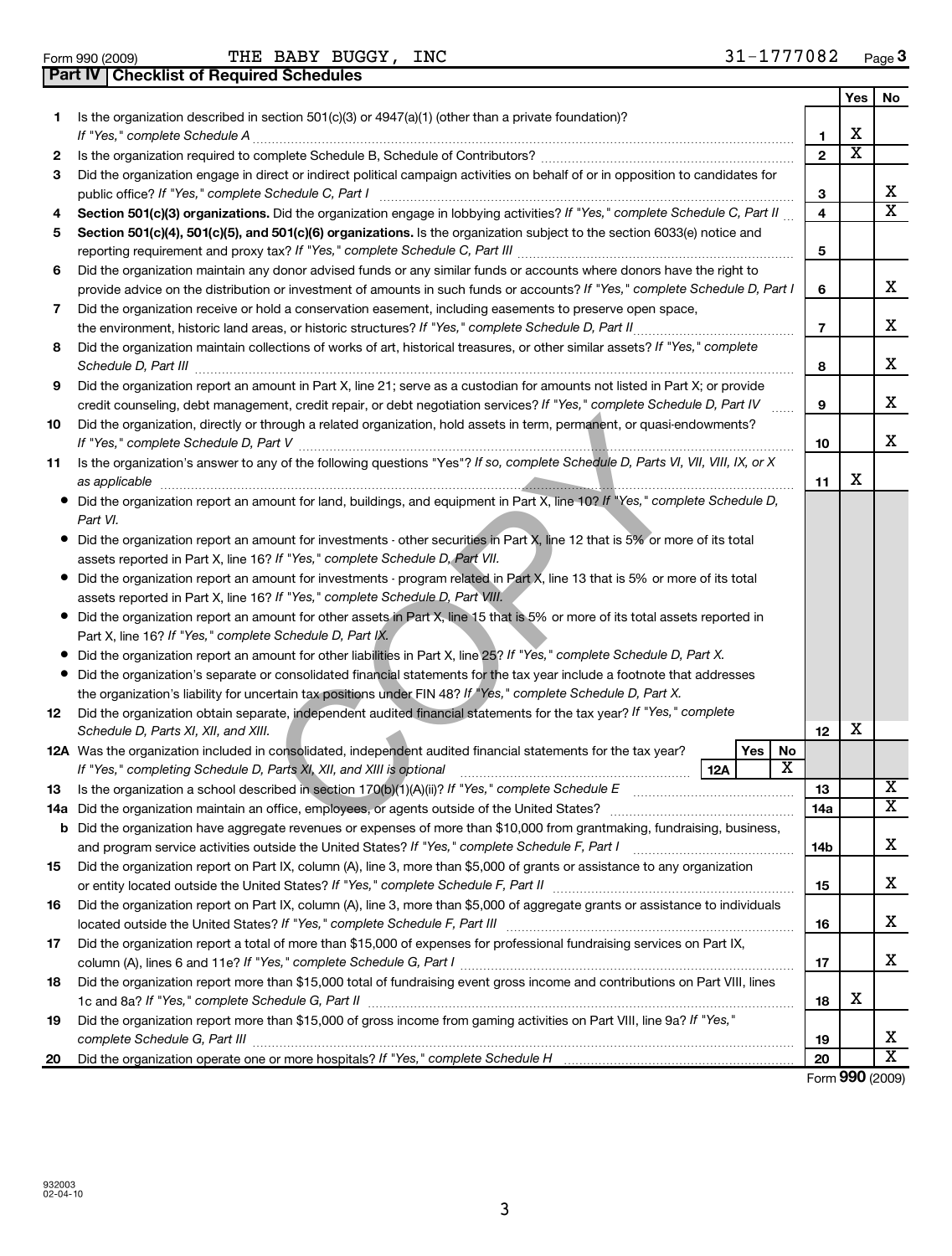|    | <b>Part IV   Checklist of Required Schedules (continued)</b>                                                                                                                                                                                                                                                                                             |                 |                         |                       |
|----|----------------------------------------------------------------------------------------------------------------------------------------------------------------------------------------------------------------------------------------------------------------------------------------------------------------------------------------------------------|-----------------|-------------------------|-----------------------|
| 21 | Did the organization report more than \$5,000 of grants and other assistance to governments and organizations in the                                                                                                                                                                                                                                     |                 | Yes                     | <b>No</b>             |
|    |                                                                                                                                                                                                                                                                                                                                                          | 21              |                         | X                     |
| 22 | Did the organization report more than \$5,000 of grants and other assistance to individuals in the United States on Part IX,                                                                                                                                                                                                                             |                 |                         |                       |
|    | column (A), line 2? If "Yes," complete Schedule I, Parts I and III                                                                                                                                                                                                                                                                                       | 22              |                         | X                     |
| 23 | Did the organization answer "Yes" to Part VII, Section A, line 3, 4, or 5 about compensation of the organization's current                                                                                                                                                                                                                               |                 |                         |                       |
|    | and former officers, directors, trustees, key employees, and highest compensated employees? If "Yes," complete                                                                                                                                                                                                                                           |                 |                         |                       |
|    | Schedule J                                                                                                                                                                                                                                                                                                                                               | 23              | X                       |                       |
|    | 24a Did the organization have a tax-exempt bond issue with an outstanding principal amount of more than \$100,000 as of the                                                                                                                                                                                                                              |                 |                         |                       |
|    | last day of the year, that was issued after December 31, 2002? If "Yes," answer lines 24b through 24d and complete                                                                                                                                                                                                                                       |                 |                         | X                     |
|    | Schedule K. If "No", go to line 25 [11] Schedule K. If "No", go to line 25                                                                                                                                                                                                                                                                               | 24a             |                         |                       |
|    | c Did the organization maintain an escrow account other than a refunding escrow at any time during the year to defease                                                                                                                                                                                                                                   | 24 <sub>b</sub> |                         |                       |
|    |                                                                                                                                                                                                                                                                                                                                                          | 24 <sub>c</sub> |                         |                       |
|    |                                                                                                                                                                                                                                                                                                                                                          | 24d             |                         |                       |
|    | 25a Section 501(c)(3) and 501(c)(4) organizations. Did the organization engage in an excess benefit transaction with a                                                                                                                                                                                                                                   |                 |                         |                       |
|    |                                                                                                                                                                                                                                                                                                                                                          | 25a             |                         | X                     |
|    | b Is the organization aware that it engaged in an excess benefit transaction with a disqualified person in a prior year, and                                                                                                                                                                                                                             |                 |                         |                       |
|    | that the transaction has not been reported on any of the organization's prior Forms 990 or 990-EZ? If "Yes," complete                                                                                                                                                                                                                                    |                 |                         |                       |
|    | Schedule L, Part I                                                                                                                                                                                                                                                                                                                                       | 25 <sub>b</sub> |                         | X                     |
| 26 | Was a loan to or by a current or former officer, director, trustee, key employee, highly compensated employee, or disqualified                                                                                                                                                                                                                           |                 |                         |                       |
|    |                                                                                                                                                                                                                                                                                                                                                          | 26              |                         | X                     |
| 27 | Did the organization provide a grant or other assistance to an officer, director, trustee, key employee, substantial                                                                                                                                                                                                                                     |                 |                         |                       |
|    | contributor, or a grant selection committee member, or to a person related to such an individual? If "Yes," complete                                                                                                                                                                                                                                     |                 |                         |                       |
|    |                                                                                                                                                                                                                                                                                                                                                          | 27              |                         | X                     |
| 28 | Was the organization a party to a business transaction with one of the following parties, (see Schedule L, Part IV                                                                                                                                                                                                                                       |                 |                         |                       |
|    | instructions for applicable filing thresholds, conditions, and exceptions):<br>a A current or former officer, director, trustee, or key employee? If "Yes," complete Schedule L, Part IV                                                                                                                                                                 | 28a             |                         | Χ                     |
|    | <b>b</b> A family member of a current or former officer, director, trustee, or key employee? If "Yes," complete Schedule L, Part IV                                                                                                                                                                                                                      | 28 <sub>b</sub> |                         | $\overline{\text{x}}$ |
|    | c An entity of which a current or former officer, director, trustee, or key employee of the organization (or a family member) was                                                                                                                                                                                                                        |                 |                         |                       |
|    |                                                                                                                                                                                                                                                                                                                                                          | <b>28c</b>      |                         | X                     |
| 29 |                                                                                                                                                                                                                                                                                                                                                          | 29              | $\overline{\textbf{x}}$ |                       |
| 30 | Did the organization receive contributions of art, historical treasures, or other similar assets, or qualified conservation                                                                                                                                                                                                                              |                 |                         |                       |
|    |                                                                                                                                                                                                                                                                                                                                                          | 30              |                         | X                     |
| 31 | Did the organization liquidate, terminate, or dissolve and cease operations?                                                                                                                                                                                                                                                                             |                 |                         |                       |
|    | If "Yes," complete Schedule N, Part I                                                                                                                                                                                                                                                                                                                    | 31              |                         | X                     |
| 32 | Did the organization sell, exchange, dispose of, or transfer more than 25% of its net assets? If "Yes," complete<br>Schedule N, Part II <u>www.communications and contract and contract and contract and contract and contract and contract and contract and contract and contract and contract and contract and contract and contract and contract </u> | 32              |                         | X                     |
| 33 | Did the organization own 100% of an entity disregarded as separate from the organization under Regulations                                                                                                                                                                                                                                               |                 |                         |                       |

# Did the organization sell, exchange, dispose of, or transfer more than 25% of its net assets?If "Yes," complete *Schedule N, Part II* ~~~~~~~~~~~~~~~~~~~~~~~~~~~~~~~~~~~~~~~~~~~~~~~~~~~~ *If "Yes," complete Schedule R, Part I* Did the organization own 100% of an entity disregarded as separate from the organization under Regulations

| 33 | Did the organization own 100% of an entity disregarded as separate from the organization under Regulations                 |    |   |
|----|----------------------------------------------------------------------------------------------------------------------------|----|---|
|    | sections 301.7701-2 and 301.7701-3? If "Yes," complete Schedule R, Part I                                                  | 33 | х |
| 34 | Was the organization related to any tax-exempt or taxable entity?                                                          |    |   |
|    | If "Yes," complete Schedule R, Parts II, III, IV, and V, line 1                                                            | 34 |   |
| 35 | Is any related organization a controlled entity within the meaning of section 512(b)(13)?                                  |    |   |
|    | If "Yes," complete Schedule R, Part V, line 2                                                                              | 35 | х |
| 36 | Section 501(c)(3) organizations. Did the organization make any transfers to an exempt non-charitable related organization? |    |   |
|    | If "Yes," complete Schedule R, Part V, line 2                                                                              | 36 |   |
| 37 | Did the organization conduct more than 5% of its activities through an entity that is not a related organization           |    |   |
|    | and that is treated as a partnership for federal income tax purposes? If "Yes," complete Schedule R, Part VI               | 37 |   |
| 38 | Did the organization complete Schedule O and provide explanations in Schedule O for Part VI, lines 11 and 19?              |    |   |
|    | <b>Note.</b> All Form 990 filers are required to complete Schedule O.                                                      | 38 |   |

4

Form (2009) **990**

Yes No

X

X

X

X

X

X

X

X  $\overline{\text{x}}$ 

X

X

X

X

|  | Form 990 (2009) |
|--|-----------------|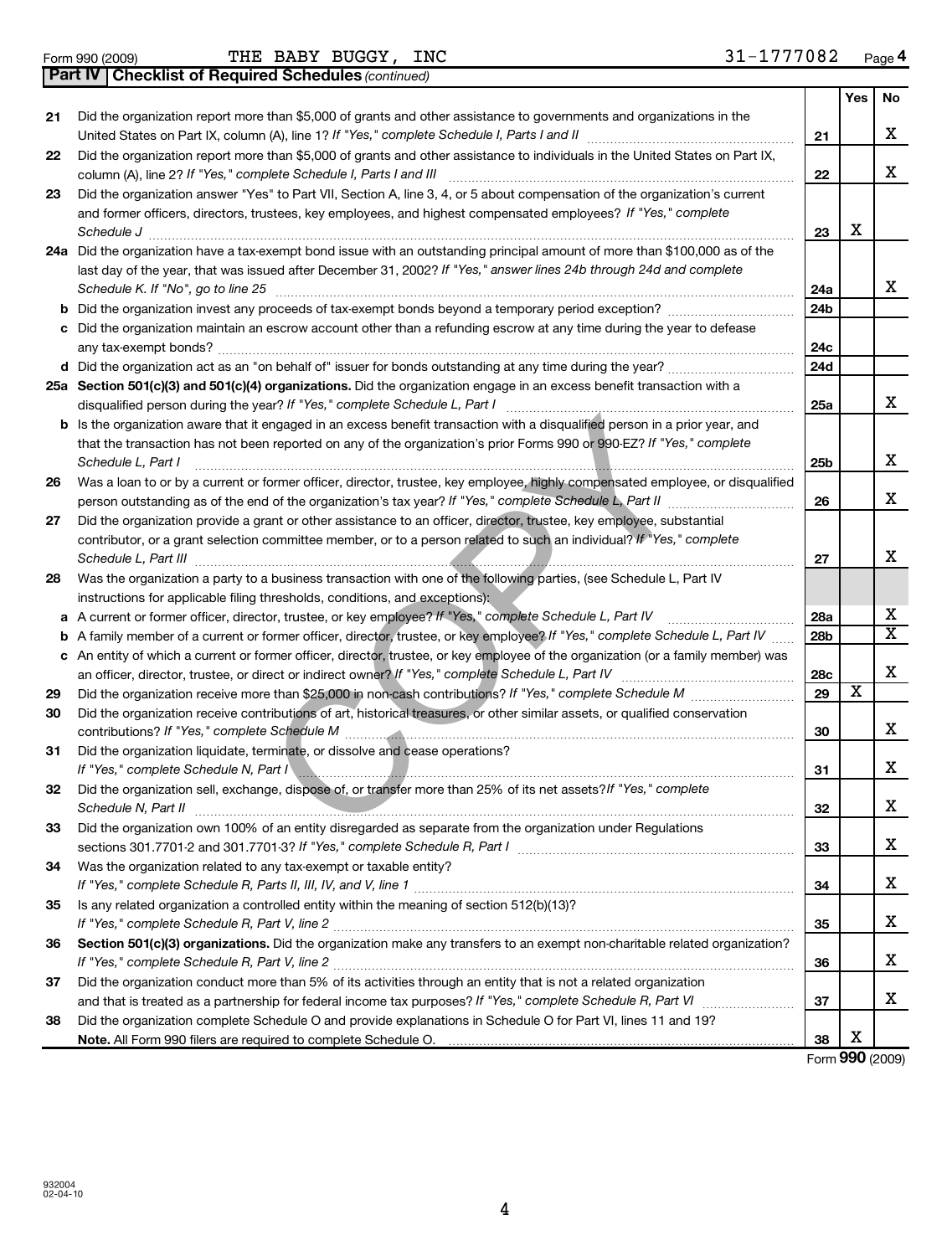| 932005   |  |
|----------|--|
| 02-04-10 |  |

|    |                                                                                                                                                                                   | 1a              | 8  |                |                         |                         |
|----|-----------------------------------------------------------------------------------------------------------------------------------------------------------------------------------|-----------------|----|----------------|-------------------------|-------------------------|
| b  | Enter the number of Forms W-2G included in line 1a. Enter -0- if not applicable                                                                                                   | 1b              |    |                |                         |                         |
| с  | Did the organization comply with backup withholding rules for reportable payments to vendors and reportable gaming                                                                |                 |    |                |                         |                         |
|    |                                                                                                                                                                                   |                 |    |                | х                       |                         |
|    | 2a Enter the number of employees reported on Form W-3, Transmittal of Wage and Tax Statements,                                                                                    |                 |    |                |                         |                         |
|    | filed for the calendar year ending with or within the year covered by this return                                                                                                 | 2a              | 23 |                |                         |                         |
| b  | If at least one is reported on line 2a, did the organization file all required federal employment tax returns?                                                                    |                 |    | 2 <sub>b</sub> | X                       |                         |
|    | Note. If the sum of lines 1a and 2a is greater than 250, you may be required to e-file this return. (see instructions)                                                            |                 |    |                |                         |                         |
|    | 3a Did the organization have unrelated business gross income of \$1,000 or more during the year covered by this return?                                                           |                 |    |                |                         | x                       |
| b  | If "Yes," has it filed a Form 990 T for this year? If "No," provide an explanation in Schedule O                                                                                  |                 |    | 3b             |                         |                         |
|    | 4a At any time during the calendar year, did the organization have an interest in, or a signature or other authority over, a                                                      |                 |    |                |                         |                         |
|    | financial account in a foreign country (such as a bank account, securities account, or other financial account)?                                                                  |                 |    | 4a             |                         | x                       |
|    | <b>b</b> If "Yes," enter the name of the foreign country:                                                                                                                         |                 |    |                |                         |                         |
|    | See the instructions for exceptions and filing requirements for Form TD F 90-22.1, Report of Foreign Bank and                                                                     |                 |    |                |                         |                         |
|    | Financial Accounts.                                                                                                                                                               |                 |    |                |                         |                         |
|    | 5a Was the organization a party to a prohibited tax shelter transaction at any time during the tax year?                                                                          |                 |    | 5a             |                         | х<br>X                  |
|    |                                                                                                                                                                                   |                 |    | 5b             |                         |                         |
|    | If "Yes," to line 5a or 5b, did the organization file Form 8886-T, Disclosure by Tax-Exempt Entity Regarding Prohibited                                                           |                 |    |                |                         |                         |
|    |                                                                                                                                                                                   |                 |    | 5с             |                         |                         |
|    | 6a Does the organization have annual gross receipts that are normally greater than \$100,000, and did the organization solicit<br>any contributions that were not tax deductible? |                 |    |                |                         | х                       |
| b  | If "Yes," did the organization include with every solicitation an express statement that such contributions or gifts                                                              |                 |    | 6a             |                         |                         |
|    |                                                                                                                                                                                   |                 |    | 6b             |                         |                         |
| 7  | Organizations that may receive deductible contributions under section 170(c).                                                                                                     |                 |    |                |                         |                         |
| а  | Did the organization receive a payment in excess of \$75 made partly as a contribution and partly for goods and services                                                          |                 |    |                |                         |                         |
|    |                                                                                                                                                                                   |                 |    | 7a             | Χ                       |                         |
| b  |                                                                                                                                                                                   |                 |    | 7b             | $\overline{\textbf{x}}$ |                         |
|    | Did the organization sell, exchange, or otherwise dispose of tangible personal property for which it was required                                                                 |                 |    |                |                         |                         |
|    |                                                                                                                                                                                   |                 |    | 7c             |                         | X                       |
|    |                                                                                                                                                                                   | 7d              |    |                |                         |                         |
| е  | Did the organization, during the year, receive any funds, directly or indirectly, to pay premiums on a personal                                                                   |                 |    |                |                         |                         |
|    |                                                                                                                                                                                   |                 |    | 7е             |                         | х                       |
| f. |                                                                                                                                                                                   |                 |    | 7f             |                         | $\overline{\textbf{x}}$ |
| g  | For all contributions of qualified intellectual property, did the organization file Form 8899 as required?                                                                        |                 |    | 7g             |                         | x                       |
| h  | For contributions of cars, boats, airplanes, and other vehicles, did the organization file a Form 1098-C as required?                                                             |                 |    | 7h             |                         |                         |
| 8  | Sponsoring organizations maintaining donor advised funds and section 509(a)(3) supporting organizations. Did the                                                                  |                 |    |                |                         |                         |
|    | supporting organization, or a donor advised fund maintained by a sponsoring organization, have excess business holdings                                                           |                 |    |                |                         |                         |
|    | at any time during the year?                                                                                                                                                      |                 |    | 8              |                         |                         |
| 9  | Sponsoring organizations maintaining donor advised funds.                                                                                                                         |                 |    |                |                         |                         |
| a  |                                                                                                                                                                                   |                 |    | 9а             |                         |                         |
| b  |                                                                                                                                                                                   |                 |    | 9b             |                         |                         |
| 10 | Section 501(c)(7) organizations. Enter:                                                                                                                                           |                 |    |                |                         |                         |
| а  |                                                                                                                                                                                   | 10a             |    |                |                         |                         |
| b  | Gross receipts, included on Form 990, Part VIII, line 12, for public use of club facilities                                                                                       | 10 <sub>b</sub> |    |                |                         |                         |
| 11 | Section 501(c)(12) organizations. Enter:                                                                                                                                          |                 |    |                |                         |                         |
| а  |                                                                                                                                                                                   | 11a             |    |                |                         |                         |
| b  | Gross income from other sources (Do not net amounts due or paid to other sources against                                                                                          |                 |    |                |                         |                         |
|    | amounts due or received from them.)                                                                                                                                               | 11 <sub>b</sub> |    |                |                         |                         |
|    | 12a Section 4947(a)(1) non-exempt charitable trusts. Is the organization filing Form 990 in lieu of Form 1041?                                                                    |                 |    | 12a            |                         |                         |
|    | <b>b</b> If "Yes," enter the amount of tax-exempt interest received or accrued during the year                                                                                    | 12 <sub>b</sub> |    |                | $Form$ QQO $(2000)$     |                         |

**Part V Statements Regarding Other IRS Filings and Tax Compliance**

**1 a** Enter the number reported in Box 3 of Form 1096, Annual Summary and Transmittal of

Yes No

Form (2009) **990**

|  | Form 990 (2009 |
|--|----------------|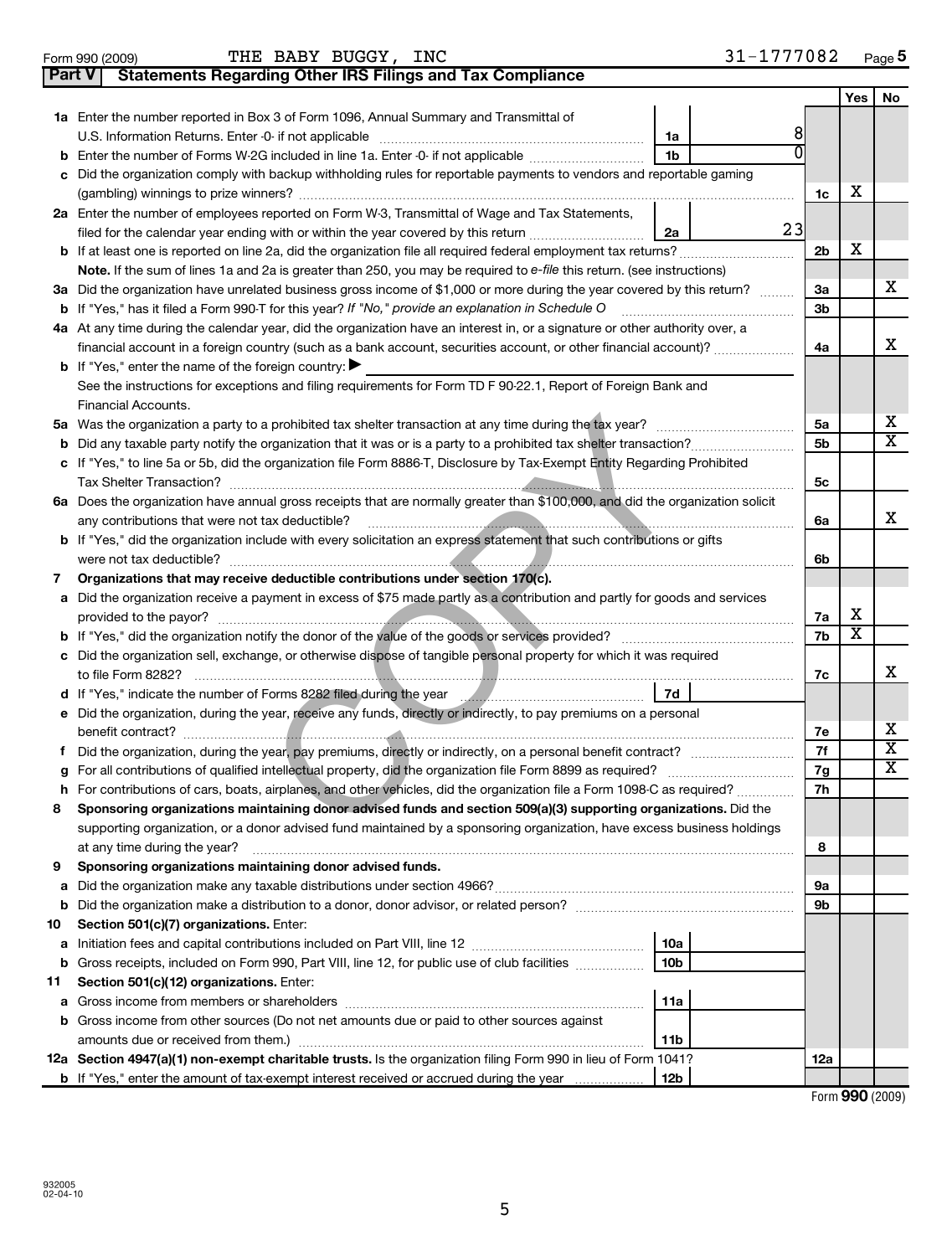**19**

| public inspection. Indicate how you make these available. Check all that apply.                                                             |
|---------------------------------------------------------------------------------------------------------------------------------------------|
| $\boxed{\textbf{X}}$ Own website $\boxed{\textbf{X}}$ Another's website $\boxed{\textbf{X}}$ Upon request                                   |
| Describe in Schedule O whether (and if so, how), the organization makes its governing documents, conflict of interest policy, and financial |
| statements available to the public.                                                                                                         |
| State the name, physical address, and telephone number of the person who possesses the books and records of the organization:               |

| statements available to the public.                                                                                              |
|----------------------------------------------------------------------------------------------------------------------------------|
| 20 State the name, physical address, and telephone number of the person who possesses the books and records of the organization: |
| KATHERINE SNIDER, EXECUTIVE DIRECTOR - 212-736-1777                                                                              |

306 W. 37TH STREET, 8TH FLOOR, NEW YORK, NY 10018

|     |                                                                                                                                                                                                                                                                        | 8a              | х                     |           |
|-----|------------------------------------------------------------------------------------------------------------------------------------------------------------------------------------------------------------------------------------------------------------------------|-----------------|-----------------------|-----------|
| b   |                                                                                                                                                                                                                                                                        | 8b              | х                     |           |
| 9   | Is there any officer, director, trustee, or key employee listed in Part VII, Section A, who cannot be reached at the                                                                                                                                                   |                 |                       |           |
|     | organization's mailing address? If "Yes," provide the names and addresses in Schedule O                                                                                                                                                                                | 9               |                       | x         |
|     | Section B. Policies (This Section B requests information about policies not required by the Internal Revenue Code.)                                                                                                                                                    |                 |                       |           |
|     |                                                                                                                                                                                                                                                                        |                 | Yes                   | <b>No</b> |
|     | 10a Does the organization have local chapters, branches, or affiliates?<br>2008 Martin Martin Martin Martin Martin Martin Martin Martin Martin Martin Martin Martin Martin Martin Martin                                                                               | 10a             |                       | x         |
|     | <b>b</b> If "Yes," does the organization have written policies and procedures governing the activities of such chapters, affiliates,                                                                                                                                   |                 |                       |           |
|     | and branches to ensure their operations are consistent with those of the organization?                                                                                                                                                                                 | 10 <sub>b</sub> |                       |           |
| 11  | Has the organization provided a copy of this Form 990 to all members of its governing body before filing the form?                                                                                                                                                     | 11              | х                     |           |
|     | 11A Describe in Schedule O the process, if any, used by the organization to review this Form 990.                                                                                                                                                                      |                 |                       |           |
| 12a |                                                                                                                                                                                                                                                                        | 12a             | х                     |           |
|     | <b>b</b> Are officers, directors or trustees, and key employees required to disclose annually interests that could give rise                                                                                                                                           |                 |                       |           |
|     | to conflicts?                                                                                                                                                                                                                                                          | 12 <sub>b</sub> | х                     |           |
|     | c Does the organization regularly and consistently monitor and enforce compliance with the policy? If "Yes," describe                                                                                                                                                  |                 |                       |           |
|     | in Schedule O how this is done<br><u> 1990 - Anna Barra Barnach a Chomhair Ann an t-Òghlach ann an t-Òghlach ann an t-Òghlach ann an t-Òghlach ann an t-Òghlach ann an t-Òghlach ann an t-Òghlach ann an t-Òghlach ann an t-Òghlach ann an t-Òghlach ann an t-Òghl</u> | 12 <sub>c</sub> | х                     |           |
| 13  |                                                                                                                                                                                                                                                                        | 13              | $\overline{\text{x}}$ |           |
| 14  |                                                                                                                                                                                                                                                                        | 14              | X                     |           |
| 15  | Did the process for determining compensation of the following persons include a review and approval by independent                                                                                                                                                     |                 |                       |           |
|     | persons, comparability data, and contemporaneous substantiation of the deliberation and decision?                                                                                                                                                                      |                 |                       |           |
| a   | The organization's CEO, Executive Director, or top management official manufactured content of the organization's CEO, Executive Director, or top management official                                                                                                  | 15a             | x                     |           |
|     |                                                                                                                                                                                                                                                                        | <b>15b</b>      | х                     |           |
|     | If "Yes" to line 15a or 15b, describe the process in Schedule O. (See instructions.)                                                                                                                                                                                   |                 |                       |           |
|     | <b>16a</b> Did the organization invest in, contribute assets to, or participate in a joint venture or similar arrangement with a                                                                                                                                       |                 |                       |           |
|     | taxable entity during the year?                                                                                                                                                                                                                                        | <b>16a</b>      |                       | х         |
|     | <b>b</b> If "Yes," has the organization adopted a written policy or procedure requiring the organization to evaluate its participation                                                                                                                                 |                 |                       |           |
|     | in joint venture arrangements under applicable federal tax law, and taken steps to safeguard the organization's                                                                                                                                                        |                 |                       |           |
|     |                                                                                                                                                                                                                                                                        | 16 <sub>b</sub> |                       |           |
|     | <b>Section C. Disclosure</b>                                                                                                                                                                                                                                           |                 |                       |           |
| 17  | List the states with which a copy of this Form 990 is required to be filed $\blacktriangleright\text{NY}$                                                                                                                                                              |                 |                       |           |
| 18  | Section 6104 requires an organization to make its Forms 1023 (or 1024 if applicable), 990, and 990-T (501(c)(3)s only) available for                                                                                                                                   |                 |                       |           |
|     | public inspection. Indicate how you make these available. Check all that apply.                                                                                                                                                                                        |                 |                       |           |

| <b>b</b> Each committee with authority to act on behalf of the governing body?                                         | -8b |  |
|------------------------------------------------------------------------------------------------------------------------|-----|--|
| 9 Is there any officer, director, trustee, or key employee listed in Part VII, Section A, who cannot be reached at the |     |  |
| organization's mailing address? If "Yes," provide the names and addresses in Schedule O                                |     |  |

| 4 | Did the organization make any significant changes to its organizational documents since the prior Form 990 was filed? | 4  |   | x |
|---|-----------------------------------------------------------------------------------------------------------------------|----|---|---|
| 5 | Did the organization become aware during the year of a material diversion of the organization's assets?               | 5  |   |   |
| 6 | Does the organization have members or stockholders?                                                                   | 6  |   | х |
|   | 7a Does the organization have members, stockholders, or other persons who may elect one or more members of the        |    |   |   |
|   | governing body?                                                                                                       | 7a |   |   |
|   |                                                                                                                       | 7b |   | х |
| 8 | Did the organization contemporaneously document the meetings held or written actions undertaken during the year       |    |   |   |
|   | by the following:                                                                                                     |    |   |   |
|   | <b>a</b> The governing body?                                                                                          | 8а | х |   |
|   | <b>b</b> Each committee with authority to act on behalf of the governing body?                                        | 8b |   |   |
| 9 | Is there any officer, director, trustee, or key employee listed in Part VII, Section A, who cannot be reached at the  |    |   |   |
|   | organization's mailing address? If "Yes," provide the names and addresses in Schedule O                               | 9  |   |   |

| <b>Part VI Governance, Management, and Disclosure</b> For each "Yes" response to lines 2 through 7b below, and   |
|------------------------------------------------------------------------------------------------------------------|
| to line 8a, 8b, or 10b below, describe the circumstances, processes, or changes in Schedule O. See instructions. |
| Section A. Governing Body and Management                                                                         |

**2** Did any officer, director, trustee, or key employee have a family relationship or a business relationship with any other

officer, director, trustee, or key employee? ~~~~~~~~~~~~~~~~~~~~~~~~~~~~~~~~~~~~~~~~ Did the organization delegate control over management duties customarily performed by or under the direct supervision of officers, directors or trustees, or key employees to a management company or other person? ~~~~~~~~~~~~~~

**1 a** Enter the number of voting members of the governing body ~~~~~~~~~~~~~~~~~~~

**b** Enter the number of voting members that are independent ~~~~~~~~~~~~~~~~~~~

**1a 1b**

**2**

17 17

**3**

Yes | No

X

X

**3**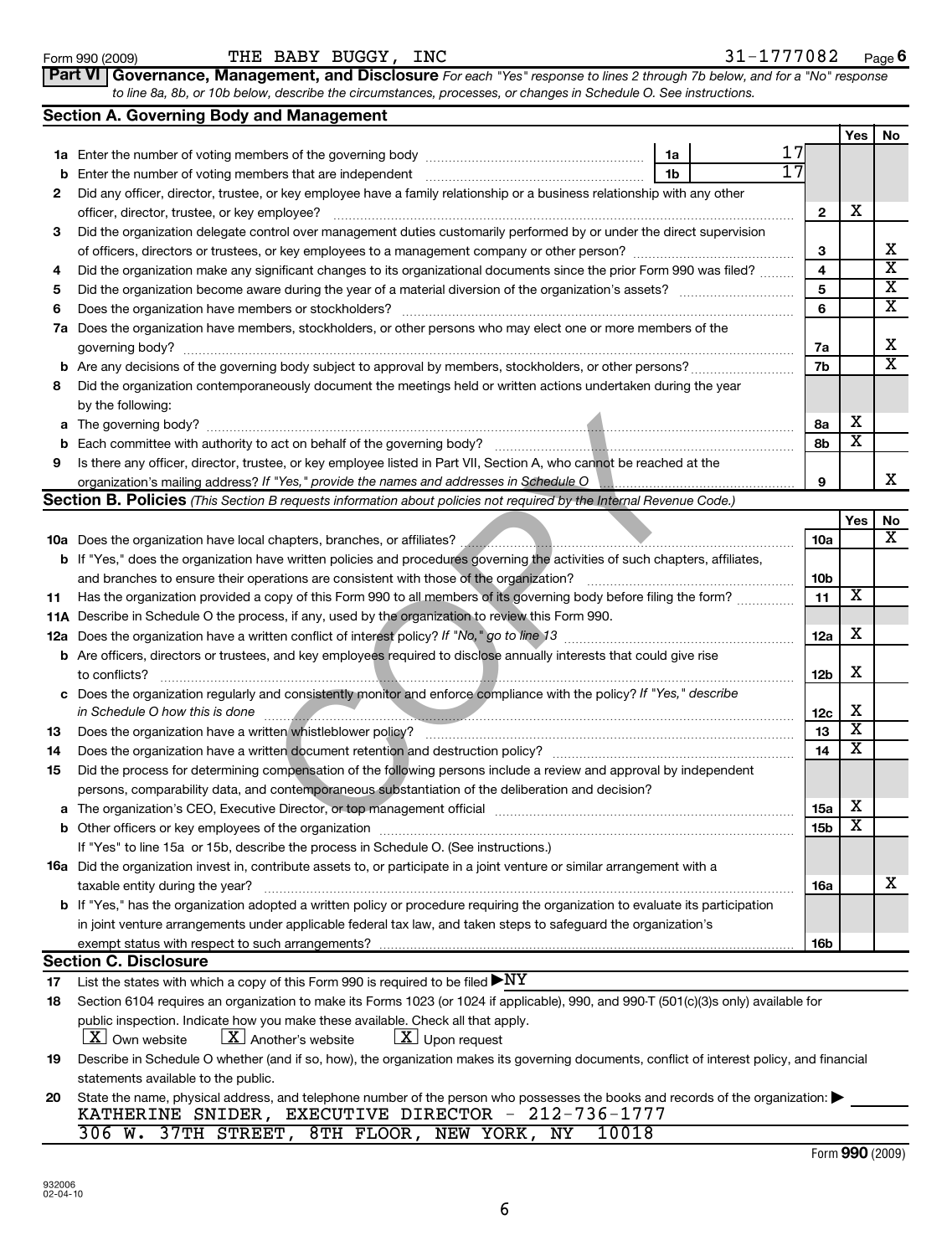#### **Part VII Compensation of Officers, Directors, Trustees, Key Employees, Highest Compensated Employees, and Independent Contractors**

#### **Section A. Officers, Directors, Trustees, Key Employees, and Highest Compensated Employees**

**1a**  Complete this table for all persons required to be listed. Report compensation for the calendar year ending with or within the organization's tax year. Use Schedule J-2 if additional space is needed.

• List all of the organization's current officers, directors, trustees (whether individuals or organizations), regardless of amount of compensation. Enter -0- in columns (D), (E), and (F) if no compensation was paid.

**•** List all of the organization's current key employees. See instructions for definition of "key employee."

 $\bullet$  List the organization's five  $\sf current$  highest compensated employees (other than an officer, director, trustee, or key employee) who received reportable compensation (Box 5 of Form W-2 and/or Box 7 of Form 1099-MISC) of more than \$100,000 from the organization and any related organizations .

• List all of the organization's former officers, key employees, and highest compensated employees who received more than \$100,000 of reportable compensation from the organization and any related organizations.

**•** List all of the organization's former directors or trustees that received, in the capacity as a former director or trustee of the organization, more than \$10,000 of reportable compensation from the organization and any related organizations.

List persons in the following order: individual trustees or directors; institutional trustees; officers; key employees; highest compensated employees; and former such persons.

Check this box if the organization did not compensate any current officer, director, or trustee.  $\left\vert \cdot\right\vert$ 

| (A)                                        | (B)                  |                               |                      | (C)                               |              |                                           | (D)                                                            | (E)                                                              | (F)                                                                                            |
|--------------------------------------------|----------------------|-------------------------------|----------------------|-----------------------------------|--------------|-------------------------------------------|----------------------------------------------------------------|------------------------------------------------------------------|------------------------------------------------------------------------------------------------|
| Name and Title                             | Average              |                               |                      | Position                          |              |                                           | Reportable                                                     | Reportable                                                       | Estimated                                                                                      |
|                                            | hours<br>per<br>week | ndividual trustee or director | nstitutional trustee | (check all that apply)<br>Officer | Key employee | Highest compensated<br>employee<br>Former | compensation<br>from<br>the<br>organization<br>(W-2/1099-MISC) | compensation<br>from related<br>organizations<br>(W-2/1099-MISC) | amount of<br>other<br>compensation<br>from the<br>organization<br>and related<br>organizations |
| <b>JESSICA SEINFELD</b>                    |                      |                               |                      |                                   |              |                                           |                                                                |                                                                  |                                                                                                |
| PRESIDENT OF<br>THE BOARD                  | 15.00                | $\mathbf X$                   |                      | $\overline{\textbf{X}}$           |              |                                           | 0.                                                             | 0.                                                               | $0$ .                                                                                          |
| <b>JANE ROSS</b><br>TREASURER OF THE BOARD | 2.00                 | X                             |                      | X                                 |              |                                           | 0.                                                             | $\mathbf 0$ .                                                    | $0$ .                                                                                          |
| <b>JENNIFER FRANKLIN</b>                   |                      |                               |                      |                                   |              |                                           |                                                                |                                                                  |                                                                                                |
| SECRETARY OF THE BOARD                     | 2.00                 | $\mathbf X$                   |                      | $\overline{\mathbf{x}}$           |              |                                           | 0.                                                             | $\mathbf 0$ .                                                    | $\mathbf 0$ .                                                                                  |
| <b>TINA SHARKEY</b>                        |                      |                               |                      |                                   |              |                                           |                                                                |                                                                  |                                                                                                |
| <b>DIRECTOR</b>                            | 1.00                 | X                             |                      |                                   |              |                                           | 0.                                                             | $\mathbf 0$ .                                                    | $\mathbf 0$ .                                                                                  |
| LESLIE BRILLE                              |                      |                               |                      |                                   |              |                                           |                                                                |                                                                  |                                                                                                |
| <b>DIRECTOR</b>                            | $1.00 \, \mathrm{X}$ |                               |                      |                                   |              |                                           | 0.                                                             | 0.                                                               | $\mathbf 0$ .                                                                                  |
| <b>GREGG RENFREW</b>                       |                      |                               |                      |                                   |              |                                           |                                                                |                                                                  |                                                                                                |
| <b>DIRECTOR</b>                            | 1.00                 | X                             |                      |                                   |              |                                           | 0.                                                             | $\mathbf 0$ .                                                    | $\mathbf 0$ .                                                                                  |
| LIZ ROBBINS                                |                      |                               |                      |                                   |              |                                           |                                                                |                                                                  |                                                                                                |
| <b>DIRECTOR</b>                            | 1.00                 | X                             |                      |                                   |              |                                           | 0.                                                             | $\mathbf 0$ .                                                    | $0$ .                                                                                          |
| <b>SARAH KIRSHBAUM LEVY</b>                |                      |                               |                      |                                   |              |                                           |                                                                |                                                                  |                                                                                                |
| <b>DIRECTOR</b>                            | 1.00                 | X                             |                      |                                   |              |                                           | 0.                                                             | $\mathbf 0$ .                                                    | $\mathbf 0$ .                                                                                  |
| <b>JACKIE RESES</b>                        |                      |                               |                      |                                   |              |                                           |                                                                |                                                                  |                                                                                                |
| <b>DIRECTOR</b>                            | 1.00                 | X                             |                      |                                   |              |                                           | 0.                                                             | $\mathbf 0$                                                      | $0$ .                                                                                          |
| <b>STEPHANIE WINSTON WOLKOF</b>            |                      |                               |                      |                                   |              |                                           |                                                                |                                                                  |                                                                                                |
| <b>DIRECTOR</b>                            | 1.00                 | х                             |                      |                                   |              |                                           | $\mathbf 0$ .                                                  | $\mathbf 0$                                                      | $0$ .                                                                                          |
| <b>ARI SHALAM</b>                          |                      |                               |                      |                                   |              |                                           |                                                                |                                                                  |                                                                                                |
| <b>DIRECTOR</b>                            | 1.00                 | X                             |                      |                                   |              |                                           | 0.                                                             | $\mathbf 0$ .                                                    | $0$ .                                                                                          |
| ERICA REID                                 |                      |                               |                      |                                   |              |                                           |                                                                |                                                                  |                                                                                                |
| <b>DIRECTOR</b>                            | 1.00                 | X                             |                      |                                   |              |                                           | 0.                                                             | $\mathbf 0$ .                                                    | $0$ .                                                                                          |
| DANIELLE DEVINE                            |                      |                               |                      |                                   |              |                                           |                                                                |                                                                  |                                                                                                |
| <b>DIRECTOR</b>                            | 1.00                 | X                             |                      |                                   |              |                                           | 0.                                                             | 0.                                                               | $0$ .                                                                                          |
| CARLO BRONZINI VENDER                      |                      |                               |                      |                                   |              |                                           |                                                                |                                                                  |                                                                                                |
| <b>DIRECTOR</b>                            | 1.00                 | X                             |                      |                                   |              |                                           | 0.                                                             | $\mathbf 0$ .                                                    | 0.                                                                                             |
| <b>MICHAEL TIEDEMANN</b>                   |                      |                               |                      |                                   |              |                                           |                                                                |                                                                  |                                                                                                |
| <b>DIRECTOR</b>                            | 1.00                 | x                             |                      |                                   |              |                                           | 0.                                                             | $\mathbf 0$ .                                                    | 0.                                                                                             |
| <b>JENNIFER CARLSTON</b>                   |                      |                               |                      |                                   |              |                                           |                                                                |                                                                  |                                                                                                |
| <b>DIRECTOR</b>                            | 1.00                 | X                             |                      |                                   |              |                                           | 0.                                                             | $\mathbf 0$                                                      | $0$ .                                                                                          |
| <b>JENNIFER JAMES</b>                      |                      |                               |                      |                                   |              |                                           |                                                                |                                                                  |                                                                                                |
| <b>DIRECTOR</b>                            | $1.00 \,   X$        |                               |                      |                                   |              |                                           | 0.                                                             | 0.                                                               | 0.                                                                                             |

932007 02-04-10

Form **990** (2009)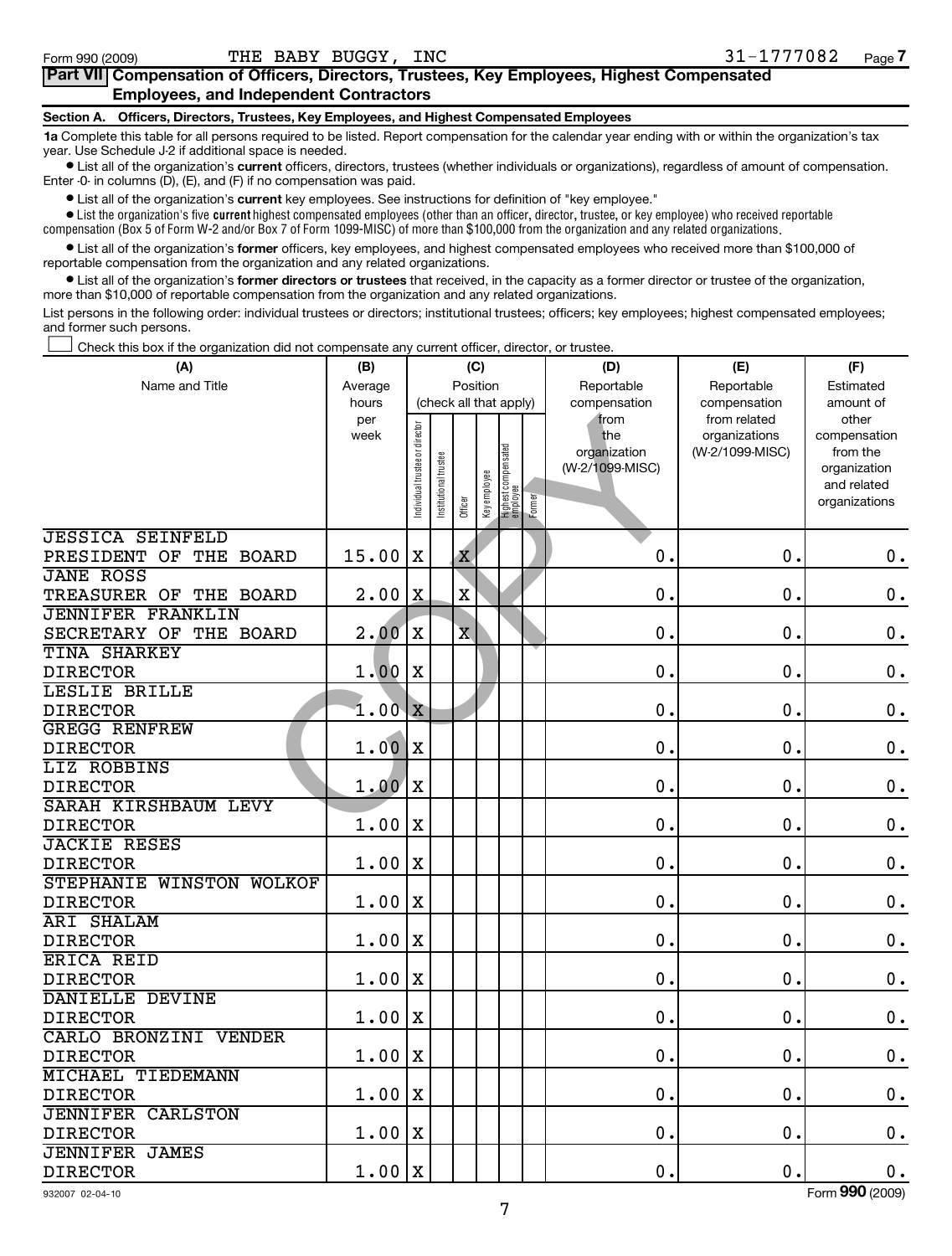| Form 990 (2009) |  |
|-----------------|--|
| $D - 1$         |  |

31-1777082 Page 8

| <b>Part VII</b> Section A. Officers, Directors, Trustees, Key Employees, and Highest Compensated Employees (continued)                                                                                                               |                |                                                                  |                      |              |              |                                           |                                                |                                                  |                  |                     |                                                                                   |          |
|--------------------------------------------------------------------------------------------------------------------------------------------------------------------------------------------------------------------------------------|----------------|------------------------------------------------------------------|----------------------|--------------|--------------|-------------------------------------------|------------------------------------------------|--------------------------------------------------|------------------|---------------------|-----------------------------------------------------------------------------------|----------|
| (A)<br>Name and title                                                                                                                                                                                                                | (B)<br>Average |                                                                  |                      | (C)          |              |                                           | (D)                                            | (E)<br>Reportable                                |                  |                     | (F)<br>Estimated                                                                  |          |
|                                                                                                                                                                                                                                      | hours          | Position<br>Reportable<br>(check all that apply)<br>compensation |                      | compensation |              |                                           | amount of                                      |                                                  |                  |                     |                                                                                   |          |
|                                                                                                                                                                                                                                      | per<br>week    | Individual trustee or director                                   | nstitutional trustee | Officer      | Key employee | Highest compensated<br>employee<br>Former | from<br>the<br>organization<br>(W-2/1099-MISC) | from related<br>organizations<br>(W-2/1099-MISC) |                  |                     | other<br>compensation<br>from the<br>organization<br>and related<br>organizations |          |
| CLAUDIA FLEMING BITAR<br>DIRECTOR (PREVIOUS ED)                                                                                                                                                                                      | 1.00           | ΙX                                                               |                      |              |              |                                           | 20,731.                                        |                                                  | $\mathbf 0$ .    |                     |                                                                                   | $0$ .    |
| <b>KATHERINE SNIDER</b><br>EXECUTIVE DIRECTOR                                                                                                                                                                                        | 40.00          |                                                                  |                      | X            |              | X                                         | 138,000.                                       |                                                  | 0.               |                     |                                                                                   | 16,742.  |
|                                                                                                                                                                                                                                      |                |                                                                  |                      |              |              |                                           |                                                |                                                  |                  |                     |                                                                                   |          |
|                                                                                                                                                                                                                                      |                |                                                                  |                      |              |              |                                           |                                                |                                                  |                  |                     |                                                                                   |          |
|                                                                                                                                                                                                                                      |                |                                                                  |                      |              |              |                                           |                                                |                                                  |                  |                     |                                                                                   |          |
|                                                                                                                                                                                                                                      |                |                                                                  |                      |              |              |                                           |                                                |                                                  |                  |                     |                                                                                   |          |
|                                                                                                                                                                                                                                      |                |                                                                  |                      |              |              |                                           |                                                |                                                  |                  |                     |                                                                                   |          |
|                                                                                                                                                                                                                                      |                |                                                                  |                      |              |              |                                           |                                                |                                                  |                  |                     |                                                                                   |          |
|                                                                                                                                                                                                                                      |                |                                                                  |                      |              |              |                                           |                                                |                                                  |                  |                     |                                                                                   |          |
|                                                                                                                                                                                                                                      |                |                                                                  |                      |              |              |                                           | 158, 731.                                      |                                                  | $\overline{0}$ . |                     |                                                                                   | 16, 742. |
| Total number of individuals (including but not limited to those listed above) who received more than \$100,000 in reportable<br>$\mathbf{2}$                                                                                         |                |                                                                  |                      |              |              |                                           |                                                |                                                  |                  |                     |                                                                                   |          |
| compensation from the organization $\blacktriangleright$                                                                                                                                                                             |                |                                                                  |                      |              |              |                                           |                                                |                                                  |                  |                     | Yes                                                                               | 1<br>No  |
| 3<br>Did the organization list any former officer, director or trustee, key employee, or highest compensated employee on<br>line 1a? If "Yes," complete Schedule J for such individual                                               |                |                                                                  |                      |              |              |                                           |                                                |                                                  |                  | 3                   |                                                                                   | x        |
| For any individual listed on line 1a, is the sum of reportable compensation and other compensation from the organization<br>4<br>and related organizations greater than \$150,000? If "Yes," complete Schedule J for such individual |                |                                                                  |                      |              |              |                                           |                                                |                                                  |                  | 4                   | х                                                                                 |          |
| Did any person listed on line 1a receive or accrue compensation from any unrelated organization for services rendered to<br>5<br>the organization? If "Yes," complete Schedule J for such person                                     |                |                                                                  |                      |              |              |                                           |                                                |                                                  |                  | 5                   |                                                                                   | x        |
| <b>Section B. Independent Contractors</b>                                                                                                                                                                                            |                |                                                                  |                      |              |              |                                           |                                                |                                                  |                  |                     |                                                                                   |          |
| Complete this table for your five highest compensated independent contractors that received more than \$100,000 of compensation from<br>1<br><b>NONE</b><br>the organization.                                                        |                |                                                                  |                      |              |              |                                           |                                                |                                                  |                  |                     |                                                                                   |          |
| (A)<br>Name and business address                                                                                                                                                                                                     |                |                                                                  |                      |              |              |                                           | (B)<br>Description of services                 |                                                  |                  | (C)<br>Compensation |                                                                                   |          |
|                                                                                                                                                                                                                                      |                |                                                                  |                      |              |              |                                           |                                                |                                                  |                  |                     |                                                                                   |          |
|                                                                                                                                                                                                                                      |                |                                                                  |                      |              |              |                                           |                                                |                                                  |                  |                     |                                                                                   |          |
|                                                                                                                                                                                                                                      |                |                                                                  |                      |              |              |                                           |                                                |                                                  |                  |                     |                                                                                   |          |
|                                                                                                                                                                                                                                      |                |                                                                  |                      |              |              |                                           |                                                |                                                  |                  |                     |                                                                                   |          |
| Total number of independent contractors (including but not limited to those listed above) who received more than<br>2                                                                                                                |                |                                                                  |                      |              |              |                                           |                                                |                                                  |                  |                     |                                                                                   |          |
| \$100,000 in compensation from the organization                                                                                                                                                                                      |                |                                                                  |                      |              |              | 0                                         |                                                |                                                  |                  |                     |                                                                                   |          |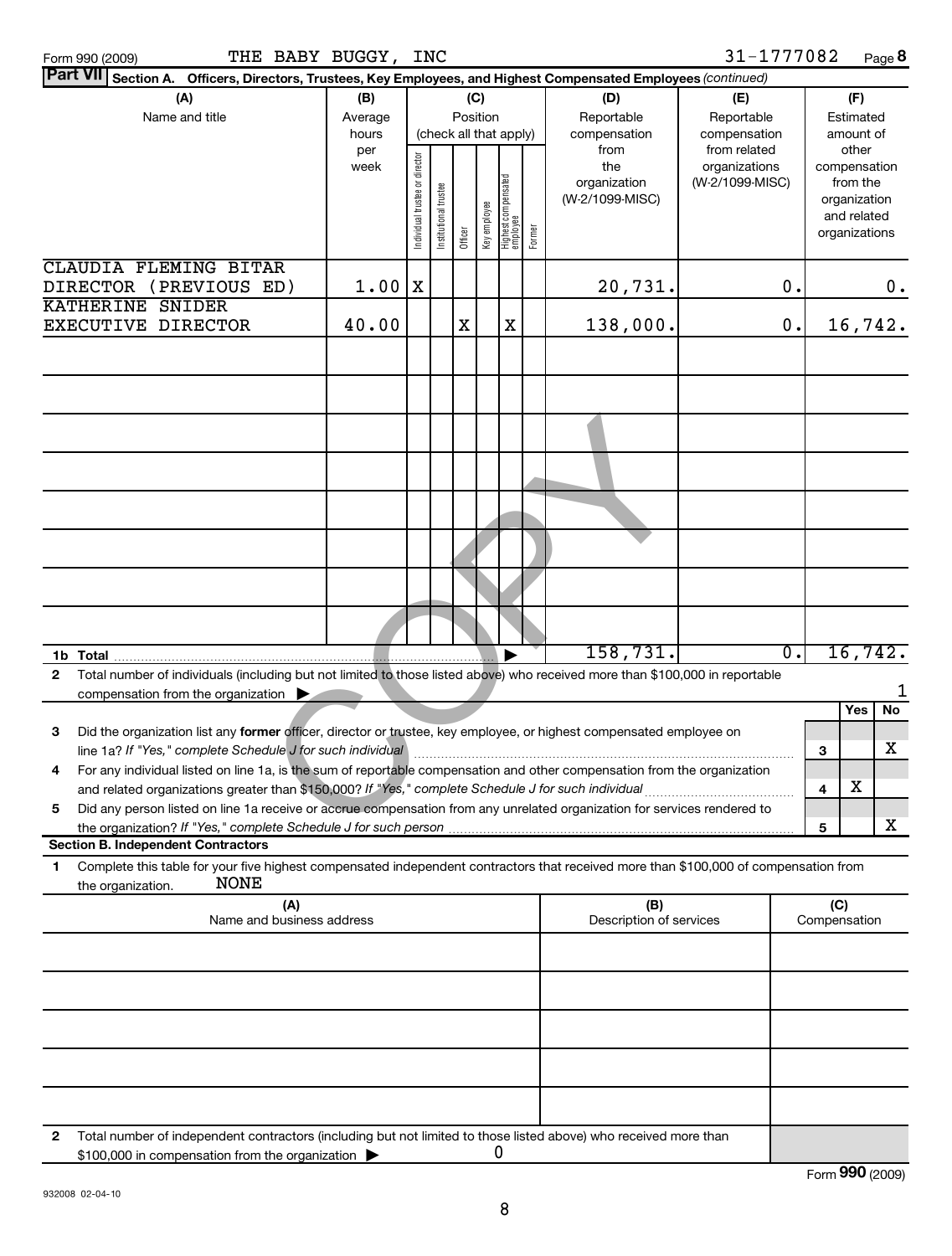| Form 990 (2009) |         |  |
|-----------------|---------|--|
|                 | ------- |  |
|                 |         |  |

Form 990 (2009) Page THE BABY BUGGY, INC 31-1777082

**9**

|                                                             | <b>Part VIII</b> | <b>Statement of Revenue</b>                                                                                                                                                                                                                                                                                                                                                                                                                              |                      |                                                 |                                         |                                                                              |
|-------------------------------------------------------------|------------------|----------------------------------------------------------------------------------------------------------------------------------------------------------------------------------------------------------------------------------------------------------------------------------------------------------------------------------------------------------------------------------------------------------------------------------------------------------|----------------------|-------------------------------------------------|-----------------------------------------|------------------------------------------------------------------------------|
|                                                             |                  |                                                                                                                                                                                                                                                                                                                                                                                                                                                          | (A)<br>Total revenue | (B)<br>Related or<br>exempt function<br>revenue | (C)<br>Unrelated<br>business<br>revenue | (D)<br>Revenue<br>excluded from<br>tax under<br>sections 512,<br>513, or 514 |
| Contributions, gifts, grants<br>  and other similar amounts |                  | 1 a Federated campaigns<br>1a<br>1 <sub>b</sub><br><b>b</b> Membership dues<br>526,411.<br>1 <sub>c</sub><br>c Fundraising events<br>1 <sub>d</sub><br>d Related organizations<br>$\overline{\phantom{a}}$<br>e Government grants (contributions)<br>1e<br>f All other contributions, gifts, grants, and<br>$\frac{1}{11}$ 2, 230, 690.<br>similar amounts not included above<br>1,922,411<br><b>g</b> Noncash contributions included in lines 1a-1f: \$ |                      |                                                 |                                         |                                                                              |
|                                                             |                  | $\blacktriangleright$                                                                                                                                                                                                                                                                                                                                                                                                                                    | 2, 757, 101.         |                                                 |                                         |                                                                              |
| Program Service<br>Revenue                                  | 2 a              | <b>Business Code</b>                                                                                                                                                                                                                                                                                                                                                                                                                                     |                      |                                                 |                                         |                                                                              |
|                                                             |                  | b<br>the contract of the contract of the contract of the contract of the contract of                                                                                                                                                                                                                                                                                                                                                                     |                      |                                                 |                                         |                                                                              |
|                                                             |                  | c<br><u> 1989 - Johann Barn, mars ann an t-Amhain ann an t-Amhain an t-Amhain an t-Amhain an t-Amhain an t-Amhain an t-</u>                                                                                                                                                                                                                                                                                                                              |                      |                                                 |                                         |                                                                              |
|                                                             |                  | d<br>the contract of the contract of the contract of the contract of the contract of                                                                                                                                                                                                                                                                                                                                                                     |                      |                                                 |                                         |                                                                              |
|                                                             |                  |                                                                                                                                                                                                                                                                                                                                                                                                                                                          |                      |                                                 |                                         |                                                                              |
|                                                             |                  | f.                                                                                                                                                                                                                                                                                                                                                                                                                                                       |                      |                                                 |                                         |                                                                              |
|                                                             |                  | ▶                                                                                                                                                                                                                                                                                                                                                                                                                                                        |                      |                                                 |                                         |                                                                              |
|                                                             | З<br>4           | Investment income (including dividends, interest, and<br>Income from investment of tax-exempt bond proceeds                                                                                                                                                                                                                                                                                                                                              | 85,923.              |                                                 |                                         | 85,923.                                                                      |
|                                                             | 5                |                                                                                                                                                                                                                                                                                                                                                                                                                                                          |                      |                                                 |                                         |                                                                              |
|                                                             |                  | (i) Real<br>(ii) Personal                                                                                                                                                                                                                                                                                                                                                                                                                                |                      |                                                 |                                         |                                                                              |
|                                                             |                  | 6 a Gross Rents                                                                                                                                                                                                                                                                                                                                                                                                                                          |                      |                                                 |                                         |                                                                              |
|                                                             |                  | <b>b</b> Less: rental expenses                                                                                                                                                                                                                                                                                                                                                                                                                           |                      |                                                 |                                         |                                                                              |
|                                                             |                  | c Rental income or (loss)                                                                                                                                                                                                                                                                                                                                                                                                                                |                      |                                                 |                                         |                                                                              |
|                                                             |                  |                                                                                                                                                                                                                                                                                                                                                                                                                                                          |                      |                                                 |                                         |                                                                              |
|                                                             |                  | (i) Securities<br><b>7 a</b> Gross amount from sales of<br>(ii) Other                                                                                                                                                                                                                                                                                                                                                                                    |                      |                                                 |                                         |                                                                              |
|                                                             |                  | 345,769.                                                                                                                                                                                                                                                                                                                                                                                                                                                 |                      |                                                 |                                         |                                                                              |
|                                                             |                  | assets other than inventory                                                                                                                                                                                                                                                                                                                                                                                                                              |                      |                                                 |                                         |                                                                              |
|                                                             |                  | <b>b</b> Less: cost or other basis                                                                                                                                                                                                                                                                                                                                                                                                                       |                      |                                                 |                                         |                                                                              |
|                                                             |                  | 349,854.<br>and sales expenses                                                                                                                                                                                                                                                                                                                                                                                                                           |                      |                                                 |                                         |                                                                              |
|                                                             |                  | $\overline{-4,085}$ .                                                                                                                                                                                                                                                                                                                                                                                                                                    |                      |                                                 |                                         |                                                                              |
|                                                             |                  | ▶                                                                                                                                                                                                                                                                                                                                                                                                                                                        | $-4,085$ .           |                                                 |                                         | $-4,085$ .                                                                   |
| <b>Other Revenue</b>                                        |                  | 8 a Gross income from fundraising events (not<br>including \$ $526,411$ . of<br>contributions reported on line 1c). See                                                                                                                                                                                                                                                                                                                                  |                      |                                                 |                                         |                                                                              |
|                                                             |                  | a 177,338.                                                                                                                                                                                                                                                                                                                                                                                                                                               |                      |                                                 |                                         |                                                                              |
|                                                             |                  | $b\sqrt{177,338}$ .                                                                                                                                                                                                                                                                                                                                                                                                                                      |                      |                                                 |                                         |                                                                              |
|                                                             |                  |                                                                                                                                                                                                                                                                                                                                                                                                                                                          |                      |                                                 |                                         |                                                                              |
|                                                             |                  | c Net income or (loss) from fundraising events                                                                                                                                                                                                                                                                                                                                                                                                           |                      |                                                 |                                         |                                                                              |
|                                                             |                  | 9 a Gross income from gaming activities. See                                                                                                                                                                                                                                                                                                                                                                                                             |                      |                                                 |                                         |                                                                              |
|                                                             |                  |                                                                                                                                                                                                                                                                                                                                                                                                                                                          |                      |                                                 |                                         |                                                                              |
|                                                             |                  | $\mathbf{b}$                                                                                                                                                                                                                                                                                                                                                                                                                                             |                      |                                                 |                                         |                                                                              |
|                                                             |                  |                                                                                                                                                                                                                                                                                                                                                                                                                                                          |                      |                                                 |                                         |                                                                              |
|                                                             |                  | 10 a Gross sales of inventory, less returns                                                                                                                                                                                                                                                                                                                                                                                                              |                      |                                                 |                                         |                                                                              |
|                                                             |                  |                                                                                                                                                                                                                                                                                                                                                                                                                                                          |                      |                                                 |                                         |                                                                              |
|                                                             |                  |                                                                                                                                                                                                                                                                                                                                                                                                                                                          |                      |                                                 |                                         |                                                                              |
|                                                             |                  |                                                                                                                                                                                                                                                                                                                                                                                                                                                          |                      |                                                 |                                         |                                                                              |
|                                                             |                  | Miscellaneous Revenue<br><b>Business Code</b>                                                                                                                                                                                                                                                                                                                                                                                                            |                      |                                                 |                                         |                                                                              |
|                                                             | 11 a             |                                                                                                                                                                                                                                                                                                                                                                                                                                                          |                      |                                                 |                                         |                                                                              |
|                                                             |                  | b<br><u> 1989 - Johann Stein, mars an deutscher Stein († 1958)</u>                                                                                                                                                                                                                                                                                                                                                                                       |                      |                                                 |                                         |                                                                              |
|                                                             |                  | с<br>the control of the control of the control of the control of the                                                                                                                                                                                                                                                                                                                                                                                     |                      |                                                 |                                         |                                                                              |
|                                                             |                  |                                                                                                                                                                                                                                                                                                                                                                                                                                                          |                      |                                                 |                                         |                                                                              |
|                                                             |                  |                                                                                                                                                                                                                                                                                                                                                                                                                                                          |                      |                                                 |                                         |                                                                              |
|                                                             | 12               | Total revenue. See instructions. $\frac{1}{2}$ , 838, 939.                                                                                                                                                                                                                                                                                                                                                                                               |                      | $\overline{0}$ .                                | $\overline{0}$ .                        | 81,838.                                                                      |
|                                                             |                  |                                                                                                                                                                                                                                                                                                                                                                                                                                                          |                      |                                                 |                                         |                                                                              |

Form (2009) **990**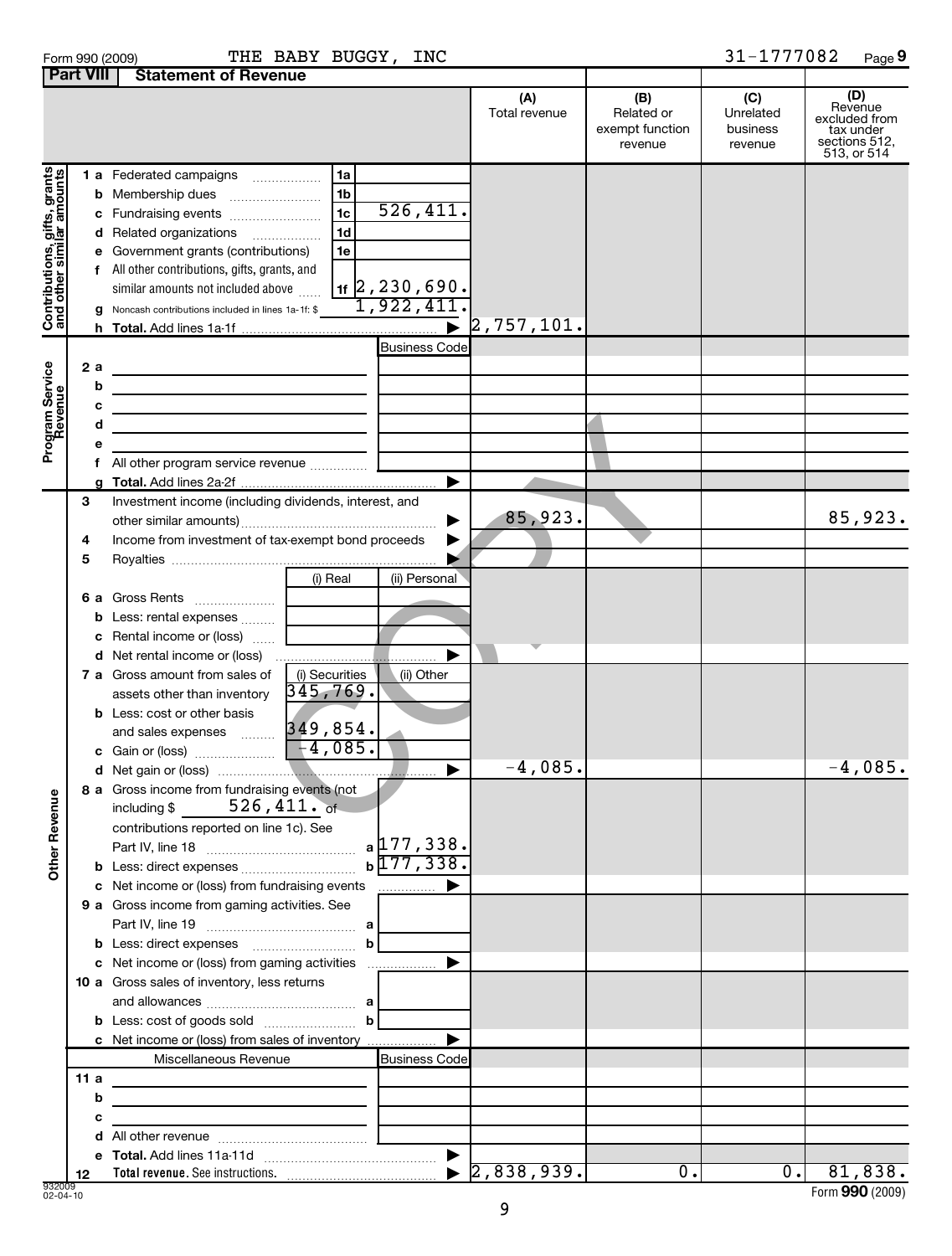|              | Section 501(c)(3) and 501(c)(4) organizations must complete all columns.<br>All other organizations must complete column (A) but are not required to complete columns (B), (C), and (D). |                |                                    |                                           |                                |  |  |  |
|--------------|------------------------------------------------------------------------------------------------------------------------------------------------------------------------------------------|----------------|------------------------------------|-------------------------------------------|--------------------------------|--|--|--|
|              | Do not include amounts reported on lines 6b,<br>7b, 8b, 9b, and 10b of Part VIII.                                                                                                        | Total expenses | (B)<br>Program service<br>expenses | (C)<br>Management and<br>general expenses | (D)<br>Fundraising<br>expenses |  |  |  |
| $\mathbf 1$  | Grants and other assistance to governments and                                                                                                                                           |                |                                    |                                           |                                |  |  |  |
|              | organizations in the U.S. See Part IV, line 21                                                                                                                                           |                |                                    |                                           |                                |  |  |  |
| $\mathbf{2}$ | Grants and other assistance to individuals in                                                                                                                                            |                |                                    |                                           |                                |  |  |  |
|              | the U.S. See Part IV, line 22                                                                                                                                                            |                |                                    |                                           |                                |  |  |  |
| 3            | Grants and other assistance to governments,                                                                                                                                              |                |                                    |                                           |                                |  |  |  |
|              | organizations, and individuals outside the U.S.                                                                                                                                          |                |                                    |                                           |                                |  |  |  |
|              | See Part IV, lines 15 and 16                                                                                                                                                             |                |                                    |                                           |                                |  |  |  |
| 4            | Benefits paid to or for members                                                                                                                                                          |                |                                    |                                           |                                |  |  |  |
| 5            | Compensation of current officers, directors,                                                                                                                                             | 158,731.       | 39,682.                            | 23,810.                                   | 95,239.                        |  |  |  |
| 6            | trustees, and key employees<br>Compensation not included above, to disqualified                                                                                                          |                |                                    |                                           |                                |  |  |  |
|              | persons (as defined under section 4958(f)(1)) and                                                                                                                                        |                |                                    |                                           |                                |  |  |  |
|              | persons described in section 4958(c)(3)(B)                                                                                                                                               |                |                                    |                                           |                                |  |  |  |
| 7            |                                                                                                                                                                                          | 474,862.       | 352, 261.                          | 57,600.                                   | 65,001.                        |  |  |  |
| 8            | Pension plan contributions (include section 401(k)                                                                                                                                       |                |                                    |                                           |                                |  |  |  |
|              | and section 403(b) employer contributions)                                                                                                                                               |                |                                    |                                           |                                |  |  |  |
| 9            |                                                                                                                                                                                          | 92,891.        | 57,451.                            | 11,947.                                   | 23,493.                        |  |  |  |
| 10           |                                                                                                                                                                                          | 45,634.        | 28, 229.                           | 5,864.                                    | 11,541.                        |  |  |  |
| 11           | Fees for services (non-employees):                                                                                                                                                       |                |                                    |                                           |                                |  |  |  |
|              |                                                                                                                                                                                          |                |                                    |                                           |                                |  |  |  |
|              |                                                                                                                                                                                          |                |                                    |                                           |                                |  |  |  |
|              |                                                                                                                                                                                          | 48,531.        |                                    | 48,531.                                   |                                |  |  |  |
|              |                                                                                                                                                                                          |                |                                    |                                           |                                |  |  |  |
| е            | Professional fundraising services. See Part IV, line 17                                                                                                                                  |                |                                    |                                           |                                |  |  |  |
| f            | Investment management fees                                                                                                                                                               |                |                                    |                                           |                                |  |  |  |
| g            |                                                                                                                                                                                          | 102, 229.      |                                    | 102, 229.                                 |                                |  |  |  |
| 12           |                                                                                                                                                                                          |                | 6,694.                             |                                           |                                |  |  |  |
| 13           |                                                                                                                                                                                          | 10,820.        |                                    | 1,390.                                    | 2,736.                         |  |  |  |
| 14           |                                                                                                                                                                                          |                |                                    |                                           |                                |  |  |  |
| 15           |                                                                                                                                                                                          | 184,136.       | 163,881.                           | 7,365.                                    | 12,890.                        |  |  |  |
| 16<br>17     |                                                                                                                                                                                          |                |                                    |                                           |                                |  |  |  |
| 18           | Payments of travel or entertainment expenses                                                                                                                                             |                |                                    |                                           |                                |  |  |  |
|              | for any federal, state, or local public officials                                                                                                                                        |                |                                    |                                           |                                |  |  |  |
| 19           | Conferences, conventions, and meetings                                                                                                                                                   |                |                                    |                                           |                                |  |  |  |
| 20           | Interest                                                                                                                                                                                 |                |                                    |                                           |                                |  |  |  |
| 21           |                                                                                                                                                                                          |                |                                    |                                           |                                |  |  |  |
| 22           | Depreciation, depletion, and amortization                                                                                                                                                | 4, 173.        |                                    | 4,173.                                    |                                |  |  |  |
| 23           | Insurance                                                                                                                                                                                | 13,506.        | 8,355.                             | 1,735.                                    | 3,416.                         |  |  |  |
| 24           | Other expenses. Itemize expenses not covered<br>above. (Expenses grouped together and labeled<br>miscellaneous may not exceed 5% of total<br>expenses shown on line 25 below.)           |                |                                    |                                           |                                |  |  |  |
|              | PROGRAM SUPPLIES                                                                                                                                                                         | 2, 223, 635.   | 2, 223, 635.                       |                                           |                                |  |  |  |
|              | POSTAGE AND DELIVERY                                                                                                                                                                     | 55,125.        | 34,100.                            | 7,084.                                    | 13,941.                        |  |  |  |
|              | BANK FEES AND RELATED<br>C                                                                                                                                                               | 18,616.        | $11,516$ .                         | 2,392.                                    | 4,708.                         |  |  |  |
|              | <b>TELEPHONE</b>                                                                                                                                                                         | 14,364.        | 8,885.                             | 1,846.                                    | 3,633.                         |  |  |  |
|              | MAINTENANCE AND REPAIR                                                                                                                                                                   | 11,844.        | 7,327.                             | 1,522.                                    | 2,995.                         |  |  |  |
| f            | All other expenses                                                                                                                                                                       | 12,539.        | 2,396.                             | 9,163.                                    | 980.                           |  |  |  |
| 25           | Total functional expenses. Add lines 1 through 24f                                                                                                                                       | 3,471,636.     | 2,944,412.                         | 286,651.                                  | 240, 573.                      |  |  |  |
| 26           | <b>Joint costs.</b> Check here $\blacktriangleright \lfloor \underline{X} \rfloor$ if following                                                                                          |                |                                    |                                           |                                |  |  |  |
|              | SOP 98-2. Complete this line only if the organization                                                                                                                                    |                |                                    |                                           |                                |  |  |  |
|              | reported in column (B) joint costs from a combined<br>educational campaign and fundraising solicitation                                                                                  |                |                                    |                                           |                                |  |  |  |
|              |                                                                                                                                                                                          |                |                                    |                                           |                                |  |  |  |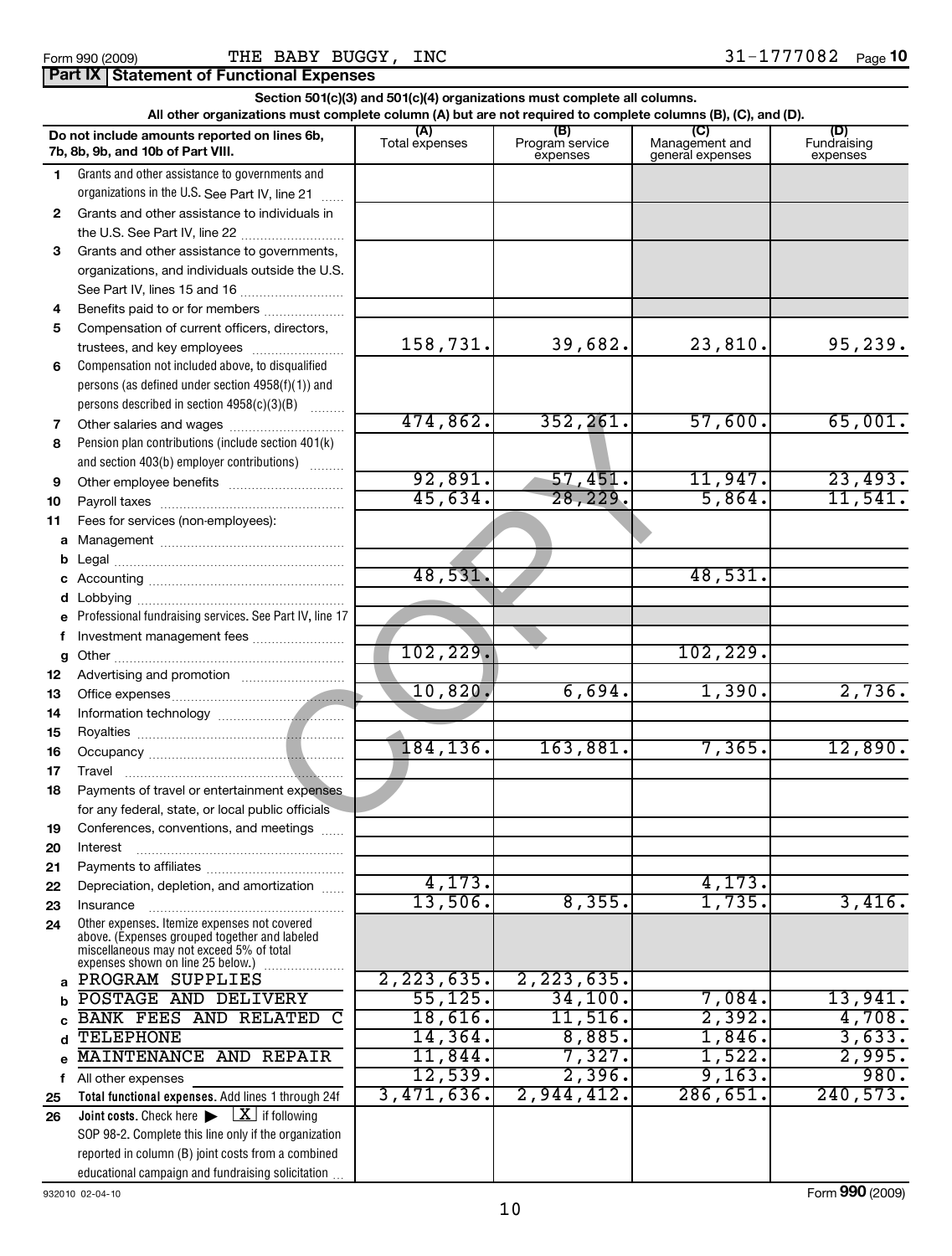Total liabilities and net assets/fund balances

| INC<br><b>DADV</b><br><b>BUGGY</b><br>THE<br>Form 990 (2009)<br>נסמם | Page |
|----------------------------------------------------------------------|------|
|----------------------------------------------------------------------|------|

Capital stock or trust principal, or current funds ~~~~~~~~~~~~~~~ Paid-in or capital surplus, or land, building, or equipment fund ...................... Retained earnings, endowment, accumulated income, or other funds ............ Total net assets or fund balances ~~~~~~~~~~~~~~~~~~~~~~

|                             |          | <b>Part X   Balance Sheet</b>                                                                                  |                          |                 |                      |
|-----------------------------|----------|----------------------------------------------------------------------------------------------------------------|--------------------------|-----------------|----------------------|
|                             |          |                                                                                                                | (A)<br>Beginning of year |                 | (B)<br>End of year   |
|                             | 1        |                                                                                                                | 642,051.                 | $\mathbf{1}$    | 184,084.             |
|                             | 2        |                                                                                                                | 2, 143, 917.             | $\mathbf{2}$    | 2,372,020.           |
|                             | З        |                                                                                                                | 424,765.                 | 3               | 171,022.             |
|                             | 4        |                                                                                                                |                          | 4               |                      |
|                             | 5        | Receivables from current and former officers, directors, trustees, key                                         |                          |                 |                      |
|                             |          | employees, and highest compensated employees. Complete Part II                                                 |                          |                 |                      |
|                             |          | of Schedule L                                                                                                  |                          | 5               |                      |
|                             | 6        | Receivables from other disqualified persons (as defined under section                                          |                          |                 |                      |
|                             |          | 4958(f)(1)) and persons described in section 4958(c)(3)(B). Complete                                           |                          |                 |                      |
|                             |          |                                                                                                                |                          | 6               |                      |
| Assets                      | 7        |                                                                                                                |                          | 7               |                      |
|                             | 8        |                                                                                                                | 600,085.<br>23,042.      | 8               | 433,209.<br>30, 302. |
|                             | 9        | Prepaid expenses and deferred charges [11] [11] Prepaid expenses and deferred charges [11] [11] American metal |                          | 9               |                      |
|                             |          | 10a Land, buildings, and equipment: cost or other<br>16,665.                                                   |                          |                 |                      |
|                             |          | basis. Complete Part VI of Schedule D  10a<br>13,611.                                                          | 7,227.                   | 10 <sub>c</sub> | 3,054.               |
|                             | 11       |                                                                                                                |                          | 11              |                      |
|                             | 12       |                                                                                                                |                          | 12              |                      |
|                             | 13       |                                                                                                                |                          | 13              |                      |
|                             | 14       |                                                                                                                |                          | 14              |                      |
|                             | 15       |                                                                                                                | 9,735.                   | 15              | 4,969.               |
|                             | 16       |                                                                                                                | 3,850,822.               | 16              | 3,198,660.           |
|                             | 17       |                                                                                                                | 81,385.                  | 17              | 28,554.              |
|                             | 18       |                                                                                                                |                          | 18              |                      |
|                             | 19       |                                                                                                                |                          | 19              |                      |
|                             | 20       |                                                                                                                |                          | 20              |                      |
|                             | 21       | Escrow or custodial account liability. Complete Part IV of Schedule D                                          |                          | 21              |                      |
| Liabilities                 | 22       | Payables to current and former officers, directors, trustees, key employees,                                   |                          |                 |                      |
|                             |          | highest compensated employees, and disqualified persons. Complete Part II                                      |                          |                 |                      |
|                             |          | of Schedule L                                                                                                  |                          | 22              |                      |
|                             | 23       | Secured mortgages and notes payable to unrelated third parties                                                 |                          | 23              |                      |
|                             | 24       | Unsecured notes and loans payable to unrelated third parties                                                   |                          | 24              |                      |
|                             | 25       |                                                                                                                |                          | 25              |                      |
|                             | 26       | Total liabilities. Add lines 17 through 25                                                                     | 81,385.                  | 26              | 28,554.              |
|                             |          | Organizations that follow SFAS 117, check here $\blacktriangleright \boxed{X}$ and complete                    |                          |                 |                      |
|                             |          | lines 27 through 29, and lines 33 and 34.                                                                      | 3,011,579.               |                 | 2,448,652.           |
|                             | 27       |                                                                                                                | 757,858.                 | 27              | 721,454.             |
|                             | 28<br>29 | Temporarily restricted net assets<br>Permanently restricted net assets                                         |                          | 28<br>29        |                      |
|                             |          | Organizations that do not follow SFAS 117, check here $\blacktriangleright$<br>and                             |                          |                 |                      |
| Net Assets or Fund Balances |          | complete lines 30 through 34.                                                                                  |                          |                 |                      |
|                             | 30       |                                                                                                                |                          | 30              |                      |
|                             | 31       | Paid-in or capital surplus, or land, building, or equipment fund                                               |                          | 31              |                      |
|                             | 32       | Retained earnings, endowment, accumulated income, or other funds                                               |                          | 32              |                      |
|                             |          |                                                                                                                | $2769127 - 22$           |                 | 2, 170, 106          |

11

3,769,437. 3,170,106.  $3,850,822.$   $34$  3,198,660.

Form (2009) **990**

|  | Form 990 (2009) |
|--|-----------------|
|  |                 |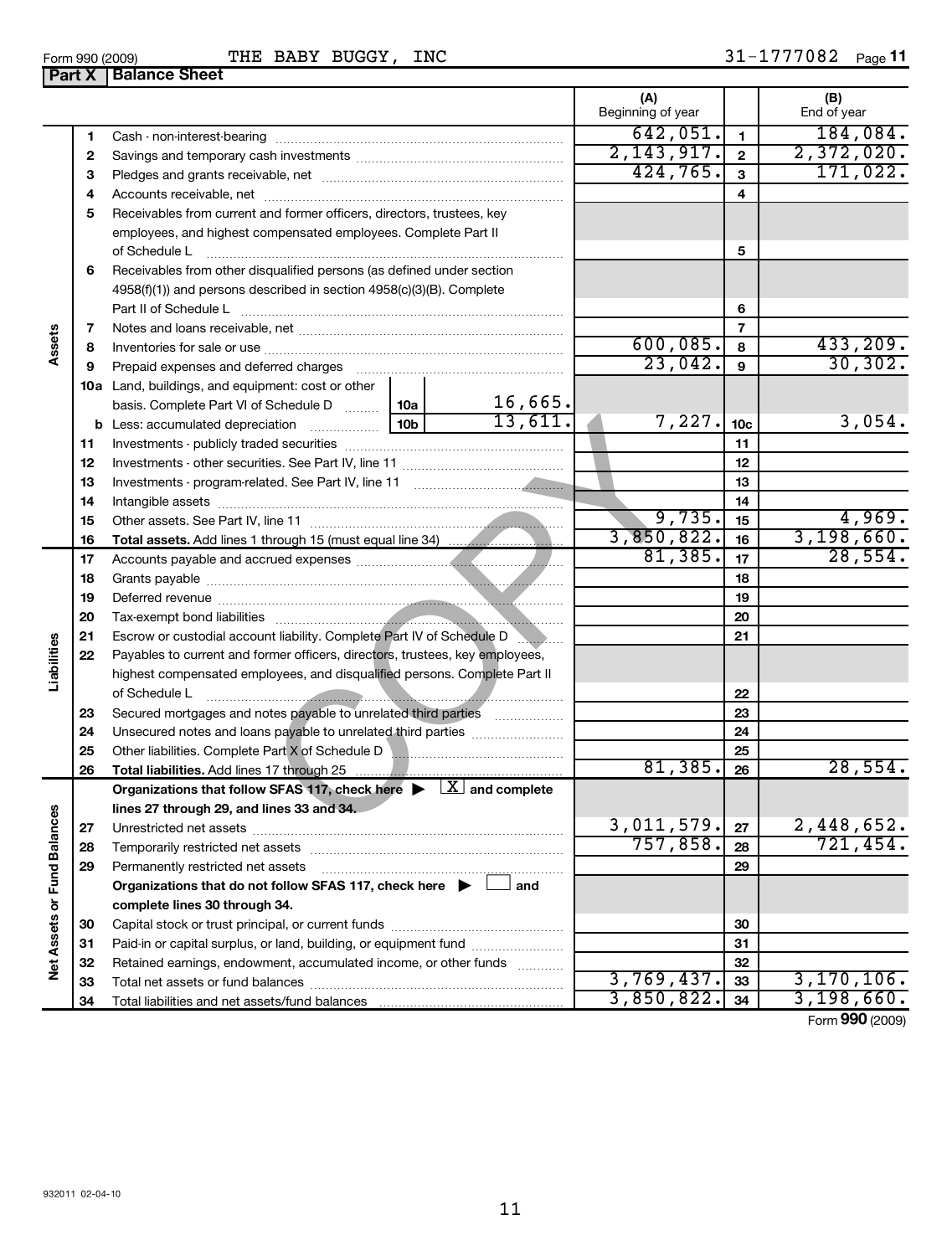| 932012 02-04-10 |
|-----------------|

| Form 990 (2009) | THE BABY BUGGY | INC | 31-1777082<br>Page |  |
|-----------------|----------------|-----|--------------------|--|

**Part XI Financial Statements and Reporting**

C

| 31-1777082 Page 12 |  |
|--------------------|--|
|--------------------|--|

|   |                                                                                                                                      |                | Yes | No |
|---|--------------------------------------------------------------------------------------------------------------------------------------|----------------|-----|----|
|   | Accounting method used to prepare the Form 990: $\Box$ Cash $\Box X$ Accrual<br>Other                                                |                |     |    |
|   | If the organization changed its method of accounting from a prior year or checked "Other," explain in Schedule O.                    |                |     |    |
|   | 2a Were the organization's financial statements compiled or reviewed by an independent accountant?                                   | 2a             |     | х  |
| b | Were the organization's financial statements audited by an independent accountant?                                                   | 2 <sub>b</sub> | х   |    |
|   | c If "Yes" to line 2a or 2b, does the organization have a committee that assumes responsibility for oversight of the audit,          |                |     |    |
|   | review, or compilation of its financial statements and selection of an independent accountant?                                       | 2c             | х   |    |
|   | If the organization changed either its oversight process or selection process during the tax year, explain in Schedule O.            |                |     |    |
|   | d If "Yes" to line 2a or 2b, check a box below to indicate whether the financial statements for the year were issued on a            |                |     |    |
|   | consolidated basis, separate basis, or both:                                                                                         |                |     |    |
|   | $\lfloor \mathbf{X} \rfloor$ Separate basis $\lfloor \ \rfloor$ Consolidated basis<br>Both consolidated and separate basis           |                |     |    |
|   | 3a As a result of a federal award, was the organization required to undergo an audit or audits as set forth in the Single Audit      |                |     |    |
|   | Act and OMB Circular A-133?                                                                                                          | За             |     | x  |
|   | <b>b</b> If "Yes," did the organization undergo the required audit or audits? If the organization did not undergo the required audit |                |     |    |
|   |                                                                                                                                      | 3b             |     |    |

Form **990** (2009)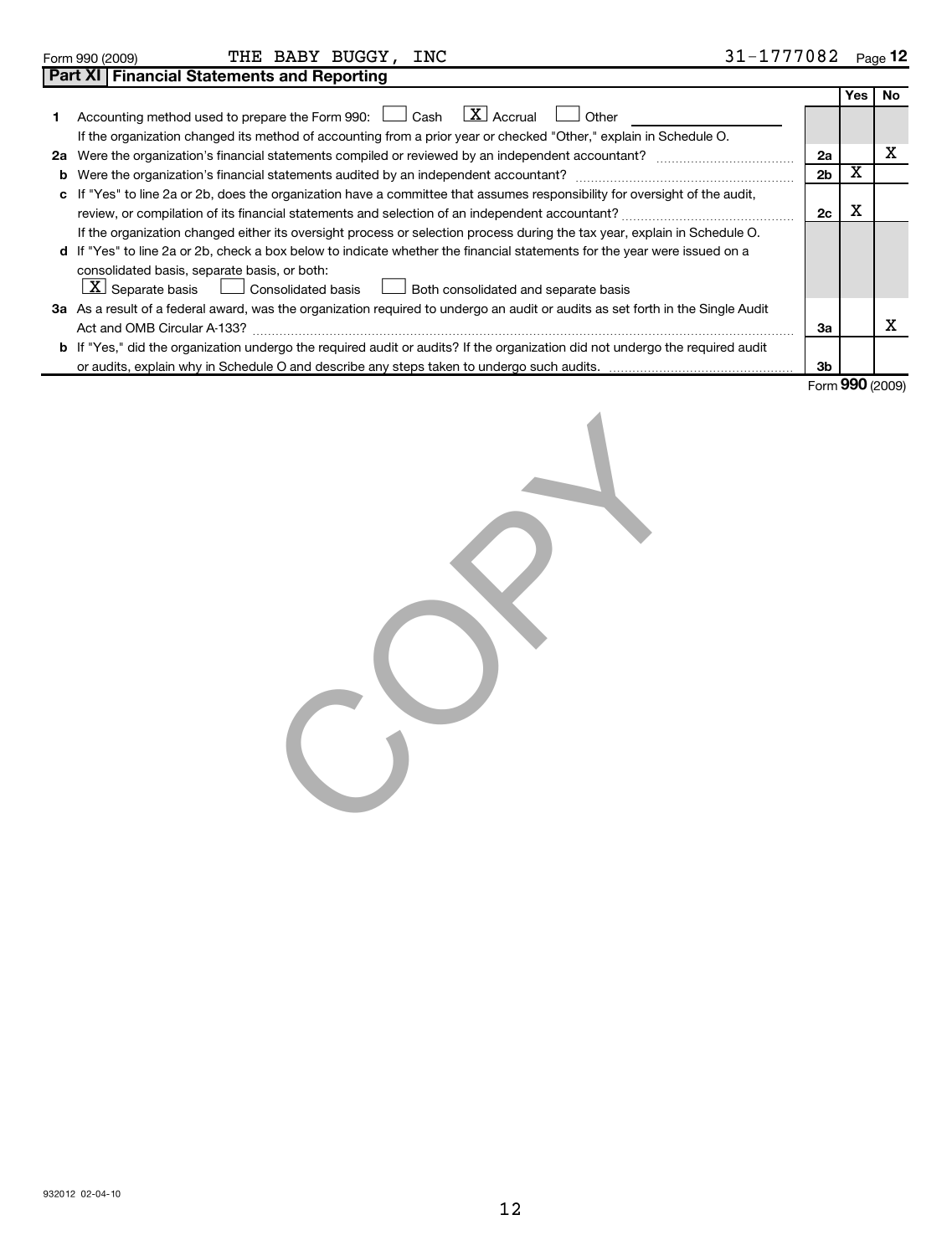| Form 990 or 990-EZ. |  |  |
|---------------------|--|--|

932021 02-08-10

Internal Revenue Service **Name of the organization Part I | Reason for Public Charity Status** (All organizations must complete this part.) See instructions. The organization is not a private foundation because it is: (For lines 1 through 11, check only one box.) THE BABY BUGGY, INC

Department of the Treasury

**SCHEDULE A**

**1 2**

**8 9**

**(Form 990 or 990-EZ)**

|  |  |  | A church, convention of churches, or association of churches described in section 170(b)(1)(A)(i). |  |
|--|--|--|----------------------------------------------------------------------------------------------------|--|
|  |  |  |                                                                                                    |  |

- **3** A hospital or a cooperative hospital service organization described in section 170(b)(1)(A)(iii).  $\sim$
- **4** A medical research organization operated in conjunction with a hospital described in **section 170(b)(1)(A)(iii).** Enter the hospital's name, city, and state:  $\sim$
- **5 section 170(b)(1)(A)(iv).**  (Complete Part II.) An organization operated for the benefit of a college or university owned or operated by a governmental unit described in  $\sim$
- **6** A federal, state, or local government or governmental unit described in **section 170(b)(1)(A)(v).**  $\sim$
- **7 section 170(b)(1)(A)(vi).** (Complete Part II.) An organization that normally receives a substantial part of its support from a governmental unit or from the general public described in  $\lfloor x \rfloor$ 
	- A community trust described in **section 170(b)(1)(A)(vi).** (Complete Part II.)  $\sim$
- id in section 170(b)(1)(A)(vi). (Complete Part II.)<br>
Ily receives: (1) more than 33 1/3% of its support from contributions, mem<br>
ppt functions subject to certain exceptions, and (2) no more than 33 1/3%<br>
eess taxable in See s**ection 509(a)(2).** (Complete Part III.) An organization that normally receives: (1) more than 33 1/3% of its support from contributions, membership fees, and gross receipts from activities related to its exempt functions - subject to certain exceptions, and (2) no more than 33 1/3% of its support from gross investment income and unrelated business taxable income (less section 511 tax) from businesses acquired by the organization after June 30, 1975.  $\sim$
- **10** An organization organized and operated exclusively to test for public safety. See **section 509(a)(4).**  $\sim$

**11** more publicly supported organizations described in section 509(a)(1) or section 509(a)(2). See **section 509(a)(3).** Check the box that An organization organized and operated exclusively for the benefit of, to perform the functions of, or to carry out the purposes of one or describes the type of supporting organization and complete lines 11e through 11h.  $\sim$ 

| $a \Box$ Type I | $\mathsf{b}$ $\Box$ Type II | $\mathbf{c}$ $\Box$ Type III - Functionally integrated | $d$ $\Box$ Type III - Other                                                                                                                        |
|-----------------|-----------------------------|--------------------------------------------------------|----------------------------------------------------------------------------------------------------------------------------------------------------|
|                 |                             |                                                        | e ∟⊿ By checking this box, I certify that the organization is not controlled directly or indirectly by one or more disqualified persons other than |
|                 |                             |                                                        | foundation managers and other than one or more publicly supported organizations described in section 509(a)(1) or section 509(a)(2).               |

**f** If the organization received a written determination from the IRS that it is a Type I, Type II, or Type III supporting organization, check this box ~~~~~~~~~~~~~~~~~~~~~~~~~~~~~~~~~~~~~~~~~~~~~~

**g** Since August 17, 2006, has the organization accepted any gift or contribution from any of the following persons?

- **(i)** A person who directly or indirectly controls, either alone or together with persons described in (ii) and (iii) below, **(ii)** A family member of a person described in (i) above? ~~~~~~~~~~~~~~~~~~~~~~~~~~~~~~ the governing body of the supported organization? ~~~~~~~~~~~~~~~~~~~~~~~~~~~~~~
- **(iii)** A 35% controlled entity of a person described in (i) or (ii) above? ~~~~~~~~~~~~~~~~~~~~~~~~
- **h** Provide the following information about the supported organization(s).

| (i) Name of supported<br>organization                                            | (ii) EIN | (iii) Type of<br>organization<br>(described on lines 1-9<br>above or IRC section | in col. (i) listed in your | (iv) is the organization $(v)$ Did you notify the $ $<br>governing document? | organization in col.<br>(i) of your support? |    | $\begin{bmatrix} (vi) \text{ is the} \\ \text{organization in col.} \\ (i) \text{ organized in the} \end{bmatrix}$<br>U.S.? |    | (vii) Amount of<br>support           |
|----------------------------------------------------------------------------------|----------|----------------------------------------------------------------------------------|----------------------------|------------------------------------------------------------------------------|----------------------------------------------|----|-----------------------------------------------------------------------------------------------------------------------------|----|--------------------------------------|
|                                                                                  |          | (see instructions))                                                              | Yes                        | No.                                                                          | Yes                                          | No | Yes                                                                                                                         | No |                                      |
|                                                                                  |          |                                                                                  |                            |                                                                              |                                              |    |                                                                                                                             |    |                                      |
|                                                                                  |          |                                                                                  |                            |                                                                              |                                              |    |                                                                                                                             |    |                                      |
|                                                                                  |          |                                                                                  |                            |                                                                              |                                              |    |                                                                                                                             |    |                                      |
|                                                                                  |          |                                                                                  |                            |                                                                              |                                              |    |                                                                                                                             |    |                                      |
|                                                                                  |          |                                                                                  |                            |                                                                              |                                              |    |                                                                                                                             |    |                                      |
| Total                                                                            |          |                                                                                  |                            |                                                                              |                                              |    |                                                                                                                             |    |                                      |
| LHA For Privacy Act and Paperwork Reduction Act Notice, see the Instructions for |          |                                                                                  |                            |                                                                              |                                              |    |                                                                                                                             |    | Schedule A (Form 990 or 990-EZ) 2009 |

**Public Charity Status and Public Support** 

**Complete if the organization is a section 501(c)(3) organization or a section**

**4947(a)(1) nonexempt charitable trust.**

▶ Attach to Form 990 or Form 990-EZ. ▶ See separate instructions.

|                                       | OMB No. 1545-0047                   |  |  |  |
|---------------------------------------|-------------------------------------|--|--|--|
|                                       | 2009                                |  |  |  |
|                                       | <b>Open to Public</b><br>Inspection |  |  |  |
| <b>Employer identification number</b> |                                     |  |  |  |
|                                       | 31-1777082                          |  |  |  |
|                                       |                                     |  |  |  |

Yes | No

 $\left\vert \cdot\right\vert$ 

**11g(i) 11g(ii) 11g(iii)**

**Schedule A (Form 990 or 990-EZ) 2009**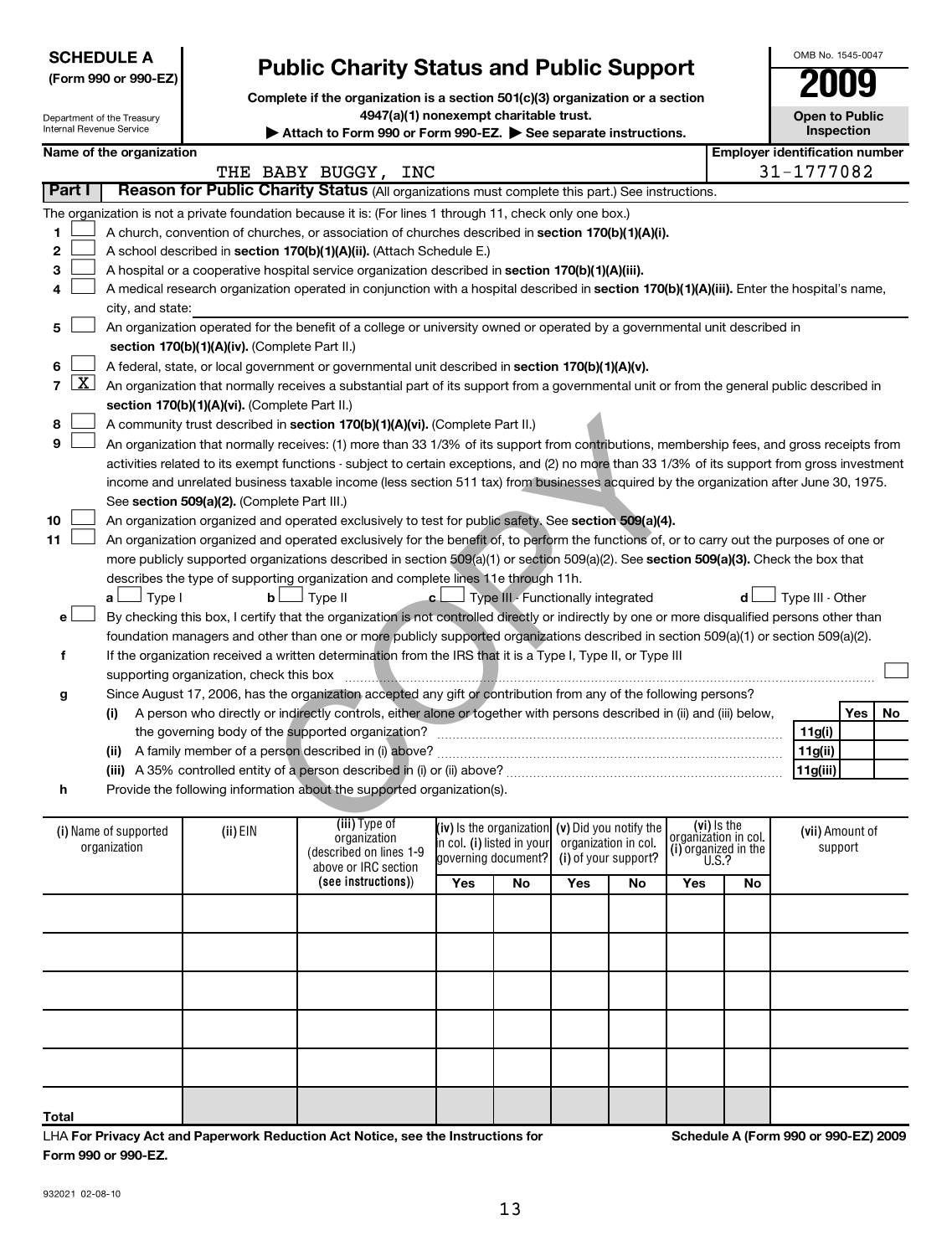#### Schedule A (Form 990 or 990-EZ) 2009 Page THE BABY BUGGY, INC  $31-1777082$

31-1777082 Page 2

|  | Part II   Support Schedule for Organizations Described in Sections 170(b)(1)(A)(iv) and 170(b)(1)(A)(vi) |  |  |
|--|----------------------------------------------------------------------------------------------------------|--|--|
|  | (Complete only if you checked the box on line 5, 7, or 8 of Part I.)                                     |  |  |

#### **Section A. Public Support**

|   | Section A. Public Support                                                                                                                                                                                                                                                                                                                                                                                        |          |          |            |            |          |                   |  |  |
|---|------------------------------------------------------------------------------------------------------------------------------------------------------------------------------------------------------------------------------------------------------------------------------------------------------------------------------------------------------------------------------------------------------------------|----------|----------|------------|------------|----------|-------------------|--|--|
|   | Calendar year (or fiscal year beginning in)                                                                                                                                                                                                                                                                                                                                                                      | (a) 2005 | (b) 2006 | $(c)$ 2007 | $(d)$ 2008 | (e) 2009 | (f) Total         |  |  |
|   | 1 Gifts, grants, contributions, and                                                                                                                                                                                                                                                                                                                                                                              |          |          |            |            |          |                   |  |  |
|   | membership fees received. (Do not                                                                                                                                                                                                                                                                                                                                                                                |          |          |            |            |          |                   |  |  |
|   | include any "unusual grants.")                                                                                                                                                                                                                                                                                                                                                                                   | 1163004. | 4378293. | 3767520.   | 5718837.   |          | 2757101.17784755. |  |  |
|   | 2 Tax revenues levied for the organ-                                                                                                                                                                                                                                                                                                                                                                             |          |          |            |            |          |                   |  |  |
|   | ization's benefit and either paid to                                                                                                                                                                                                                                                                                                                                                                             |          |          |            |            |          |                   |  |  |
|   | or expended on its behalf                                                                                                                                                                                                                                                                                                                                                                                        |          |          |            |            |          |                   |  |  |
|   | 3 The value of services or facilities                                                                                                                                                                                                                                                                                                                                                                            |          |          |            |            |          |                   |  |  |
|   | furnished by a governmental unit to                                                                                                                                                                                                                                                                                                                                                                              |          |          |            |            |          |                   |  |  |
|   | the organization without charge                                                                                                                                                                                                                                                                                                                                                                                  |          |          |            |            |          |                   |  |  |
|   | 4 Total. Add lines 1 through 3                                                                                                                                                                                                                                                                                                                                                                                   | 1163004. | 4378293. | 3767520.   | 5718837.   |          | 2757101.17784755. |  |  |
|   | 5 The portion of total contributions                                                                                                                                                                                                                                                                                                                                                                             |          |          |            |            |          |                   |  |  |
|   | by each person (other than a                                                                                                                                                                                                                                                                                                                                                                                     |          |          |            |            |          |                   |  |  |
|   | governmental unit or publicly                                                                                                                                                                                                                                                                                                                                                                                    |          |          |            |            |          |                   |  |  |
|   | supported organization) included                                                                                                                                                                                                                                                                                                                                                                                 |          |          |            |            |          |                   |  |  |
|   | on line 1 that exceeds 2% of the                                                                                                                                                                                                                                                                                                                                                                                 |          |          |            |            |          |                   |  |  |
|   | amount shown on line 11,                                                                                                                                                                                                                                                                                                                                                                                         |          |          |            |            |          |                   |  |  |
|   | column (f)                                                                                                                                                                                                                                                                                                                                                                                                       |          |          |            |            |          |                   |  |  |
|   | 6 Public support. Subtract line 5 from line 4.                                                                                                                                                                                                                                                                                                                                                                   |          |          |            |            |          | 17784755.         |  |  |
|   | <b>Section B. Total Support</b>                                                                                                                                                                                                                                                                                                                                                                                  |          |          |            |            |          |                   |  |  |
|   | Calendar year (or fiscal year beginning in)                                                                                                                                                                                                                                                                                                                                                                      | (a) 2005 | (b) 2006 | $(c)$ 2007 | $(d)$ 2008 | (e) 2009 | (f) Total         |  |  |
|   | 7 Amounts from line 4                                                                                                                                                                                                                                                                                                                                                                                            | 1163004. | 4378293  | 3767520.   | 5718837    |          | 2757101.17784755. |  |  |
|   | 8 Gross income from interest,                                                                                                                                                                                                                                                                                                                                                                                    |          |          |            |            |          |                   |  |  |
|   | dividends, payments received on                                                                                                                                                                                                                                                                                                                                                                                  |          |          |            |            |          |                   |  |  |
|   | securities loans, rents, royalties                                                                                                                                                                                                                                                                                                                                                                               |          |          |            |            |          |                   |  |  |
|   | and income from similar sources                                                                                                                                                                                                                                                                                                                                                                                  | 60, 483. | 108,950. | 109,081.   | 149,097.   | 81,838.  | 509,449.          |  |  |
| 9 | Net income from unrelated business                                                                                                                                                                                                                                                                                                                                                                               |          |          |            |            |          |                   |  |  |
|   | activities, whether or not the                                                                                                                                                                                                                                                                                                                                                                                   |          |          |            |            |          |                   |  |  |
|   | business is regularly carried on                                                                                                                                                                                                                                                                                                                                                                                 |          |          |            |            |          |                   |  |  |
|   | 10 Other income. Do not include gain                                                                                                                                                                                                                                                                                                                                                                             |          |          |            |            |          |                   |  |  |
|   | or loss from the sale of capital                                                                                                                                                                                                                                                                                                                                                                                 | 44,608.  |          |            |            |          | 44,608.           |  |  |
|   | assets (Explain in Part IV.)                                                                                                                                                                                                                                                                                                                                                                                     |          |          |            |            |          | 18338812.         |  |  |
|   | 11 Total support. Add lines 7 through 10                                                                                                                                                                                                                                                                                                                                                                         |          |          |            |            |          |                   |  |  |
|   | 12 Gross receipts from related activities, etc. (see instructions)                                                                                                                                                                                                                                                                                                                                               |          |          |            |            | 12       |                   |  |  |
|   | 13 First five years. If the Form 990 is for the organization's first, second, third, fourth, or fifth tax year as a section 501(c)(3)                                                                                                                                                                                                                                                                            |          |          |            |            |          |                   |  |  |
|   | organization, check this box and stop here<br><b>Section C. Computation of Public Support Percentage</b>                                                                                                                                                                                                                                                                                                         |          |          |            |            |          |                   |  |  |
|   |                                                                                                                                                                                                                                                                                                                                                                                                                  |          |          |            |            | 14       | 96.98<br>%        |  |  |
|   |                                                                                                                                                                                                                                                                                                                                                                                                                  |          |          |            |            | 15       | 96.30<br>%        |  |  |
|   |                                                                                                                                                                                                                                                                                                                                                                                                                  |          |          |            |            |          |                   |  |  |
|   | 16a 33 1/3% support test - 2009. If the organization did not check the box on line 13, and line 14 is 33 1/3% or more, check this box and<br>$\blacktriangleright$ $\lfloor$ X<br>stop here. The organization qualifies as a publicly supported organization manufaction manufacture or the organization manufacture or the organization manufacture or the organization manufacture or the state of the state o |          |          |            |            |          |                   |  |  |
|   |                                                                                                                                                                                                                                                                                                                                                                                                                  |          |          |            |            |          |                   |  |  |
|   | b 33 1/3% support test - 2008. If the organization did not check a box on line 13 or 16a, and line 15 is 33 1/3% or more, check this box                                                                                                                                                                                                                                                                         |          |          |            |            |          |                   |  |  |
|   |                                                                                                                                                                                                                                                                                                                                                                                                                  |          |          |            |            |          |                   |  |  |
|   | 17a 10% -facts-and-circumstances test - 2009. If the organization did not check a box on line 13, 16a, or 16b, and line 14 is 10% or more,<br>and if the organization meets the "facts-and-circumstances" test, check this box and stop here. Explain in Part IV how the organization                                                                                                                            |          |          |            |            |          |                   |  |  |
|   |                                                                                                                                                                                                                                                                                                                                                                                                                  |          |          |            |            |          |                   |  |  |
|   | <b>b 10%</b> -facts-and-circumstances test - 2008. If the organization did not check a box on line 13, 16a, 16b, or 17a, and line 15 is 10% or                                                                                                                                                                                                                                                                   |          |          |            |            |          |                   |  |  |
|   | more, and if the organization meets the "facts-and-circumstances" test, check this box and stop here. Explain in Part IV how the                                                                                                                                                                                                                                                                                 |          |          |            |            |          |                   |  |  |
|   | organization meets the "facts-and-circumstances" test. The organization qualifies as a publicly supported organization                                                                                                                                                                                                                                                                                           |          |          |            |            |          |                   |  |  |
|   | 18 Private foundation. If the organization did not check a box on line 13, 16a, 16b, 17a, or 17b, check this box and see instructions                                                                                                                                                                                                                                                                            |          |          |            |            |          |                   |  |  |
|   |                                                                                                                                                                                                                                                                                                                                                                                                                  |          |          |            |            |          |                   |  |  |

**Schedule A (Form 990 or 990-EZ) 2009**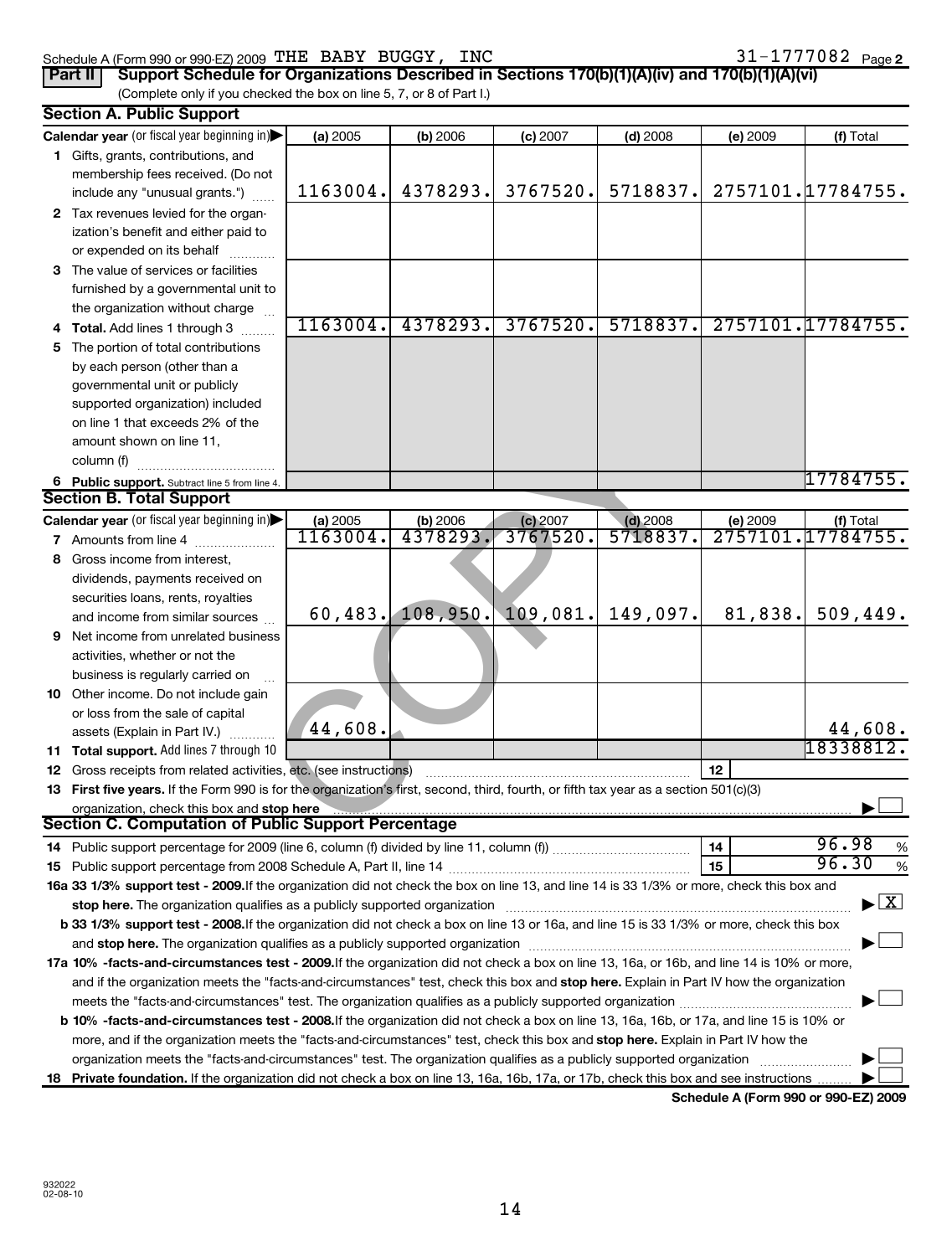|    | Part III   Support Schedule for Organizations Described in Section 509(a)(2) (Complete only if you checked the box on line 9 of Part I.)                                                                                                                              |          |          |          |            |          |           |
|----|-----------------------------------------------------------------------------------------------------------------------------------------------------------------------------------------------------------------------------------------------------------------------|----------|----------|----------|------------|----------|-----------|
|    | <b>Section A. Public Support</b>                                                                                                                                                                                                                                      |          |          |          |            |          |           |
|    | Calendar year (or fiscal year beginning in)                                                                                                                                                                                                                           | (a) 2005 | (b) 2006 | (c) 2007 | $(d)$ 2008 | (e) 2009 | (f) Total |
|    | 1 Gifts, grants, contributions, and<br>membership fees received. (Do not                                                                                                                                                                                              |          |          |          |            |          |           |
|    | include any "unusual grants.")                                                                                                                                                                                                                                        |          |          |          |            |          |           |
|    | <b>2</b> Gross receipts from admissions,<br>merchandise sold or services per-<br>formed, or facilities furnished in<br>any activity that is related to the<br>organization's tax-exempt purpose                                                                       |          |          |          |            |          |           |
|    | <b>3</b> Gross receipts from activities that<br>are not an unrelated trade or bus-<br>iness under section 513                                                                                                                                                         |          |          |          |            |          |           |
| 4  | Tax revenues levied for the organ-<br>ization's benefit and either paid to<br>or expended on its behalf                                                                                                                                                               |          |          |          |            |          |           |
| 5  | The value of services or facilities<br>furnished by a governmental unit to<br>the organization without charge                                                                                                                                                         |          |          |          |            |          |           |
|    | 6 Total. Add lines 1 through 5                                                                                                                                                                                                                                        |          |          |          |            |          |           |
|    | 7a Amounts included on lines 1, 2, and                                                                                                                                                                                                                                |          |          |          |            |          |           |
|    | 3 received from disqualified persons<br><b>b</b> Amounts included on lines 2 and 3 received<br>from other than disqualified persons that                                                                                                                              |          |          |          |            |          |           |
|    | exceed the greater of \$5,000 or 1% of the<br>amount on line 13 for the year                                                                                                                                                                                          |          |          |          |            |          |           |
|    | c Add lines 7a and 7b                                                                                                                                                                                                                                                 |          |          |          |            |          |           |
|    | 8 Public support (Subtract line 7c from line 6.)                                                                                                                                                                                                                      |          |          |          |            |          |           |
|    | <b>Section B. Total Support</b>                                                                                                                                                                                                                                       |          |          |          |            |          |           |
|    | Calendar year (or fiscal year beginning in)                                                                                                                                                                                                                           | (a) 2005 | (b) 2006 | (c) 2007 | $(d)$ 2008 | (e) 2009 | (f) Total |
|    | 9 Amounts from line 6<br><b>10a</b> Gross income from interest,<br>dividends, payments received on<br>securities loans, rents, royalties<br>and income from similar sources<br><b>b</b> Unrelated business taxable income<br>(less section 511 taxes) from businesses |          |          |          |            |          |           |
|    | acquired after June 30, 1975<br>.                                                                                                                                                                                                                                     |          |          |          |            |          |           |
|    | c Add lines 10a and 10b<br>11 Net income from unrelated business<br>activities not included in line 10b,<br>whether or not the business is<br>regularly carried on                                                                                                    |          |          |          |            |          |           |
|    | <b>12</b> Other income. Do not include gain<br>or loss from the sale of capital<br>assets (Explain in Part IV.)<br>13 Total support (Add lines 9, 10c, 11, and 12.)                                                                                                   |          |          |          |            |          |           |
|    | 14 First five years. If the Form 990 is for the organization's first, second, third, fourth, or fifth tax year as a section 501(c)(3) organization,                                                                                                                   |          |          |          |            |          |           |
|    | check this box and stop here www.communication.communication.com/                                                                                                                                                                                                     |          |          |          |            |          |           |
|    | <b>Section C. Computation of Public Support Percentage</b>                                                                                                                                                                                                            |          |          |          |            |          |           |
|    |                                                                                                                                                                                                                                                                       |          |          |          |            | 15       | %         |
| 16 | Public support percentage from 2008 Schedule A, Part III, line 15 [11] manu-contract manu-contract providers i                                                                                                                                                        |          |          |          |            | 16       | %         |
|    | Section D. Computation of Investment Income Percentage                                                                                                                                                                                                                |          |          |          |            |          |           |
|    |                                                                                                                                                                                                                                                                       |          |          |          |            | 17       | %         |
|    |                                                                                                                                                                                                                                                                       |          |          |          |            | 18       | %         |
|    | 19a 33 1/3% support tests - 2009. If the organization did not check the box on line 14, and line 15 is more than 33 1/3%, and line 17 is not                                                                                                                          |          |          |          |            |          |           |
|    | more than 33 1/3%, check this box and stop here. The organization qualifies as a publicly supported organization<br>b 33 1/3% support tests - 2008. If the organization did not check a box on line 14 or line 19a, and line 16 is more than 33 1/3%, and             |          |          |          |            |          |           |
|    | line 18 is not more than 33 1/3%, check this box and stop here. The organization qualifies as a publicly supported organization                                                                                                                                       |          |          |          |            |          |           |
|    |                                                                                                                                                                                                                                                                       |          |          |          |            |          |           |

**Schedule A (Form 990 or 990-EZ) 2009**

**Page 3** 

Schedule A (Form 990 or 990-EZ) 2009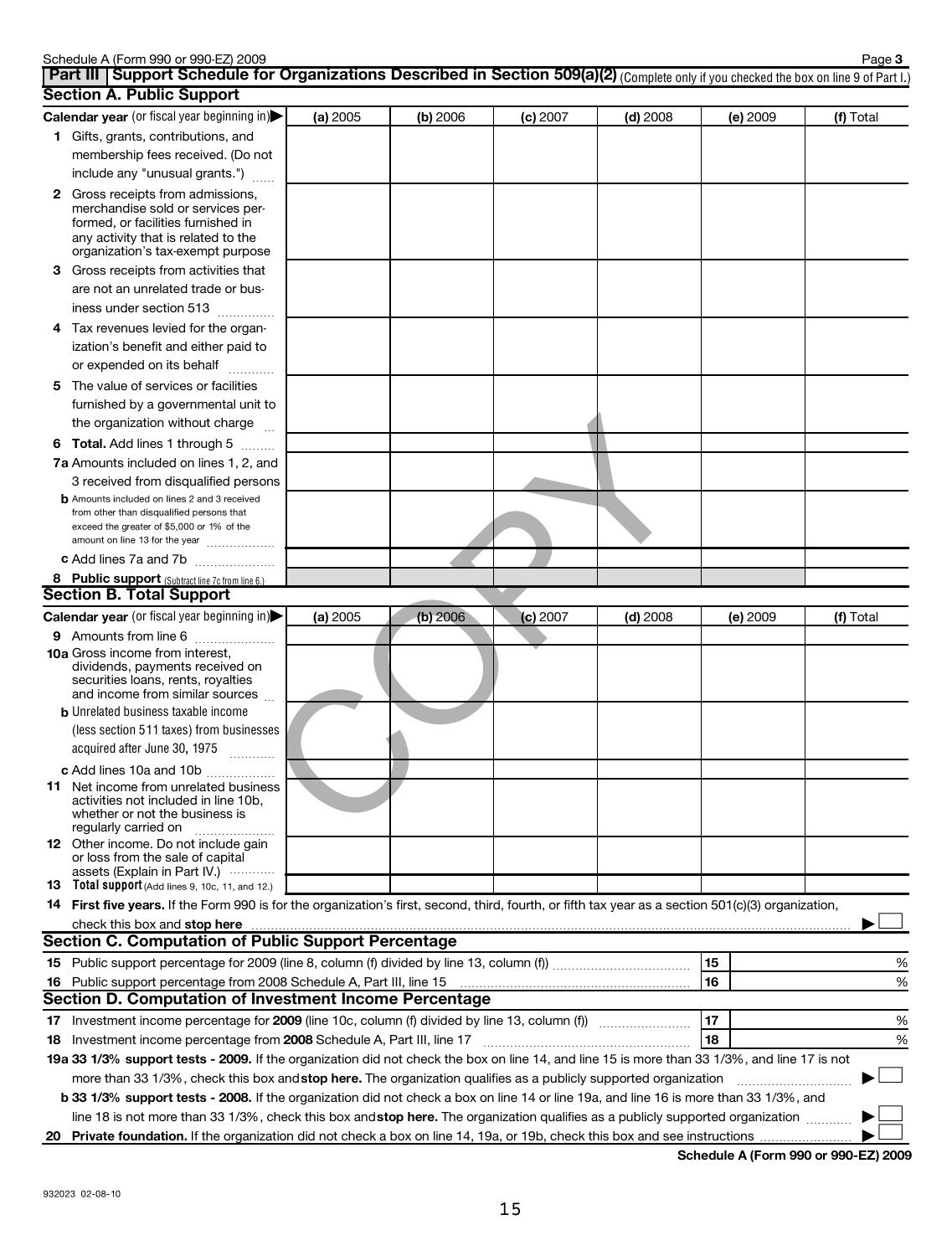### **Supplemental Financial Statements**

**(Form 990) | Complete if the organization answered "Yes," to Form 990,**

**Part IV, line 6, 7, 8, 9, 10, 11, or 12.**

| OMB No. 1545-0047     |
|-----------------------|
|                       |
| 2009                  |
| <b>Open to Public</b> |
| Inspection            |

|          |                                  | Department of the Treasury<br>Internal Revenue Service |                                                                                                                                                                                                                                         | Attach to Form 990. See separate instructions. |  |                                                     |                          |                                       | Inspection |           |
|----------|----------------------------------|--------------------------------------------------------|-----------------------------------------------------------------------------------------------------------------------------------------------------------------------------------------------------------------------------------------|------------------------------------------------|--|-----------------------------------------------------|--------------------------|---------------------------------------|------------|-----------|
|          |                                  | Name of the organization                               |                                                                                                                                                                                                                                         |                                                |  |                                                     |                          | <b>Employer identification number</b> |            |           |
|          |                                  |                                                        |                                                                                                                                                                                                                                         | THE BABY BUGGY, INC                            |  |                                                     |                          | 31-1777082                            |            |           |
|          | Part I                           |                                                        | Organizations Maintaining Donor Advised Funds or Other Similar Funds or Accounts. Complete if the                                                                                                                                       |                                                |  |                                                     |                          |                                       |            |           |
|          |                                  |                                                        | organization answered "Yes" to Form 990, Part IV, line 6.                                                                                                                                                                               |                                                |  |                                                     |                          |                                       |            |           |
|          |                                  |                                                        |                                                                                                                                                                                                                                         |                                                |  | (a) Donor advised funds                             |                          | (b) Funds and other accounts          |            |           |
| 1.       |                                  |                                                        |                                                                                                                                                                                                                                         |                                                |  |                                                     |                          |                                       |            |           |
| 2        |                                  |                                                        |                                                                                                                                                                                                                                         |                                                |  |                                                     |                          |                                       |            |           |
| 3        |                                  |                                                        |                                                                                                                                                                                                                                         |                                                |  |                                                     |                          |                                       |            |           |
| 4        |                                  |                                                        |                                                                                                                                                                                                                                         |                                                |  |                                                     |                          |                                       |            |           |
| 5        |                                  |                                                        | Did the organization inform all donors and donor advisors in writing that the assets held in donor advised funds                                                                                                                        |                                                |  |                                                     |                          |                                       |            |           |
|          |                                  |                                                        |                                                                                                                                                                                                                                         |                                                |  |                                                     |                          | Yes                                   |            | No        |
| 6        |                                  |                                                        | Did the organization inform all grantees, donors, and donor advisors in writing that grant funds can be used only<br>for charitable purposes and not for the benefit of the donor or donor advisor, or for any other purpose conferring |                                                |  |                                                     |                          |                                       |            |           |
|          |                                  | impermissible private benefit?                         |                                                                                                                                                                                                                                         |                                                |  |                                                     |                          | Yes                                   |            | No        |
| Part II  |                                  |                                                        | Conservation Easements. Complete if the organization answered "Yes" to Form 990, Part IV, line 7.                                                                                                                                       |                                                |  |                                                     |                          |                                       |            |           |
| 1.       |                                  |                                                        | Purpose(s) of conservation easements held by the organization (check all that apply).                                                                                                                                                   |                                                |  |                                                     |                          |                                       |            |           |
|          |                                  |                                                        | Preservation of land for public use (e.g., recreation or pleasure)                                                                                                                                                                      |                                                |  | Preservation of an historically important land area |                          |                                       |            |           |
|          |                                  |                                                        | Protection of natural habitat                                                                                                                                                                                                           |                                                |  | Preservation of a certified historic structure      |                          |                                       |            |           |
|          |                                  |                                                        | Preservation of open space                                                                                                                                                                                                              |                                                |  |                                                     |                          |                                       |            |           |
| 2        |                                  |                                                        | Complete lines 2a through 2d if the organization held a qualified conservation contribution in the form of a conservation easement on the last                                                                                          |                                                |  |                                                     |                          |                                       |            |           |
|          |                                  | day of the tax year.                                   |                                                                                                                                                                                                                                         |                                                |  |                                                     |                          |                                       |            |           |
|          |                                  |                                                        |                                                                                                                                                                                                                                         |                                                |  |                                                     |                          | Held at the End of the Tax Year       |            |           |
| а        |                                  |                                                        |                                                                                                                                                                                                                                         |                                                |  |                                                     | 2a                       |                                       |            |           |
| b        |                                  |                                                        | Total acreage restricted by conservation easements                                                                                                                                                                                      |                                                |  |                                                     | 2b                       |                                       |            |           |
| с        |                                  |                                                        |                                                                                                                                                                                                                                         |                                                |  |                                                     | 2c                       |                                       |            |           |
|          |                                  |                                                        |                                                                                                                                                                                                                                         |                                                |  |                                                     | 2d                       |                                       |            |           |
| З        |                                  |                                                        | Number of conservation easements modified, transferred, released, extinguished, or terminated by the organization during the tax                                                                                                        |                                                |  |                                                     |                          |                                       |            |           |
|          | $\vee$ ear $\blacktriangleright$ |                                                        |                                                                                                                                                                                                                                         |                                                |  |                                                     |                          |                                       |            |           |
| 4        |                                  |                                                        | Number of states where property subject to conservation easement is located $\blacktriangleright$                                                                                                                                       |                                                |  |                                                     |                          |                                       |            |           |
| 5        |                                  |                                                        | Does the organization have a written policy regarding the periodic monitoring, inspection, handling of                                                                                                                                  |                                                |  |                                                     |                          | Yes                                   |            | <b>No</b> |
|          |                                  |                                                        | violations, and enforcement of the conservation easements it holds?<br>Staff and volunteer hours devoted to monitoring, inspecting, and enforcing conservation easements during the year                                                |                                                |  |                                                     |                          |                                       |            |           |
| 6<br>7   |                                  |                                                        | Amount of expenses incurred in monitoring, inspecting, and enforcing conservation easements during the year $\triangleright$ \$                                                                                                         |                                                |  |                                                     |                          |                                       |            |           |
| 8        |                                  |                                                        | Does each conservation easement reported on line 2(d) above satisfy the requirements of section 170(h)(4)(B)(i)                                                                                                                         |                                                |  |                                                     |                          |                                       |            |           |
|          |                                  |                                                        |                                                                                                                                                                                                                                         |                                                |  |                                                     |                          |                                       | Yes        | <b>No</b> |
| 9        |                                  |                                                        | In Part XIV, describe how the organization reports conservation easements in its revenue and expense statement, and balance sheet, and                                                                                                  |                                                |  |                                                     |                          |                                       |            |           |
|          |                                  |                                                        | include, if applicable, the text of the footnote to the organization's financial statements that describes the organization's accounting for                                                                                            |                                                |  |                                                     |                          |                                       |            |           |
|          |                                  | conservation easements.                                |                                                                                                                                                                                                                                         |                                                |  |                                                     |                          |                                       |            |           |
| Part III |                                  |                                                        | Organizations Maintaining Collections of Art, Historical Treasures, or Other Similar Assets.                                                                                                                                            |                                                |  |                                                     |                          |                                       |            |           |
|          |                                  |                                                        | Complete if the organization answered "Yes" to Form 990, Part IV, line 8.                                                                                                                                                               |                                                |  |                                                     |                          |                                       |            |           |
|          |                                  |                                                        |                                                                                                                                                                                                                                         |                                                |  |                                                     |                          |                                       |            |           |
|          |                                  |                                                        | 1a If the organization elected, as permitted under SFAS 116, not to report in its revenue statement and balance sheet works of art, historical                                                                                          |                                                |  |                                                     |                          |                                       |            |           |
|          |                                  |                                                        | treasures, or other similar assets held for public exhibition, education, or research in furtherance of public service, provide, in Part XIV, the text of                                                                               |                                                |  |                                                     |                          |                                       |            |           |
|          |                                  |                                                        | the footnote to its financial statements that describes these items.                                                                                                                                                                    |                                                |  |                                                     |                          |                                       |            |           |
|          |                                  |                                                        | <b>b</b> If the organization elected, as permitted under SFAS 116, to report in its revenue statement and balance sheet works of art, historical treasures,                                                                             |                                                |  |                                                     |                          |                                       |            |           |
|          |                                  |                                                        | or other similar assets held for public exhibition, education, or research in furtherance of public service, provide the following amounts relating to                                                                                  |                                                |  |                                                     |                          |                                       |            |           |
|          |                                  | these items:                                           |                                                                                                                                                                                                                                         |                                                |  |                                                     |                          |                                       |            |           |
|          |                                  |                                                        |                                                                                                                                                                                                                                         |                                                |  |                                                     |                          | $\frac{1}{2}$                         |            |           |
|          |                                  |                                                        | (ii) Assets included in Form 990, Part X                                                                                                                                                                                                |                                                |  |                                                     |                          | $\blacktriangleright$ s               |            |           |
| 2        |                                  |                                                        | If the organization received or held works of art, historical treasures, or other similar assets for financial gain, provide                                                                                                            |                                                |  |                                                     |                          |                                       |            |           |
|          |                                  |                                                        | the following amounts required to be reported under SFAS 116 relating to these items:                                                                                                                                                   |                                                |  |                                                     |                          |                                       |            |           |
|          |                                  |                                                        |                                                                                                                                                                                                                                         |                                                |  |                                                     | $\blacktriangleright$ \$ |                                       |            |           |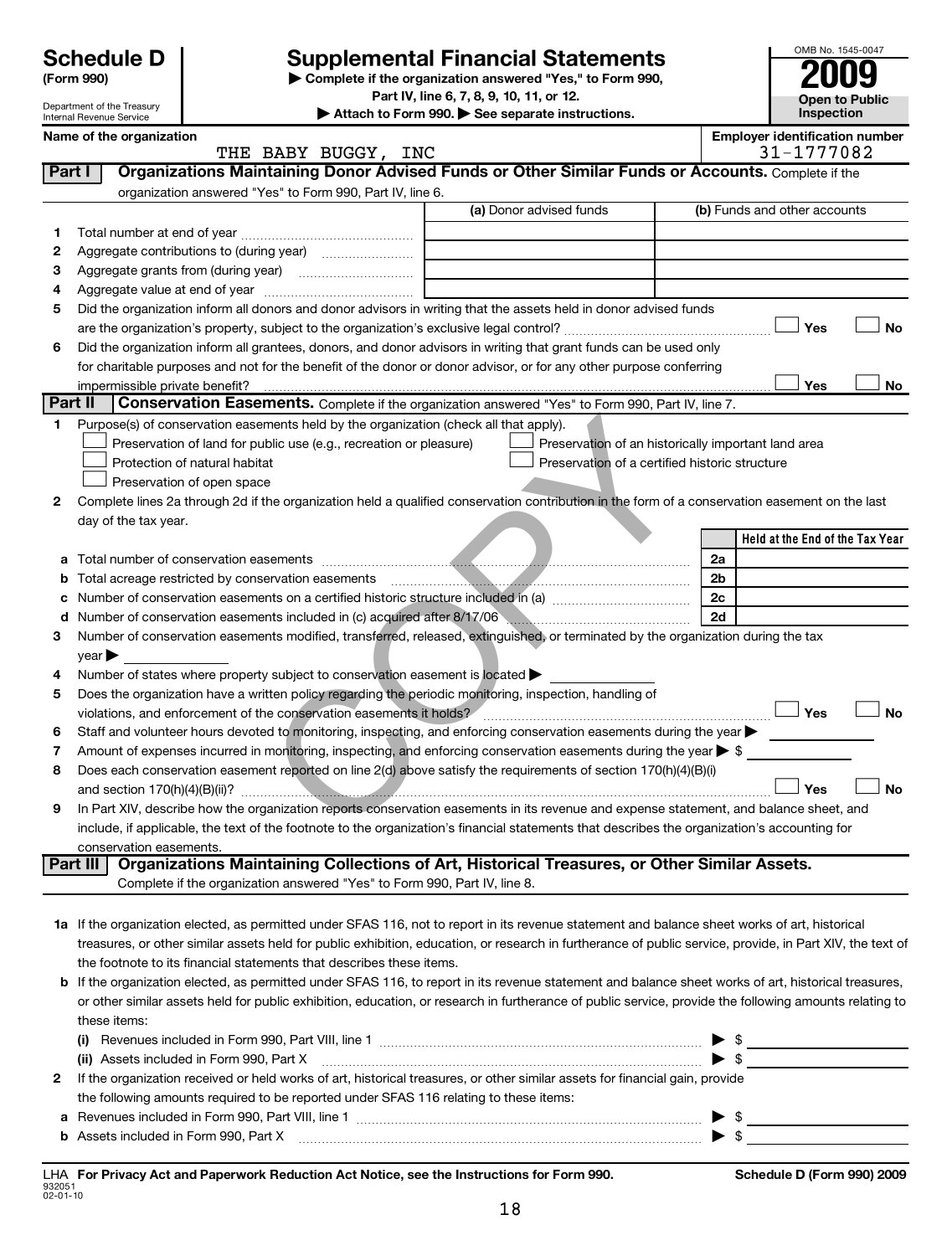|               | Schedule D (Form 990) 2009                                                                                                                                                                                                                               | THE BABY BUGGY, INC                     |                |                                    |  |                                                         | 31-1777082 Page 2 |                     |  |  |
|---------------|----------------------------------------------------------------------------------------------------------------------------------------------------------------------------------------------------------------------------------------------------------|-----------------------------------------|----------------|------------------------------------|--|---------------------------------------------------------|-------------------|---------------------|--|--|
| Part III      | Organizations Maintaining Collections of Art, Historical Treasures, or Other Similar Assets (continued)                                                                                                                                                  |                                         |                |                                    |  |                                                         |                   |                     |  |  |
| 3             | Using the organization's acquisition, accession, and other records, check any of the following that are a significant use of its collection items                                                                                                        |                                         |                |                                    |  |                                                         |                   |                     |  |  |
|               | (check all that apply):                                                                                                                                                                                                                                  |                                         |                |                                    |  |                                                         |                   |                     |  |  |
| a             | Public exhibition<br>Loan or exchange programs<br>d                                                                                                                                                                                                      |                                         |                |                                    |  |                                                         |                   |                     |  |  |
| b             | Other and the contract of the contract of the contract of the contract of the contract of the contract of the contract of the contract of the contract of the contract of the contract of the contract of the contract of the<br>Scholarly research<br>e |                                         |                |                                    |  |                                                         |                   |                     |  |  |
| c             | Preservation for future generations                                                                                                                                                                                                                      |                                         |                |                                    |  |                                                         |                   |                     |  |  |
| 4             | Provide a description of the organization's collections and explain how they further the organization's exempt purpose in Part XIV.                                                                                                                      |                                         |                |                                    |  |                                                         |                   |                     |  |  |
| 5             | During the year, did the organization solicit or receive donations of art, historical treasures, or other similar assets                                                                                                                                 |                                         |                |                                    |  |                                                         |                   |                     |  |  |
|               |                                                                                                                                                                                                                                                          |                                         |                |                                    |  |                                                         | Yes               | No.                 |  |  |
|               | Part IV<br>Escrow and Custodial Arrangements. Complete if organization answered "Yes" to Form 990, Part IV, line 9, or                                                                                                                                   |                                         |                |                                    |  |                                                         |                   |                     |  |  |
|               | reported an amount on Form 990, Part X, line 21.                                                                                                                                                                                                         |                                         |                |                                    |  |                                                         |                   |                     |  |  |
|               | 1a Is the organization an agent, trustee, custodian or other intermediary for contributions or other assets not included                                                                                                                                 |                                         |                |                                    |  |                                                         |                   |                     |  |  |
|               |                                                                                                                                                                                                                                                          |                                         |                |                                    |  |                                                         | Yes               | <b>No</b>           |  |  |
| b             | If "Yes," explain the arrangement in Part XIV and complete the following table:                                                                                                                                                                          |                                         |                |                                    |  |                                                         |                   |                     |  |  |
|               |                                                                                                                                                                                                                                                          |                                         |                |                                    |  |                                                         | Amount            |                     |  |  |
| с             | Beginning balance <b>communications</b> and the contract of the contract of the contract of the contract of the contract of the contract of the contract of the contract of the contract of the contract of the contract of the con                      |                                         |                |                                    |  | 1c                                                      |                   |                     |  |  |
|               | Additions during the year manufactured and an account of the year and year and year and year and year and year                                                                                                                                           |                                         |                |                                    |  | 1d                                                      |                   |                     |  |  |
|               | Distributions during the year measurement contains and the state of the state of the state of the state of the                                                                                                                                           |                                         |                |                                    |  | 1е                                                      |                   |                     |  |  |
| f.            |                                                                                                                                                                                                                                                          |                                         |                |                                    |  | 1f                                                      |                   |                     |  |  |
|               |                                                                                                                                                                                                                                                          |                                         |                |                                    |  |                                                         | Yes               | No                  |  |  |
|               | <b>b</b> If "Yes," explain the arrangement in Part XIV.                                                                                                                                                                                                  |                                         |                |                                    |  |                                                         |                   |                     |  |  |
| <b>Part V</b> | Endowment Funds. Complete if the organization answered "Yes" to Form 990, Part IV, line 10.                                                                                                                                                              |                                         |                |                                    |  |                                                         |                   |                     |  |  |
|               |                                                                                                                                                                                                                                                          | (a) Current year                        | (b) Prior year |                                    |  | (c) Two years back $\vert$ (d) Three years back $\vert$ |                   | (e) Four years back |  |  |
| 1a            | Beginning of year balance                                                                                                                                                                                                                                |                                         |                |                                    |  |                                                         |                   |                     |  |  |
| b             |                                                                                                                                                                                                                                                          |                                         |                |                                    |  |                                                         |                   |                     |  |  |
|               | Net investment earnings, gains, and losses                                                                                                                                                                                                               |                                         |                |                                    |  |                                                         |                   |                     |  |  |
| d             |                                                                                                                                                                                                                                                          |                                         |                |                                    |  |                                                         |                   |                     |  |  |
|               | e Other expenditures for facilities                                                                                                                                                                                                                      |                                         |                |                                    |  |                                                         |                   |                     |  |  |
|               | and programs                                                                                                                                                                                                                                             |                                         |                |                                    |  |                                                         |                   |                     |  |  |
| τ.            |                                                                                                                                                                                                                                                          |                                         |                |                                    |  |                                                         |                   |                     |  |  |
| g             | End of year balance                                                                                                                                                                                                                                      |                                         |                |                                    |  |                                                         |                   |                     |  |  |
| 2             | Provide the estimated percentage of the year end balance held as:                                                                                                                                                                                        |                                         |                |                                    |  |                                                         |                   |                     |  |  |
| а             | Board designated or quasi-endowment                                                                                                                                                                                                                      |                                         | %              |                                    |  |                                                         |                   |                     |  |  |
| b             | Permanent endowment                                                                                                                                                                                                                                      | %                                       |                |                                    |  |                                                         |                   |                     |  |  |
|               | Term endowment $\blacktriangleright$                                                                                                                                                                                                                     | %                                       |                |                                    |  |                                                         |                   |                     |  |  |
|               | 3a Are there endowment funds not in the possession of the organization that are held and administered for the organization                                                                                                                               |                                         |                |                                    |  |                                                         |                   |                     |  |  |
|               | by:                                                                                                                                                                                                                                                      |                                         |                |                                    |  |                                                         |                   | Yes<br><b>NO</b>    |  |  |
|               |                                                                                                                                                                                                                                                          |                                         |                |                                    |  |                                                         | 3a(i)             |                     |  |  |
|               | (ii) related organizations                                                                                                                                                                                                                               |                                         |                |                                    |  |                                                         | 3a(ii)            |                     |  |  |
|               |                                                                                                                                                                                                                                                          |                                         |                |                                    |  |                                                         | 3b                |                     |  |  |
|               | Describe in Part XIV the intended uses of the organization's endowment funds.                                                                                                                                                                            |                                         |                |                                    |  |                                                         |                   |                     |  |  |
|               | Part VI<br><b>Investments - Land, Buildings, and Equipment.</b> See Form 990, Part X, line 10.                                                                                                                                                           |                                         |                |                                    |  |                                                         |                   |                     |  |  |
|               | Description of investment                                                                                                                                                                                                                                | (a) Cost or other<br>basis (investment) |                | (b) Cost or other<br>basis (other) |  | (c) Accumulated<br>depreciation                         | (d) Book value    |                     |  |  |
|               |                                                                                                                                                                                                                                                          |                                         |                |                                    |  |                                                         |                   |                     |  |  |
|               |                                                                                                                                                                                                                                                          |                                         |                |                                    |  |                                                         |                   |                     |  |  |
|               |                                                                                                                                                                                                                                                          |                                         |                |                                    |  |                                                         |                   |                     |  |  |
|               |                                                                                                                                                                                                                                                          |                                         |                | 16,665.                            |  | 13,611.                                                 |                   | 3,054.              |  |  |
| е             |                                                                                                                                                                                                                                                          |                                         |                |                                    |  |                                                         |                   | υ.                  |  |  |
|               | Total. Add lines 1a through 1e. (Column (d) must equal Form 990, Part X, column (B), line 10(c).)                                                                                                                                                        |                                         |                |                                    |  |                                                         |                   | 3,054.              |  |  |

**Schedule D (Form 990) 2009**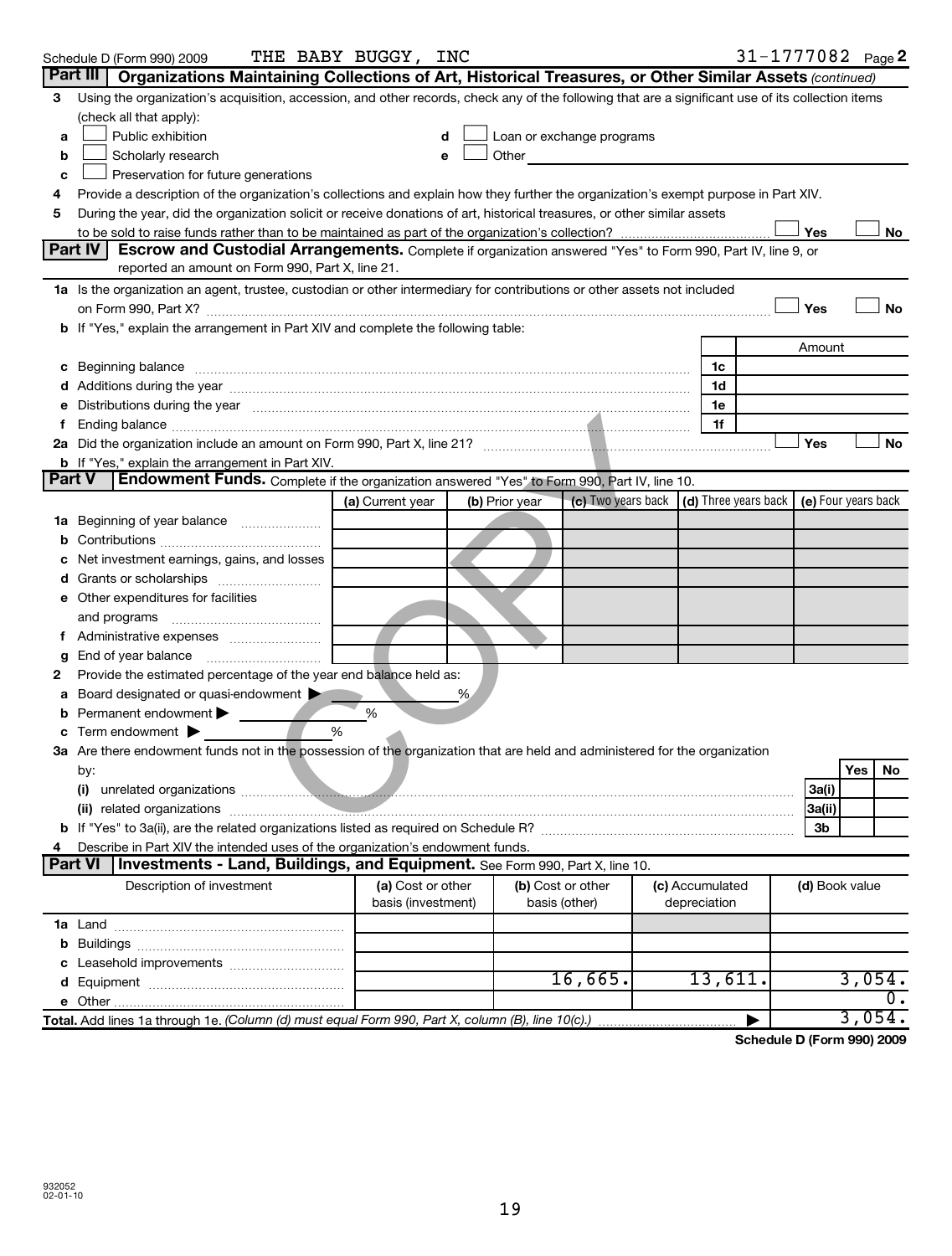| Schedule D (Form 990) 2009 |  |  |  |
|----------------------------|--|--|--|
|----------------------------|--|--|--|

Schedule D (Form 990) 2009  $\;$  THE BABY BUGGY, INC  $\;$  31-1777082 Page

|--|

|                       | Part VII Investments - Other Securities. See Form 990, Part X, line 12. |                 |            |                                                              |                |
|-----------------------|-------------------------------------------------------------------------|-----------------|------------|--------------------------------------------------------------|----------------|
|                       | (a) Description of security or category<br>(including name of security) | (b) Book value  |            | (c) Method of valuation:<br>Cost or end-of-year market value |                |
| Financial derivatives |                                                                         |                 |            |                                                              |                |
|                       |                                                                         |                 |            |                                                              |                |
| Other_                |                                                                         |                 |            |                                                              |                |
|                       |                                                                         |                 |            |                                                              |                |
|                       |                                                                         |                 |            |                                                              |                |
|                       |                                                                         |                 |            |                                                              |                |
|                       |                                                                         |                 |            |                                                              |                |
|                       |                                                                         |                 |            |                                                              |                |
|                       |                                                                         |                 |            |                                                              |                |
|                       |                                                                         |                 |            |                                                              |                |
|                       |                                                                         |                 |            |                                                              |                |
|                       |                                                                         |                 |            |                                                              |                |
|                       |                                                                         |                 |            |                                                              |                |
|                       | Total. (Col (b) must equal Form 990, Part X, col (B) line 12.)          |                 |            |                                                              |                |
|                       | Part VIII Investments - Program Related. See Form 990, Part X, line 13. |                 |            |                                                              |                |
|                       | (a) Description of investment type                                      | (b) Book value  |            | (c) Method of valuation:<br>Cost or end-of-year market value |                |
|                       |                                                                         |                 |            |                                                              |                |
|                       |                                                                         |                 |            |                                                              |                |
|                       |                                                                         |                 |            |                                                              |                |
|                       |                                                                         |                 |            |                                                              |                |
|                       |                                                                         |                 |            |                                                              |                |
|                       |                                                                         |                 |            |                                                              |                |
|                       |                                                                         |                 |            |                                                              |                |
|                       |                                                                         |                 |            |                                                              |                |
|                       |                                                                         |                 |            |                                                              |                |
|                       |                                                                         |                 |            |                                                              |                |
|                       |                                                                         |                 |            |                                                              |                |
|                       | Total. (Col (b) must equal Form 990, Part X, col (B) line 13.)          |                 |            |                                                              |                |
| Part IX               | Other Assets. See Form 990, Part X, line 15.                            |                 |            |                                                              |                |
|                       |                                                                         | (a) Description |            |                                                              | (b) Book value |
|                       |                                                                         |                 |            |                                                              |                |
|                       |                                                                         |                 |            |                                                              |                |
|                       |                                                                         |                 |            |                                                              |                |
|                       |                                                                         |                 |            |                                                              |                |
|                       |                                                                         |                 |            |                                                              |                |
|                       |                                                                         |                 |            |                                                              |                |
|                       |                                                                         |                 |            |                                                              |                |
|                       |                                                                         |                 |            |                                                              |                |
|                       |                                                                         |                 |            |                                                              |                |
|                       |                                                                         |                 |            |                                                              |                |
|                       | Total. (Column (b) must equal Form 990, Part X, col (B) line 15.)       |                 |            |                                                              |                |
| <b>Part X</b>         | Other Liabilities. See Form 990, Part X, line 25.                       |                 |            |                                                              |                |
| 1.                    | (a) Description of liability                                            |                 | (b) Amount |                                                              |                |
|                       | Federal income taxes                                                    |                 |            |                                                              |                |
|                       |                                                                         |                 |            |                                                              |                |
|                       |                                                                         |                 |            |                                                              |                |
|                       |                                                                         |                 |            |                                                              |                |
|                       |                                                                         |                 |            |                                                              |                |
|                       |                                                                         |                 |            |                                                              |                |
|                       |                                                                         |                 |            |                                                              |                |
|                       |                                                                         |                 |            |                                                              |                |
|                       |                                                                         |                 |            |                                                              |                |
|                       |                                                                         |                 |            |                                                              |                |
|                       |                                                                         |                 |            |                                                              |                |
|                       | Total. (Column (b) must equal Form 990, Part X, col (B) line 25.)       |                 |            |                                                              |                |

**2.** FIN 48 Footnote. In Part XIV, provide the text of the footnote to the organization's financial statements that reports the organization's liability for uncertain tax positions under FIN 48.

20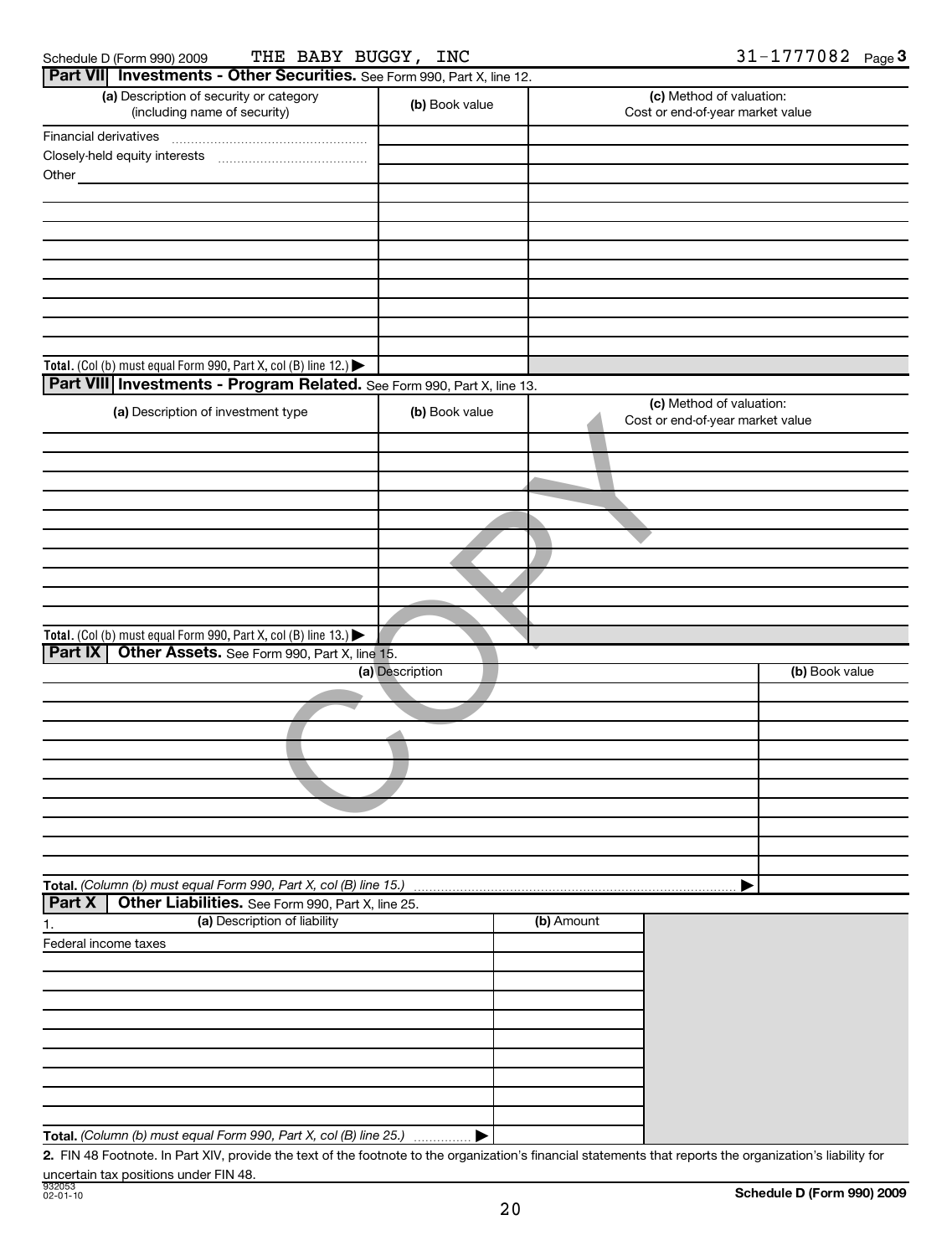|              | THE BABY BUGGY, INC<br>Schedule D (Form 990) 2009                                                                                                                                                                                    |                |                  |              | 31-1777082 Page 4 |            |
|--------------|--------------------------------------------------------------------------------------------------------------------------------------------------------------------------------------------------------------------------------------|----------------|------------------|--------------|-------------------|------------|
|              | Reconciliation of Change in Net Assets from Form 990 to Audited Financial Statements<br>Part XI                                                                                                                                      |                |                  |              |                   |            |
| 1            | Total revenue (Form 990, Part VIII, column (A), line 12)                                                                                                                                                                             |                | 1                |              | 2,838,939.        |            |
| 2            | Total expenses (Form 990, Part IX, column (A), line 25) [11] [2010] [2010] [2010] [2010] [2010] [2010] [2010] [                                                                                                                      |                | $\mathbf{2}$     |              | 3,471,636.        |            |
| 3            |                                                                                                                                                                                                                                      |                | 3                |              | $-632,697.$       |            |
| 4            | Net unrealized gains (losses) on investments [111] www.communicalizations.communications.com                                                                                                                                         |                | 4                |              |                   | $33,366$ . |
| 5            |                                                                                                                                                                                                                                      |                | 5                |              |                   |            |
| 6            |                                                                                                                                                                                                                                      |                | 6                |              |                   |            |
| 7            |                                                                                                                                                                                                                                      |                | $\overline{7}$   |              |                   |            |
| 8            | Other (Describe in Part XIV.) <b>Process and Container and Container and Container and Container and Container and Container and Container and Container and Container and Container and Container and Container and Container a</b> |                | 8                |              |                   |            |
| 9            | Total adjustments (net). Add lines 4 through 8 [[11] [12] matter content and adjustments (net). Add lines 4 through 8 [[11] matter content content and adjustments (net).                                                            |                | 9                |              |                   | 33,366.    |
| 10           | Excess or (deficit) for the year per audited financial statements. Combine lines 3 and 9                                                                                                                                             |                | 10 <sup>10</sup> |              | $-599, 331.$      |            |
|              | Part XII   Reconciliation of Revenue per Audited Financial Statements With Revenue per Return                                                                                                                                        |                |                  |              |                   |            |
| 1            |                                                                                                                                                                                                                                      |                |                  | $\mathbf{1}$ | 2,967,482.        |            |
| $\mathbf{2}$ | Amounts included on line 1 but not on Form 990, Part VIII, line 12:                                                                                                                                                                  |                |                  |              |                   |            |
| a            | Net unrealized gains on investments [11] Martin Martin Martin Martin Martin Martin Martin Martin Martin Martin                                                                                                                       | 2a             | 33,366.          |              |                   |            |
| b            |                                                                                                                                                                                                                                      | 2 <sub>b</sub> | 95, 177.         |              |                   |            |
| c            |                                                                                                                                                                                                                                      | 2 <sub>c</sub> |                  |              |                   |            |
| d            |                                                                                                                                                                                                                                      | 2d             |                  |              |                   |            |
| е            | Add lines 2a through 2d                                                                                                                                                                                                              |                |                  | 2e           |                   | 128,543.   |
| 3            |                                                                                                                                                                                                                                      |                |                  | 3            | 2,838,939.        |            |
| 4            | Amounts included on Form 990, Part VIII, line 12, but not on line 1:                                                                                                                                                                 |                |                  |              |                   |            |
| a            |                                                                                                                                                                                                                                      | 4a             |                  |              |                   |            |
| b            |                                                                                                                                                                                                                                      | 4 <sub>h</sub> |                  |              |                   |            |
|              | c Add lines 4a and 4b                                                                                                                                                                                                                |                |                  | 4c           |                   |            |
| 5            | Total revenue. Add lines 3 and 4c. (This must equal Form 990, Part I, line 12.)                                                                                                                                                      |                |                  | 5            | 2,838,939.        |            |
|              | Part XIII Reconciliation of Expenses per Audited Financial Statements With Expenses per Return                                                                                                                                       |                |                  |              |                   |            |
| 1            |                                                                                                                                                                                                                                      |                |                  | 1            | 3,566,813.        |            |
| $\mathbf{2}$ | Amounts included on line 1 but not on Form 990, Part IX, line 25:                                                                                                                                                                    |                |                  |              |                   |            |
| a            |                                                                                                                                                                                                                                      | 2a             | 95,177.          |              |                   |            |
| b            |                                                                                                                                                                                                                                      | 2 <sub>b</sub> |                  |              |                   |            |
| c            |                                                                                                                                                                                                                                      | 2c             |                  |              |                   |            |
| d            |                                                                                                                                                                                                                                      | 2d             |                  |              |                   |            |
| е            | Add lines 2a through 2d <b>matures</b> and the set of the set of the set of the set of the set of the set of the set of the set of the set of the set of the set of the set of the set of the set of the set of the set of the set   |                |                  | 2e           |                   | 95,177.    |
| 3            |                                                                                                                                                                                                                                      |                |                  | 3            | 3,471,636.        |            |
| 4            | Amounts included on Form 990, Part IX, line 25, but not on line 1:                                                                                                                                                                   |                |                  |              |                   |            |
| a            |                                                                                                                                                                                                                                      | 4a             |                  |              |                   |            |
| b            | Other (Describe in Part XIV.) <b>Contract Contract Contract Contract Contract Contract Contract Contract Contract Contract Contract Contract Contract Contract Contract Contract Contract Contract Contract Contract Contract Co</b> | 4 <sub>b</sub> |                  |              |                   |            |
|              | Add lines 4a and 4b                                                                                                                                                                                                                  |                |                  | 4c           |                   | ο.         |
| 5            |                                                                                                                                                                                                                                      |                |                  | 5            | 3,471,636.        |            |
|              | Part XIV Supplemental Information                                                                                                                                                                                                    |                |                  |              |                   |            |

Complete this part to provide the descriptions required for Part II, lines 3, 5, and 9; Part III, lines 1a and 4; Part IV, lines 1b and 2b; Part V, line 4; Part X, line 2; Part XI, line 8; Part XII, lines 2d and 4b; and Part XIII, lines 2d and 4b. Also complete this part to provide any additional information.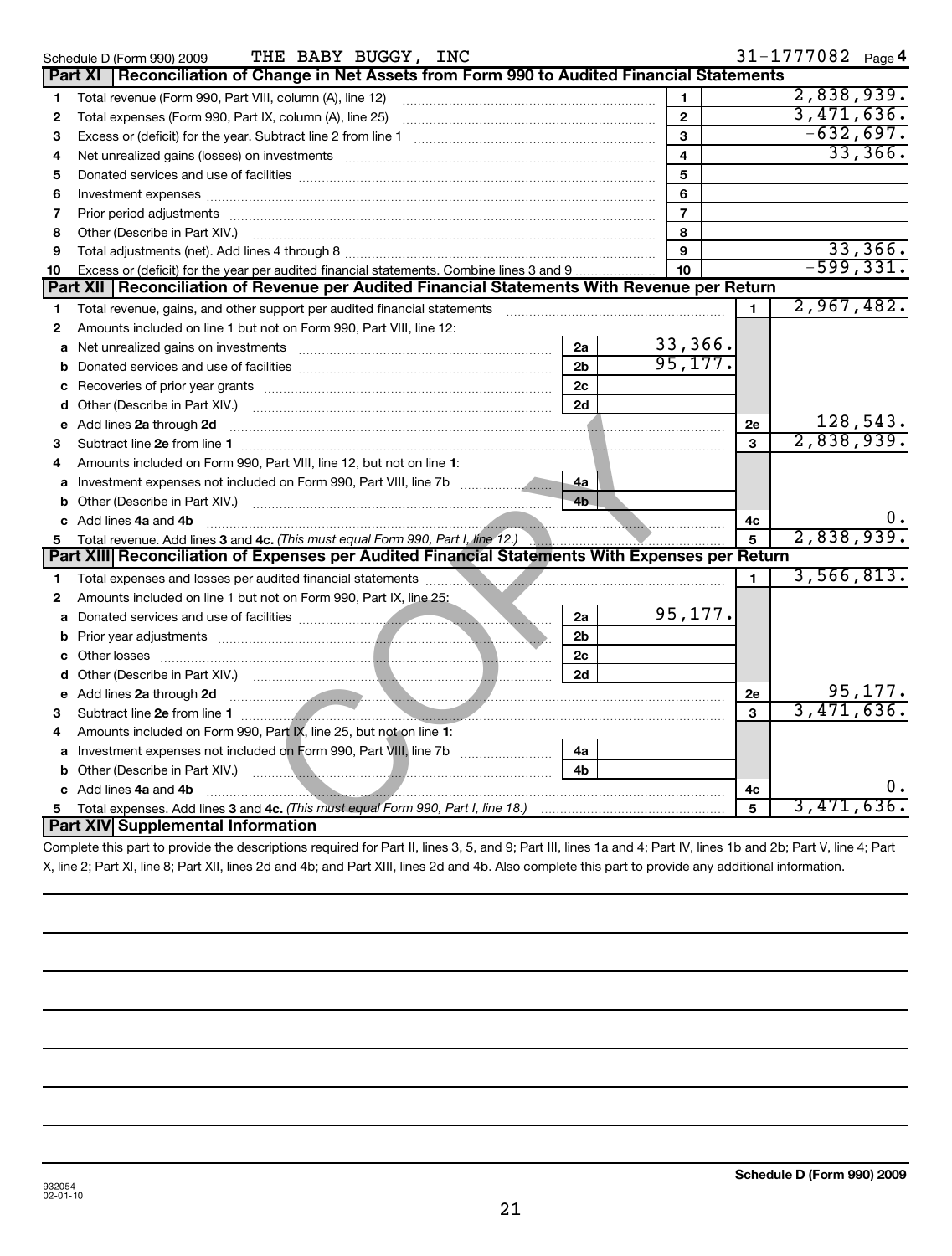| <b>SCHEDULE G</b>                                                                                                                                                                                                                                                                                                                                                                                                                                                                                                                              |                                                                                                                                                                      |                     |                                                      |       |                                                                            | <b>Supplemental Information Regarding</b>                                                                                                                                                 |  |                                                                            | OMB No. 1545-0047                                       |  |
|------------------------------------------------------------------------------------------------------------------------------------------------------------------------------------------------------------------------------------------------------------------------------------------------------------------------------------------------------------------------------------------------------------------------------------------------------------------------------------------------------------------------------------------------|----------------------------------------------------------------------------------------------------------------------------------------------------------------------|---------------------|------------------------------------------------------|-------|----------------------------------------------------------------------------|-------------------------------------------------------------------------------------------------------------------------------------------------------------------------------------------|--|----------------------------------------------------------------------------|---------------------------------------------------------|--|
| (Form 990 or 990-EZ)                                                                                                                                                                                                                                                                                                                                                                                                                                                                                                                           |                                                                                                                                                                      |                     | <b>Fundraising or Gaming Activities</b>              |       |                                                                            |                                                                                                                                                                                           |  |                                                                            |                                                         |  |
| Department of the Treasury<br>Internal Revenue Service                                                                                                                                                                                                                                                                                                                                                                                                                                                                                         | Complete if the organization answered "Yes" to Form 990, Part IV, lines 17, 18, or 19,<br>or if the organization entered more than \$15,000 on Form 990-EZ, line 6a. |                     | <b>Open To Public</b><br>Inspection                  |       |                                                                            |                                                                                                                                                                                           |  |                                                                            |                                                         |  |
| Name of the organization                                                                                                                                                                                                                                                                                                                                                                                                                                                                                                                       |                                                                                                                                                                      |                     |                                                      |       |                                                                            | Attach to Form 990 or Form 990-EZ. See separate instructions.                                                                                                                             |  |                                                                            | <b>Employer identification number</b>                   |  |
|                                                                                                                                                                                                                                                                                                                                                                                                                                                                                                                                                |                                                                                                                                                                      | THE BABY BUGGY, INC |                                                      |       |                                                                            |                                                                                                                                                                                           |  | 31-1777082                                                                 |                                                         |  |
| Part I                                                                                                                                                                                                                                                                                                                                                                                                                                                                                                                                         | required to complete this part.                                                                                                                                      |                     |                                                      |       |                                                                            | Fundraising Activities. Complete if the organization answered "Yes" to Form 990, Part IV, line 17. Form 990-EZ filers are not                                                             |  |                                                                            |                                                         |  |
| 1 Indicate whether the organization raised funds through any of the following activities. Check all that apply.<br>Mail solicitations<br>a<br>b<br>Phone solicitations<br>c<br>In-person solicitations<br>d<br>2 a Did the organization have a written or oral agreement with any individual (including officers, directors, trustees or<br><b>b</b> If "Yes," list the ten highest paid individuals or entities (fundraisers) pursuant to agreements under which the fundraiser is to be<br>compensated at least \$5,000 by the organization. | Internet and email solicitations                                                                                                                                     |                     | $\mathbf{e}$<br>f<br>Special fundraising events<br>g |       |                                                                            | Solicitation of non-government grants<br>Solicitation of government grants<br>key employees listed in Form 990, Part VII) or entity in connection with professional fundraising services? |  | Yes                                                                        | No                                                      |  |
| (i) Name of individual<br>or entity (fundraiser)                                                                                                                                                                                                                                                                                                                                                                                                                                                                                               |                                                                                                                                                                      |                     | (ii) Activity                                        |       | (iii) Did<br>fundraiser<br>have custody<br>or control of<br>contributions? | (iv) Gross receipts<br>from activity                                                                                                                                                      |  | (v) Amount paid<br>to (or retained by)<br>fundraiser<br>listed in col. (i) | (vi) Amount paid<br>to (or retained by)<br>organization |  |
|                                                                                                                                                                                                                                                                                                                                                                                                                                                                                                                                                |                                                                                                                                                                      |                     |                                                      | Yes , | <b>No</b>                                                                  |                                                                                                                                                                                           |  |                                                                            |                                                         |  |
|                                                                                                                                                                                                                                                                                                                                                                                                                                                                                                                                                |                                                                                                                                                                      |                     |                                                      |       |                                                                            |                                                                                                                                                                                           |  |                                                                            |                                                         |  |
|                                                                                                                                                                                                                                                                                                                                                                                                                                                                                                                                                |                                                                                                                                                                      |                     |                                                      |       |                                                                            |                                                                                                                                                                                           |  |                                                                            |                                                         |  |
|                                                                                                                                                                                                                                                                                                                                                                                                                                                                                                                                                |                                                                                                                                                                      |                     |                                                      |       |                                                                            |                                                                                                                                                                                           |  |                                                                            |                                                         |  |
|                                                                                                                                                                                                                                                                                                                                                                                                                                                                                                                                                |                                                                                                                                                                      |                     |                                                      |       |                                                                            |                                                                                                                                                                                           |  |                                                                            |                                                         |  |
|                                                                                                                                                                                                                                                                                                                                                                                                                                                                                                                                                |                                                                                                                                                                      |                     |                                                      |       |                                                                            |                                                                                                                                                                                           |  |                                                                            |                                                         |  |
|                                                                                                                                                                                                                                                                                                                                                                                                                                                                                                                                                |                                                                                                                                                                      |                     |                                                      |       |                                                                            |                                                                                                                                                                                           |  |                                                                            |                                                         |  |
|                                                                                                                                                                                                                                                                                                                                                                                                                                                                                                                                                |                                                                                                                                                                      |                     |                                                      |       |                                                                            |                                                                                                                                                                                           |  |                                                                            |                                                         |  |
|                                                                                                                                                                                                                                                                                                                                                                                                                                                                                                                                                |                                                                                                                                                                      |                     |                                                      |       |                                                                            |                                                                                                                                                                                           |  |                                                                            |                                                         |  |
|                                                                                                                                                                                                                                                                                                                                                                                                                                                                                                                                                |                                                                                                                                                                      |                     |                                                      |       |                                                                            |                                                                                                                                                                                           |  |                                                                            |                                                         |  |
| Total                                                                                                                                                                                                                                                                                                                                                                                                                                                                                                                                          |                                                                                                                                                                      |                     |                                                      |       |                                                                            |                                                                                                                                                                                           |  |                                                                            |                                                         |  |
| 3 List all states in which the organization is registered or licensed to solicit funds or has been notified it is exempt from registration or licensing.                                                                                                                                                                                                                                                                                                                                                                                       |                                                                                                                                                                      |                     |                                                      |       |                                                                            |                                                                                                                                                                                           |  |                                                                            |                                                         |  |
|                                                                                                                                                                                                                                                                                                                                                                                                                                                                                                                                                |                                                                                                                                                                      |                     |                                                      |       |                                                                            |                                                                                                                                                                                           |  |                                                                            |                                                         |  |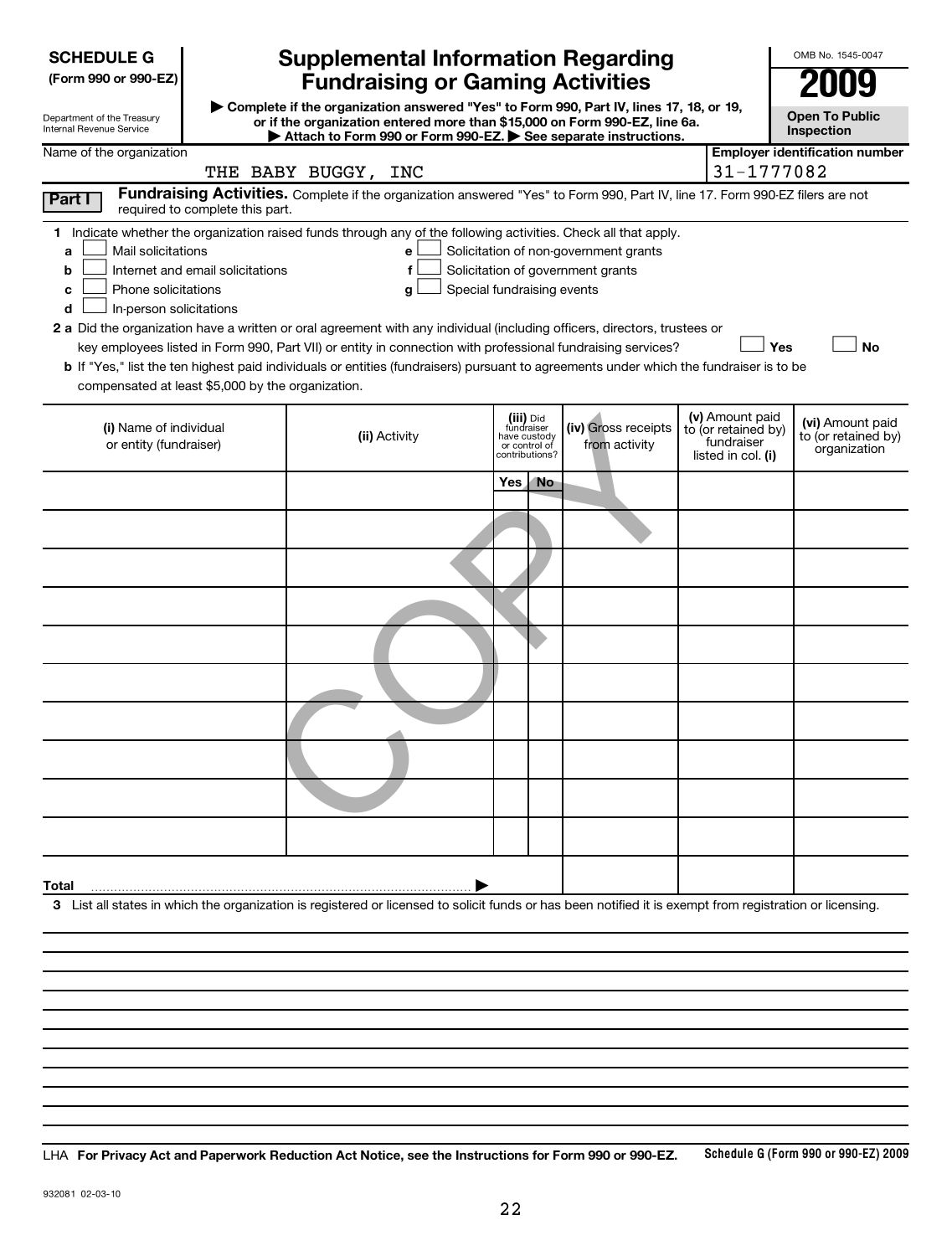#### Schedule G (Form 990 or 990-EZ) 2009 'I'HE' BABY BUGGY,INC 3 L-L///U 8 Z Page THE BABY BUGGY, INC

|                        | Part II  | Fundraising Events. Complete if the organization answered "Yes" to Form 990, Part IV, line 18, or reported more than \$15,000 |                    |                         |                  |                            |                  |                  |
|------------------------|----------|-------------------------------------------------------------------------------------------------------------------------------|--------------------|-------------------------|------------------|----------------------------|------------------|------------------|
|                        |          | on Form 990-EZ, line 6a. List events with gross receipts greater than \$5,000.                                                | (a) Event $#1$     |                         | (c) Other events |                            |                  |                  |
|                        |          |                                                                                                                               |                    | (b) Event #2<br>SUMMER  |                  |                            | (d) Total events |                  |
|                        |          |                                                                                                                               | BEDTIME BASHDINNER |                         |                  | (add col. (a) through      |                  |                  |
|                        |          |                                                                                                                               | (event type)       | (event type)            | (total number)   |                            | col. (c)         |                  |
|                        |          |                                                                                                                               |                    |                         |                  |                            |                  |                  |
| Revenue                | 1.       |                                                                                                                               | 288,925.           | 372,484.                | 42,340.          |                            | 703, 749.        |                  |
|                        |          |                                                                                                                               |                    |                         |                  |                            |                  |                  |
|                        |          | 2 Less: Charitable contributions                                                                                              | 225,060.           | 275,943.                | 25,408.          |                            | 526,411.         |                  |
|                        | З        | Gross income (line 1 minus line 2)                                                                                            | 63,865.            | 96,541.                 | 16,932.          |                            | 177,338.         |                  |
|                        |          |                                                                                                                               |                    |                         |                  |                            |                  |                  |
|                        | 4        |                                                                                                                               |                    |                         |                  |                            |                  |                  |
|                        |          |                                                                                                                               |                    |                         |                  |                            |                  |                  |
|                        | 5        |                                                                                                                               |                    |                         |                  |                            |                  |                  |
|                        |          |                                                                                                                               | 10,582.            |                         |                  |                            | 10,582.          |                  |
|                        | 6        |                                                                                                                               |                    |                         |                  |                            |                  |                  |
| <b>Direct Expenses</b> | 7        |                                                                                                                               | 20,550.            | 43,065.                 |                  |                            | 63,615.          |                  |
|                        |          |                                                                                                                               |                    |                         |                  |                            |                  |                  |
|                        | 8        |                                                                                                                               |                    |                         |                  |                            |                  |                  |
|                        | 9        |                                                                                                                               | 32,733.            | 53,476.                 | 16,932.          |                            | 103, 141.        |                  |
|                        | 10       | Direct expense summary. Add lines 4 through 9 in column (d)                                                                   |                    | $\blacksquare$          |                  |                            | 177, 338,        | $\overline{0}$ . |
|                        | Part III | Gaming. Complete if the organization answered "Yes" to Form 990, Part IV, line 19, or reported more than                      |                    |                         |                  |                            |                  |                  |
|                        |          | \$15,000 on Form 990-EZ, line 6a.                                                                                             |                    |                         |                  |                            |                  |                  |
|                        |          |                                                                                                                               | (a) Bingo          | (b) Pull tabs/instant   | (c) Other gaming | (d) Total gaming (add      |                  |                  |
| Revenue                |          |                                                                                                                               |                    | bingo/progressive bingo |                  | col. (a) through col. (c)) |                  |                  |
|                        |          |                                                                                                                               |                    |                         |                  |                            |                  |                  |
|                        | 1.       |                                                                                                                               |                    |                         |                  |                            |                  |                  |
|                        |          |                                                                                                                               |                    |                         |                  |                            |                  |                  |
|                        |          |                                                                                                                               |                    |                         |                  |                            |                  |                  |
| Direct Expenses        | 3        |                                                                                                                               |                    |                         |                  |                            |                  |                  |
|                        |          |                                                                                                                               |                    |                         |                  |                            |                  |                  |
|                        |          |                                                                                                                               |                    |                         |                  |                            |                  |                  |
|                        |          |                                                                                                                               |                    |                         |                  |                            |                  |                  |
|                        | 5        |                                                                                                                               | Yes<br>%           | <b>Yes</b><br>%         | Yes<br>%         |                            |                  |                  |
|                        | 6        | Volunteer labor<br><u> 1986 - Jan Berlin, Amerikaansk politiker (</u>                                                         | No                 | No                      | No               |                            |                  |                  |
|                        |          |                                                                                                                               |                    |                         |                  |                            |                  |                  |
|                        | 7        | Direct expense summary. Add lines 2 through 5 in column (d)                                                                   |                    |                         |                  |                            |                  |                  |
|                        |          |                                                                                                                               |                    |                         |                  |                            |                  |                  |
|                        | 8        |                                                                                                                               |                    |                         |                  |                            | Yes              | No               |
| 9                      |          | Enter the state(s) in which the organization operates gaming activities:                                                      |                    |                         |                  |                            |                  |                  |
|                        |          |                                                                                                                               |                    |                         |                  | 9а                         |                  |                  |
|                        |          | b If "No," explain:                                                                                                           |                    |                         |                  |                            |                  |                  |
|                        |          |                                                                                                                               |                    |                         |                  |                            |                  |                  |
|                        |          |                                                                                                                               |                    |                         |                  |                            |                  |                  |
|                        |          |                                                                                                                               |                    |                         |                  | 10a                        |                  |                  |
|                        |          | <b>b</b> If "Yes," explain:                                                                                                   |                    |                         |                  |                            |                  |                  |
|                        |          |                                                                                                                               |                    |                         |                  |                            |                  |                  |
| 11.                    |          | Does the organization operate gaming activities with nonmembers?                                                              |                    |                         |                  | 11                         |                  |                  |
|                        |          | 12 Is the organization a grantor, beneficiary or trustee of a trust or a member of a partnership or other entity formed to    |                    |                         |                  |                            |                  |                  |
|                        |          |                                                                                                                               |                    |                         |                  | 12                         |                  |                  |

**Schedule G (Form 990 or 990-EZ) 2009**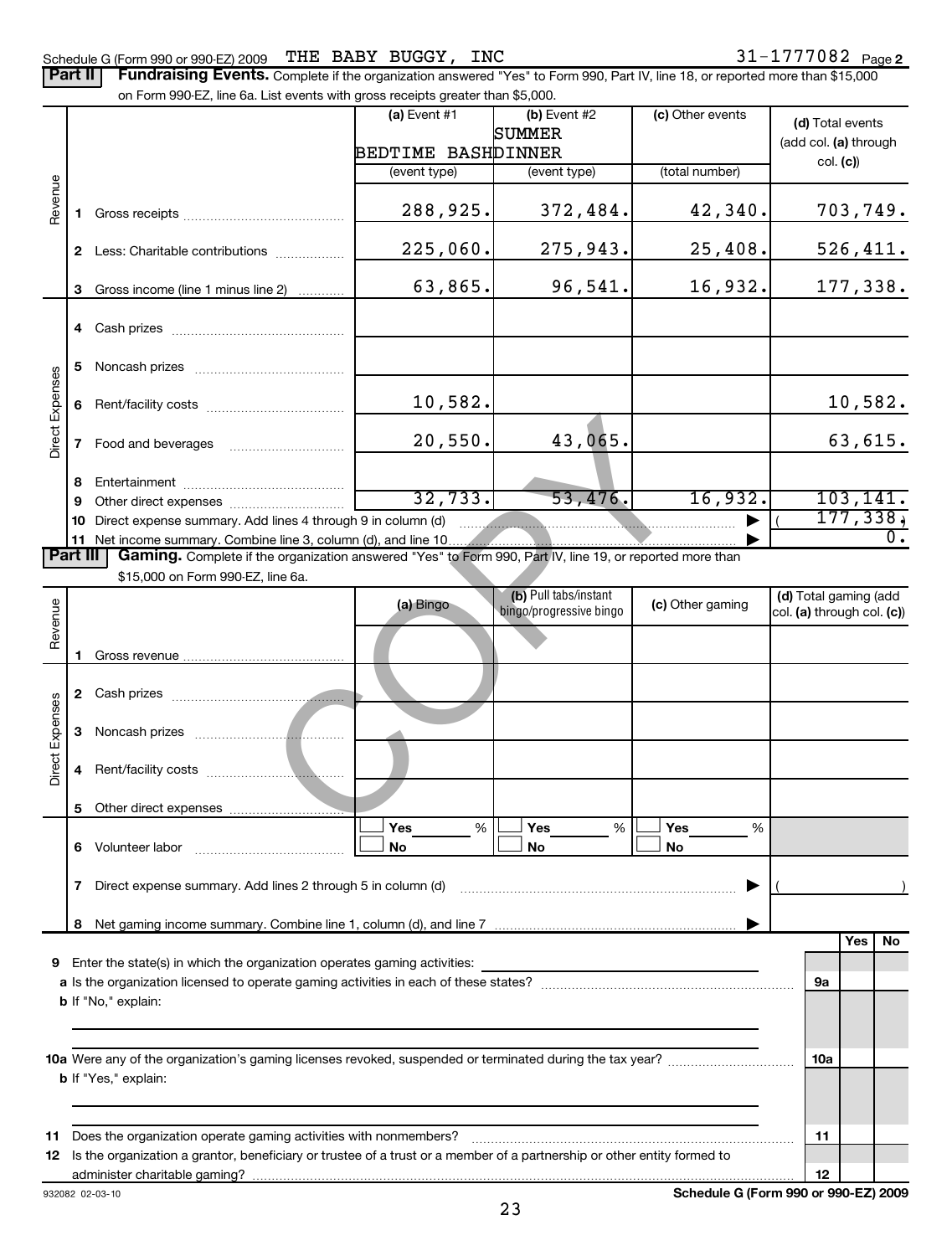#### Schedule G (Form 990 or 990-EZ) 2009 FTHE BABY BUGGY, INC  $31-1777082$  Page

#### **3**

|                                                                                                                                                                                                                                           |                                      |            | Yes | No |
|-------------------------------------------------------------------------------------------------------------------------------------------------------------------------------------------------------------------------------------------|--------------------------------------|------------|-----|----|
| <b>13</b> Indicate the percentage of gaming activity operated in:                                                                                                                                                                         |                                      |            |     |    |
| a The organization's facility measurement contained a strategy of the contract of the contract of the contract of the contract of the contract of the contract of the contract of the contract of the contract of the contract            |                                      | %          |     |    |
| <b>b</b> An outside facility <b>with the contract of the contract of the contract of the contract of the contract of the contract of the contract of the contract of the contract of the contract of the contract of the contract of </b> | 13 <sub>b</sub>                      | %          |     |    |
| 14 Enter the name and address of the person who prepares the organization's gaming/special events books and records:                                                                                                                      |                                      |            |     |    |
|                                                                                                                                                                                                                                           |                                      |            |     |    |
| Name $\blacktriangleright$                                                                                                                                                                                                                |                                      |            |     |    |
|                                                                                                                                                                                                                                           |                                      |            |     |    |
| Address $\blacktriangleright$<br><u> 1989 - Johann Barbara, martxa alemaniar argumento este alemaniar alemaniar alemaniar alemaniar alemaniar al</u>                                                                                      |                                      |            |     |    |
|                                                                                                                                                                                                                                           |                                      |            |     |    |
| 15a Does the organization have a contract with a third party from whom the organization receives gaming revenue?                                                                                                                          |                                      | <b>15a</b> |     |    |
|                                                                                                                                                                                                                                           |                                      |            |     |    |
|                                                                                                                                                                                                                                           |                                      |            |     |    |
| of gaming revenue retained by the third party $\triangleright$ \$ _________________.                                                                                                                                                      |                                      |            |     |    |
| c If "Yes," enter name and address of the third party:                                                                                                                                                                                    |                                      |            |     |    |
|                                                                                                                                                                                                                                           |                                      |            |     |    |
| Name $\blacktriangleright$                                                                                                                                                                                                                |                                      |            |     |    |
| Address $\blacktriangleright$                                                                                                                                                                                                             |                                      |            |     |    |
| <u> 1989 - Johann Barbara, martxa alemaniar arg</u>                                                                                                                                                                                       |                                      |            |     |    |
| 16 Gaming manager information:                                                                                                                                                                                                            |                                      |            |     |    |
|                                                                                                                                                                                                                                           |                                      |            |     |    |
| Name $\blacktriangleright$<br><u> 1989 - Johann John Stone, markin f</u>                                                                                                                                                                  |                                      |            |     |    |
|                                                                                                                                                                                                                                           |                                      |            |     |    |
| Gaming manager compensation > \$                                                                                                                                                                                                          |                                      |            |     |    |
|                                                                                                                                                                                                                                           |                                      |            |     |    |
| Description of services provided $\blacktriangleright$                                                                                                                                                                                    |                                      |            |     |    |
|                                                                                                                                                                                                                                           |                                      |            |     |    |
|                                                                                                                                                                                                                                           |                                      |            |     |    |
|                                                                                                                                                                                                                                           |                                      |            |     |    |
| Director/officer<br>Employee<br>Independent contractor                                                                                                                                                                                    |                                      |            |     |    |
|                                                                                                                                                                                                                                           |                                      |            |     |    |
| <b>17</b> Mandatory distributions:                                                                                                                                                                                                        |                                      |            |     |    |
| a Is the organization required under state law to make charitable distributions from the gaming proceeds to                                                                                                                               |                                      |            |     |    |
|                                                                                                                                                                                                                                           |                                      | 17a        |     |    |
| <b>b</b> Enter the amount of distributions required under state law to be distributed to other exempt organizations or spent in the                                                                                                       |                                      |            |     |    |
| organization's own exempt activities during the tax year $\triangleright$ \$                                                                                                                                                              |                                      |            |     |    |
|                                                                                                                                                                                                                                           | Schedule G (Form 990 or 990-EZ) 2009 |            |     |    |
|                                                                                                                                                                                                                                           |                                      |            |     |    |
|                                                                                                                                                                                                                                           |                                      |            |     |    |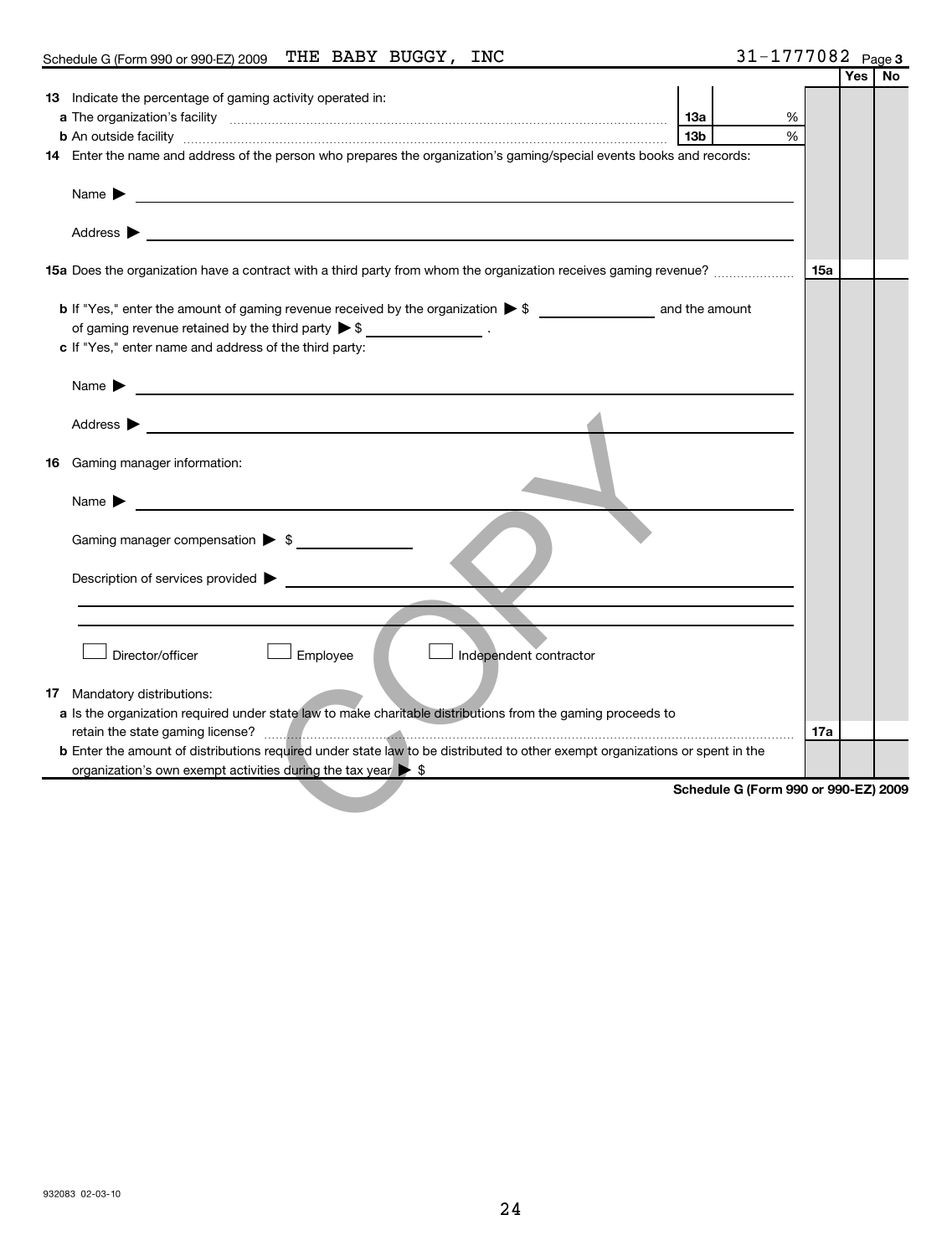| <b>SCHEDULE J</b><br>(Form 990) | <b>Compensation Information</b><br>For certain Officers, Directors, Trustees, Key Employees, and Highest<br><b>Compensated Employees</b><br>Complete if the organization answered "Yes" to Form 990, | OMB No. 1545-0047<br>2009             |                              |
|---------------------------------|------------------------------------------------------------------------------------------------------------------------------------------------------------------------------------------------------|---------------------------------------|------------------------------|
| Department of the Treasury      | Part IV, line 23.                                                                                                                                                                                    | <b>Open to Public</b>                 |                              |
| Internal Revenue Service        | Attach to Form 990. See separate instructions.                                                                                                                                                       | Inspection                            |                              |
| Name of the organization        |                                                                                                                                                                                                      | <b>Employer identification number</b> |                              |
|                                 | THE BABY BUGGY, INC                                                                                                                                                                                  | 31-1777082                            |                              |
| Part I                          | <b>Questions Regarding Compensation</b>                                                                                                                                                              |                                       |                              |
|                                 |                                                                                                                                                                                                      |                                       | Yes<br>No.                   |
|                                 | 1a Check the appropriate box(es) if the organization provided any of the following to or for a person listed in Form 990,                                                                            |                                       |                              |
|                                 | Part VII, Section A, line 1a. Complete Part III to provide any relevant information regarding these items.                                                                                           |                                       |                              |
|                                 | First-class or charter travel<br>Housing allowance or residence for personal use                                                                                                                     |                                       |                              |
|                                 | Travel for companions<br>Payments for business use of personal residence<br>Tax indemnification and gross-up payments<br>Health or social club dues or initiation fees                               |                                       |                              |
|                                 | Discretionary spending account<br>Personal services (e.g., maid, chauffeur, chef)                                                                                                                    |                                       |                              |
|                                 |                                                                                                                                                                                                      |                                       |                              |
|                                 | <b>b</b> If any of the boxes on line 1a are checked, did the organization follow a written policy regarding payment or                                                                               |                                       |                              |
|                                 |                                                                                                                                                                                                      | 1b                                    |                              |
| 2                               | Did the organization require substantiation prior to reimbursing or allowing expenses incurred by all officers, directors,                                                                           |                                       |                              |
|                                 |                                                                                                                                                                                                      | $\mathbf{2}$                          |                              |
|                                 |                                                                                                                                                                                                      |                                       |                              |
| з                               | Indicate which, if any, of the following the organization uses to establish the compensation of the organization's                                                                                   |                                       |                              |
|                                 | CEO/Executive Director. Check all that apply.                                                                                                                                                        |                                       |                              |
|                                 | Written employment contract<br>Compensation committee                                                                                                                                                |                                       |                              |
|                                 | $\mathbf{X}$ Compensation survey or study<br>Independent compensation consultant                                                                                                                     |                                       |                              |
|                                 | $\underline{\mathbf{X}}$ Form 990 of other organizations<br>$\boxed{\text{X}}$ Approval by the board or compensation committee                                                                       |                                       |                              |
|                                 |                                                                                                                                                                                                      |                                       |                              |
| 4                               | During the year, did any person listed in Form 990, Part VII, Section A, line 1a, with respect to the filing                                                                                         |                                       |                              |
|                                 | organization or a related organization:                                                                                                                                                              |                                       |                              |
|                                 | a Receive a severance payment or change-of-control payment?<br>a Receive a severance payment or change-of-control payment?                                                                           | 4a                                    | х                            |
| b                               |                                                                                                                                                                                                      | 4b                                    | $\overline{\textbf{x}}$      |
|                                 |                                                                                                                                                                                                      | 4c                                    | $\overline{\mathtt{x}}$      |
|                                 | If "Yes" to any of lines 4a-c, list the persons and provide the applicable amounts for each item in Part III.                                                                                        |                                       |                              |
|                                 |                                                                                                                                                                                                      |                                       |                              |
|                                 | Only section 501(c)(3) and 501(c)(4) organizations must complete lines 5-9.                                                                                                                          |                                       |                              |
| 5                               | For persons listed in Form 990, Part VII, Section A, line 1a, did the organization pay or accrue any compensation                                                                                    |                                       |                              |
|                                 | contingent on the revenues of:                                                                                                                                                                       |                                       |                              |
|                                 |                                                                                                                                                                                                      | 5a                                    | x                            |
|                                 |                                                                                                                                                                                                      | 5b                                    | $\overline{\mathtt{x}}$      |
|                                 | If "Yes" to line 5a or 5b, describe in Part III.                                                                                                                                                     |                                       |                              |
| 6.                              | For persons listed in Form 990, Part VII, Section A, line 1a, did the organization pay or accrue any compensation                                                                                    |                                       |                              |
|                                 | contingent on the net earnings of:                                                                                                                                                                   |                                       |                              |
|                                 |                                                                                                                                                                                                      | 6a                                    | x<br>$\overline{\mathtt{x}}$ |
|                                 |                                                                                                                                                                                                      | 6b                                    |                              |
|                                 | If "Yes" to line 6a or 6b, describe in Part III.                                                                                                                                                     |                                       |                              |
|                                 | 7 For persons listed in Form 990, Part VII, Section A, line 1a, did the organization provide any non-fixed payments                                                                                  |                                       |                              |
|                                 |                                                                                                                                                                                                      | 7                                     | x                            |
| 8                               | Were any amounts reported in Form 990, Part VII, paid or accrued pursuant to a contract that was subject to the                                                                                      |                                       |                              |
|                                 |                                                                                                                                                                                                      | 8                                     | x.                           |
| 9                               | If "Yes" to line 8, did the organization also follow the rebuttable presumption procedure described in                                                                                               |                                       |                              |
|                                 |                                                                                                                                                                                                      | 9                                     |                              |
|                                 | LHA For Privacy Act and Paperwork Reduction Act Notice, see the Instructions for Form 990.                                                                                                           | Schedule J (Form 990) 2009            |                              |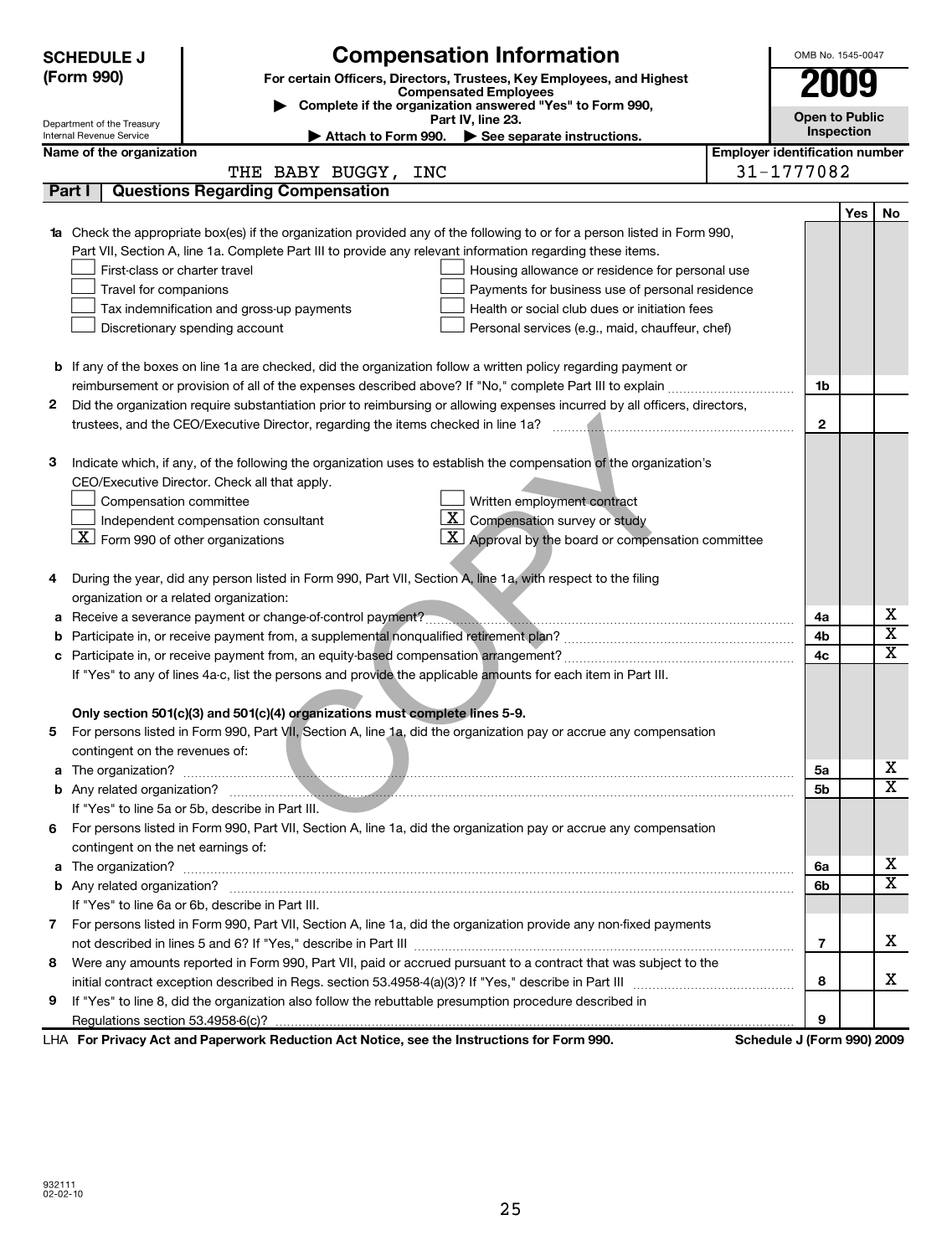Schedule J (Form 990) 2009 THE BABY BUGGY, INC 31-1777082 Page

#### **Part II Officers, Directors, Trustees, Key Employees, and Highest Compensated Employees.**  Use Schedule J-1 if additional space is needed.

For each individual whose compensation must be reported in Schedule J, report compensation from the organization on row (i) and from related organizations, described in the instructions, on row (ii). Do not list any individuals that are not listed on Form 990, Part VII.

**Note.**  The sum of columns (B)(i)-(iii) must equal the applicable column (D) or column (E) amounts on Form 990, Part VII, line 1a.

|                  |                                      |                          | (B) Breakdown of W-2 and/or 1099-MISC compensation |                                           | (C)                                              | (D)                    | (E)<br>Total of columns | (F)<br>Compensation                             |
|------------------|--------------------------------------|--------------------------|----------------------------------------------------|-------------------------------------------|--------------------------------------------------|------------------------|-------------------------|-------------------------------------------------|
| (A) Name         |                                      | (i) Base<br>compensation | (ii) Bonus &<br>incentive<br>compensation          | (iii) Other<br>reportable<br>compensation | Retirement and<br>other deferred<br>compensation | Nontaxable<br>benefits | $(B)(i)-(D)$            | reported in prior<br>Form 990 or<br>Form 990-EZ |
|                  | (i)                                  | 138,000.                 |                                                    |                                           |                                                  | 16,742.                | 154, 742.               |                                                 |
| KATHERINE SNIDER | (ii)                                 |                          |                                                    |                                           |                                                  |                        |                         |                                                 |
|                  | $(i)$                                |                          |                                                    |                                           |                                                  |                        |                         |                                                 |
|                  | (ii)                                 |                          |                                                    |                                           |                                                  |                        |                         |                                                 |
|                  | $\qquad \qquad \textbf{(i)}$         |                          |                                                    |                                           |                                                  |                        |                         |                                                 |
|                  | (ii)                                 |                          |                                                    |                                           |                                                  |                        |                         |                                                 |
|                  | $\qquad \qquad \textbf{(i)}$         |                          |                                                    |                                           |                                                  |                        |                         |                                                 |
|                  | (ii)                                 |                          |                                                    |                                           |                                                  |                        |                         |                                                 |
|                  | (i)                                  |                          |                                                    |                                           |                                                  |                        |                         |                                                 |
|                  | (ii)                                 |                          |                                                    |                                           |                                                  |                        |                         |                                                 |
|                  | (i)                                  |                          |                                                    |                                           |                                                  |                        |                         |                                                 |
|                  | (ii)                                 |                          |                                                    |                                           |                                                  |                        |                         |                                                 |
|                  | (i)                                  |                          |                                                    |                                           |                                                  |                        |                         |                                                 |
|                  | (ii)                                 |                          |                                                    |                                           |                                                  |                        |                         |                                                 |
|                  | $\qquad \qquad \textbf{(i)}$         |                          |                                                    |                                           |                                                  |                        |                         |                                                 |
|                  | (ii)                                 |                          |                                                    |                                           |                                                  |                        |                         |                                                 |
|                  | (i)                                  |                          |                                                    |                                           |                                                  |                        |                         |                                                 |
|                  | (ii)                                 |                          |                                                    |                                           |                                                  |                        |                         |                                                 |
|                  | (i)                                  |                          |                                                    |                                           |                                                  |                        |                         |                                                 |
|                  | (ii)                                 |                          |                                                    |                                           |                                                  |                        |                         |                                                 |
|                  | (i)                                  |                          |                                                    |                                           |                                                  |                        |                         |                                                 |
|                  | (ii)                                 |                          |                                                    |                                           |                                                  |                        |                         |                                                 |
|                  | (i)                                  |                          |                                                    |                                           |                                                  |                        |                         |                                                 |
|                  | (ii)                                 |                          |                                                    |                                           |                                                  |                        |                         |                                                 |
|                  | $\qquad \qquad \textbf{(i)}$         |                          |                                                    |                                           |                                                  |                        |                         |                                                 |
|                  | (ii)                                 |                          |                                                    |                                           |                                                  |                        |                         |                                                 |
|                  | (i)                                  |                          |                                                    |                                           |                                                  |                        |                         |                                                 |
|                  | (ii)                                 |                          |                                                    |                                           |                                                  |                        |                         |                                                 |
|                  | (i)<br>(ii)                          |                          |                                                    |                                           |                                                  |                        |                         |                                                 |
|                  |                                      |                          |                                                    |                                           |                                                  |                        |                         |                                                 |
|                  | $\qquad \qquad \textbf{(i)}$<br>(ii) |                          |                                                    |                                           |                                                  |                        |                         |                                                 |
|                  |                                      |                          |                                                    |                                           |                                                  |                        |                         |                                                 |

**Schedule J (Form 990) 2009**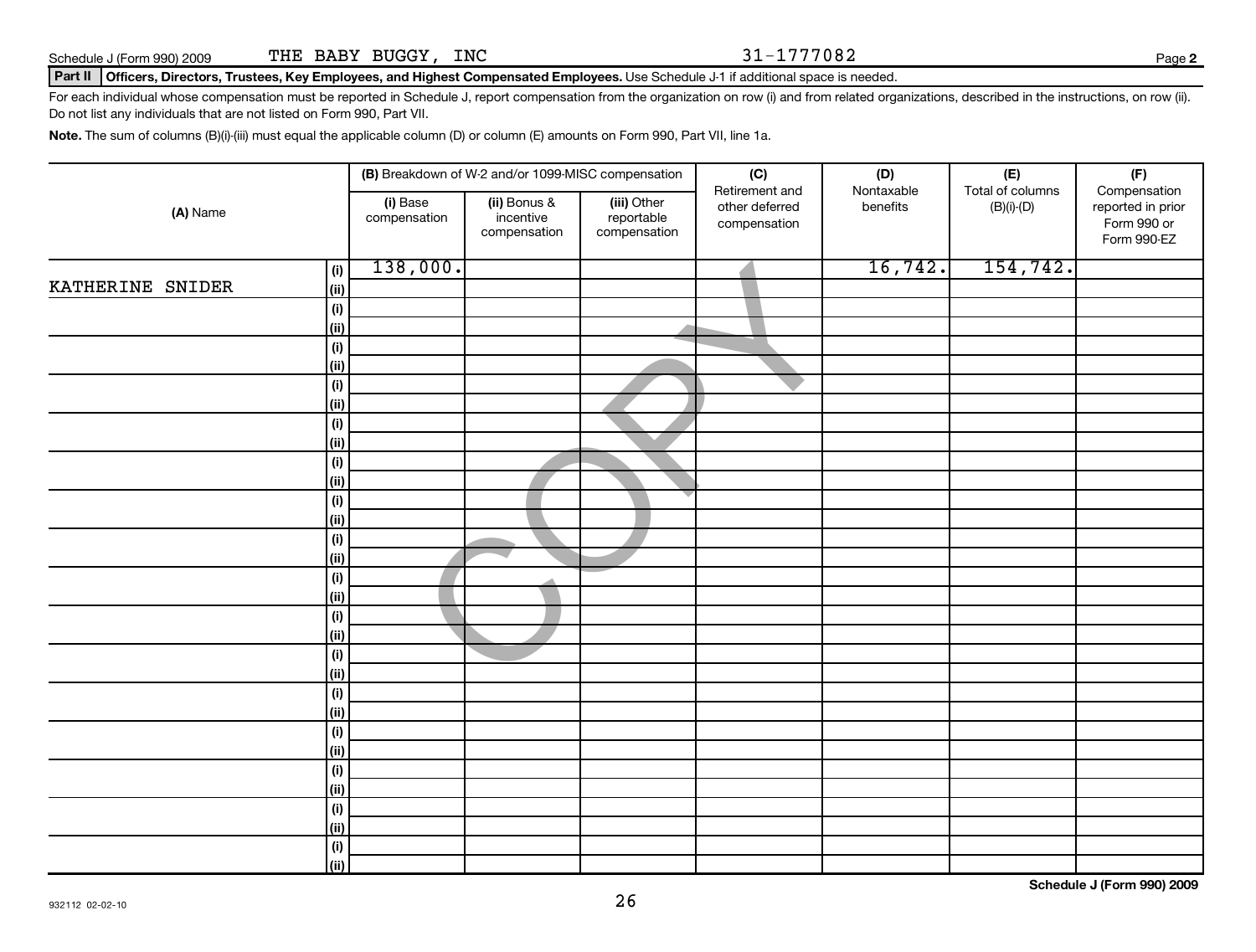#### **SCHEDULE M (Form 990)**

## **Noncash Contributions**

**Complete if the organizations answered "Yes" on Form** <sup>J</sup>**2009**

**Inspection Inspection Inspection Inspection Inspection** 

**990, Part IV, lines 29 or 30. Open to Public Unspection**<br> **■** Attach to Form 990

**Employer identification number**

## Department of the Treasury Internal Revenue Service

Name of the organization

#### **Part I Types of Property** THE BABY BUGGY, INC 1999 120 131-1777082

| 3) | (b) |
|----|-----|

|     |                                                                                                                                     | (a)<br>Check if       | (b)<br>Number of | (c)<br>Revenues reported on  | (d)<br>Method of determining    |            |     |    |
|-----|-------------------------------------------------------------------------------------------------------------------------------------|-----------------------|------------------|------------------------------|---------------------------------|------------|-----|----|
|     |                                                                                                                                     | applicable            | contributions    | Form 990, Part VIII, line 1g | revenues                        |            |     |    |
| 1.  |                                                                                                                                     |                       |                  |                              |                                 |            |     |    |
| 2   | Art - Historical treasures                                                                                                          |                       |                  |                              |                                 |            |     |    |
| 3   |                                                                                                                                     |                       |                  |                              |                                 |            |     |    |
| 4   |                                                                                                                                     |                       |                  |                              |                                 |            |     |    |
| 5   | Clothing and household goods                                                                                                        | $\overline{\text{x}}$ |                  |                              | 1,922,411. COMPARATIVE VALUE ME |            |     |    |
| 6   |                                                                                                                                     |                       |                  |                              |                                 |            |     |    |
| 7   |                                                                                                                                     |                       |                  |                              |                                 |            |     |    |
| 8   | Intellectual property                                                                                                               |                       |                  |                              |                                 |            |     |    |
| 9   |                                                                                                                                     |                       |                  |                              |                                 |            |     |    |
| 10  | Securities - Closely held stock                                                                                                     |                       |                  |                              |                                 |            |     |    |
| 11  | Securities - Partnership, LLC, or                                                                                                   |                       |                  |                              |                                 |            |     |    |
|     |                                                                                                                                     |                       |                  |                              |                                 |            |     |    |
| 12  |                                                                                                                                     |                       |                  |                              |                                 |            |     |    |
| 13  | Qualified conservation contribution -                                                                                               |                       |                  |                              |                                 |            |     |    |
|     |                                                                                                                                     |                       |                  |                              |                                 |            |     |    |
| 14  | Qualified conservation contribution - Other                                                                                         |                       |                  |                              |                                 |            |     |    |
| 15  | Real estate - Residential                                                                                                           |                       |                  |                              |                                 |            |     |    |
| 16  | Real estate - Commercial                                                                                                            |                       |                  |                              |                                 |            |     |    |
| 17  |                                                                                                                                     |                       |                  |                              |                                 |            |     |    |
| 18  |                                                                                                                                     |                       |                  |                              |                                 |            |     |    |
| 19  |                                                                                                                                     |                       |                  |                              |                                 |            |     |    |
| 20  | Drugs and medical supplies                                                                                                          |                       |                  |                              |                                 |            |     |    |
| 21  |                                                                                                                                     |                       |                  |                              |                                 |            |     |    |
| 22  |                                                                                                                                     |                       |                  |                              |                                 |            |     |    |
| 23  |                                                                                                                                     |                       |                  |                              |                                 |            |     |    |
| 24  |                                                                                                                                     |                       |                  |                              |                                 |            |     |    |
| 25  | Other $\blacktriangleright$                                                                                                         |                       |                  |                              |                                 |            |     |    |
| 26  | Other                                                                                                                               |                       |                  |                              |                                 |            |     |    |
| 27  | Other<br>▸                                                                                                                          |                       |                  |                              |                                 |            |     |    |
| 28  | Other                                                                                                                               |                       |                  |                              |                                 |            |     |    |
| 29  | Number of Forms 8283 received by the organization during the tax year for contributions                                             |                       |                  |                              |                                 |            |     |    |
|     | for which the organization completed Form 8283, Part IV, Donee Acknowledgment                                                       |                       |                  | 29                           |                                 |            |     |    |
|     |                                                                                                                                     |                       |                  |                              |                                 |            | Yes | No |
|     | 30a During the year, did the organization receive by contribution any property reported in Part I, lines 1-28 that it must hold for |                       |                  |                              |                                 |            |     |    |
|     | at least three years from the date of the initial contribution, and which is not required to be used for exempt purposes for        |                       |                  |                              |                                 |            |     |    |
|     | the entire holding period?                                                                                                          |                       |                  |                              |                                 | <b>30a</b> |     | х  |
|     | <b>b</b> If "Yes," describe the arrangement in Part II.                                                                             |                       |                  |                              |                                 |            |     |    |
| 31  | Does the organization have a gift acceptance policy that requires the review of any non-standard contributions?                     |                       |                  |                              |                                 | 31         |     | х  |
|     | 32a Does the organization hire or use third parties or related organizations to solicit, process, or sell noncash                   |                       |                  |                              |                                 |            |     |    |
|     | contributions?                                                                                                                      |                       |                  |                              |                                 | 32a        |     | х  |
|     | <b>b</b> If "Yes," describe in Part II.                                                                                             |                       |                  |                              |                                 |            |     |    |
| 33  | If the organization did not report revenues in column (c) for a type of property for which column (a) is checked,                   |                       |                  |                              |                                 |            |     |    |
|     | describe in Part II.                                                                                                                |                       |                  |                              |                                 |            |     |    |
| LHA | For Privacy Act and Paperwork Reduction Act Notice, see the Instructions for Form 990.                                              |                       |                  |                              | Schedule M (Form 990) 2009      |            |     |    |

OMB No. 1545-0047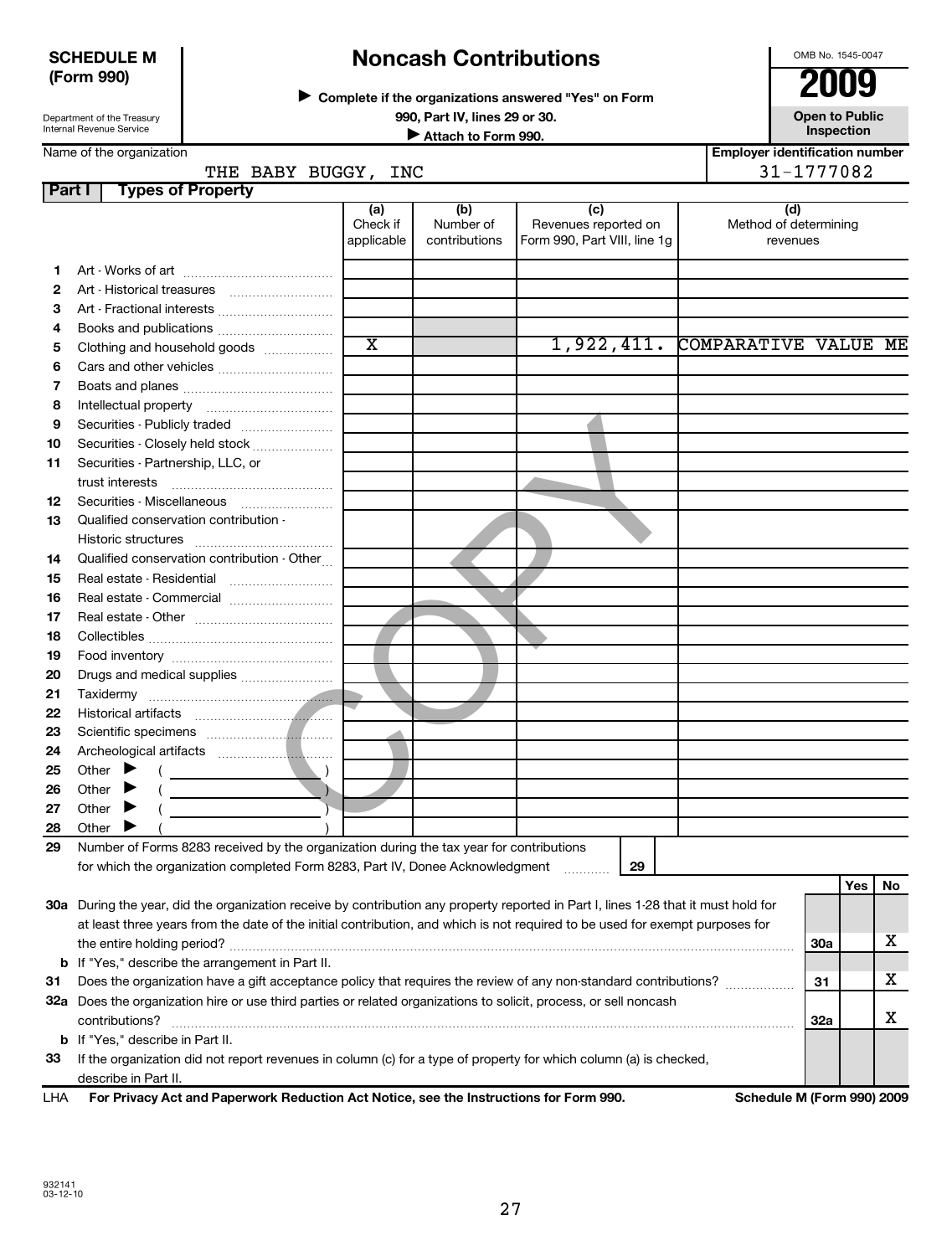| <b>SCHEDULE O</b> |  |
|-------------------|--|
|-------------------|--|

Department of the Treasury Internal Revenue Service

**(Form 990) Complete to provide information for responses to specific questions on Form 990 or to provide any additional information. | Attach to Form 990. Open to Public Supplemental Information to Form 990**<br> **Supplemental Information** for responses to specific questions on<br>
Form 990 or to provide any additional information.<br> **2009**<br> **Examplemental Propential Propential Propential Propent** 

**Inspection**

OMB No. 1545-0047

Name of the organization

**Employer identification number** THE BABY BUGGY, INC  $\vert$  31-1777082

FORM 990, PART I, LINE 1, DESCRIPTION OF ORGANIZATION MISSION:

PRODUCTS AND SERVICES TO FAMILIES IN NEED THROUGHOUT THE FIVE BOROUGHS

OF NEW YORK CITY. BABY BUGGY ACCEPTS DONATIONS OF NEW AND GENTLY USED

ITEMS FROM INDIVIDUALS AND CORPORATIONS, AND DISTRIBUTES THESE ITEMS

THROUGH A NETWORK OF OVER FIFTY COMMUNITY BASED ORGANIZATIONS AND

AGENCIES.

FORM 990, PART III, LINE 1, DESCRIPTION OF ORGANIZATION MISSION:

CORPORATIONS, AND DISTRIBUTES THESE ITEMS THROUGH A NETWORK OF OVER

FIFTY COMMUNITY BASED ORGANIZATIONS AND AGENCIES.

LINE 1, DESCRIPTION OF ORGANIZATION<br>ISTRIBUTES THESE ITEMS THROUGH A NETW<br>ED ORGANIZATIONS AND AGENCIES.<br>LINE 4D, OTHER PROGRAM SERVICES:<br>UDED HOMELESS, DOMESTIC VIOLENCE AND<br>PROGRAMS THROUGH DONATIONS OF GENTLY<br>EAR TO BEN FORM 990, PART III, LINE 4D, OTHER PROGRAM SERVICES: OTHER PROGRAMS INCLUDED HOMELESS, DOMESTIC VIOLENCE AND COURT. BABY BUGGY SERVED THESE PROGRAMS THROUGH DONATIONS OF GENTLY USED CLOTHING AND ITEMS AND NEW GEAR TO BENEFIT FAMILIES IN NEED. THESE DONATIONS WERE MADE THROUGH A NETWORK OF OVER FIFTY COMMUNITY BASED ORGANIZATIONS AND CITY AGENCIES INCLUDING NEW YORK ASIAN WOMEN'S CENTER SHELTERS, SAFE HORIZON SHELTERS AND NURSE-FAMILY PARTNERSHIP SITES. EXPENSES \$ 746146. INCLUDING GRANTS OF \$ 0. REVENUE \$ 0.

FORM 990, PART VI, SECTION A, LINE 2: THE PRESIDENT'S BROTHER-IN-LAW, ARI SHALAM, IS A MEMBER OF THE BOARD. HOWEVER, ARI HAD BEEN A DONOR TO THE ORGANIZATION FOR SEVERAL YEARS BEFORE HE WAS VOTED ONTO THE BOARD. IN ADDITION, ARI BROUGHT YEARS OF NYC REAL ESTATE EXPERIENCE TO THE BOARD, FILLING A GAP IN THE CUMMULATIVE BOARD EXPERIENCE.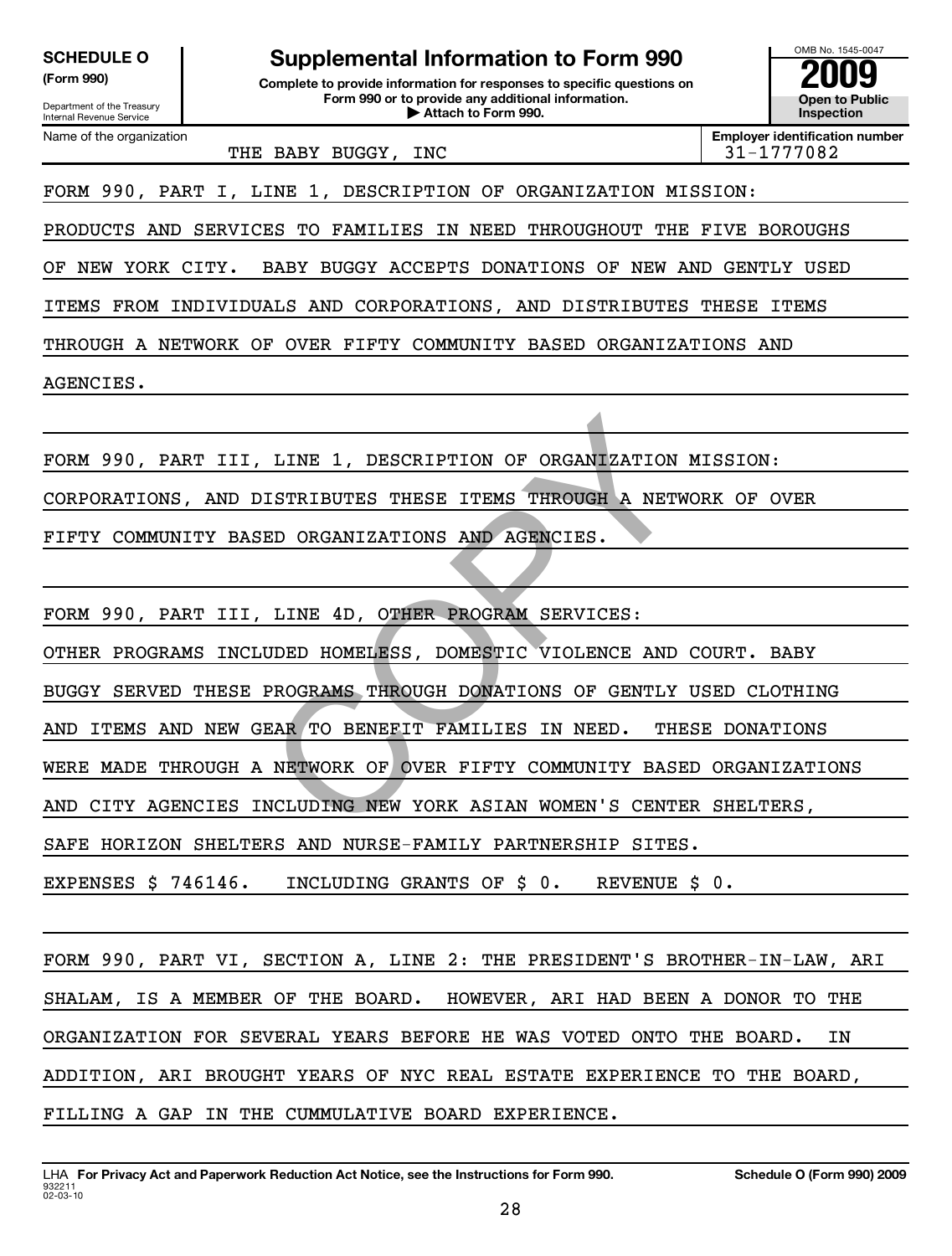Department of the Treasury Internal Revenue Service

**(Form 990) Complete to provide information for responses to specific questions on Form 990 or to provide any additional information. | Attach to Form 990. Open to Public** SCHEDULE O<br> **Supplemental Information to Form 990**<br> **Supplemental Information for responses to specific questions on**<br> **Experimental Scheper to Public**<br> **Experimental Scheper to Public**<br> **Experimental Scheper to Public** 



Name of the organization

**Employer identification number** THE BABY BUGGY, INC  $\vert$  31-1777082

FORM 990, PART VI, SECTION B, LINE 11: THE FORM 990 IS COMPLETED AND

REVIEWED BY THE ORGANIZATION'S EXECUTIVE DIRECTOR AND BOOKKEEPING ASSISTANT

AND THEN SENT TO THE ORGANIZATION'S PRESIDENT, SECRETARY, TREASURER AND

FINANCE COMMITTEE FOR FINAL REVIEW. THE TREASURER OF THE BOARD OF

DIRECTORS UPDATES THE REST OF THE BOARD OF DIRECTORS ON THE PROCESS AND

EACH BOARD MEMBER RECEIVES A COPY OF THE FORM PRIOR TO FILING.

SECTION B, LINE 12C: THE BOARD OF DIR<br>EREST POLICY AND AN ANNUAL CONFLICT C<br>T PRIOR TO THE ANNUAL (JANUARY) MEETI<br>S THIS POLICY AND THE DISCLOSURE STAT<br>NG. BOARD MEMBERS ARE INVITED TO ASK<br>USS POTENTIAL CONFLICTS WITH THE FORM 990, PART VI, SECTION B, LINE 12C: THE BOARD OF DIRECTORS RECEIVES THE CONFLICT OF INTEREST POLICY AND AN ANNUAL CONFLICT OF INTEREST DISCLOSURE STATEMENT PRIOR TO THE ANNUAL (JANUARY) MEETING. THE SECRETARY OF THE BOARD REVIEWS THIS POLICY AND THE DISCLOSURE STATEMENT WITH MEMBERS AT THE ANNUAL MEETING. BOARD MEMBERS ARE INVITED TO ASK QUESTIONS AT THE MEETING AND/OR DISCUSS POTENTIAL CONFLICTS WITH THE SECRETARY AND/OR EXECUTIVE DIRECTOR FOLLOWING THE MEETING. ALL BOARD OF DIRECTORS MUST THEN COMPLETE AND SIGN THE DISCLOSURE STATEMENT AND SEND IT TO THE EXECUTIVE DIRECTOR WITHIN A MONTH OF THE MEETING.

FORM 990, PART VI, SECTION B, LINE 15: THE SECRETARY OF THE BOARD OF DIRECTORS REACHES OUT TO THE TREASURER, PRESIDENT AND A FEW OTHER KEY DIRECTORS, AS WELL AS MANAGERS OF THE ORGANIZATION IN PREPARATION FOR THE EXECUTIVE DIRECTOR'S ANNUAL REVIEW. SHE THEN COMPLETES THE REVIEW IN-PERSON WITH THE EXECUTIVE DIRECTOR BEFORE THE END OF THE YEAR. THE BOARD VOTES ON THE SALARY OF THE EXECUTIVE DIRECTOR, AS WELL AS OTHER STAFF MEMBERS, IN A CLOSED SESSION OF THE LAST BOARD MEETING OF THE CALENDAR YEAR.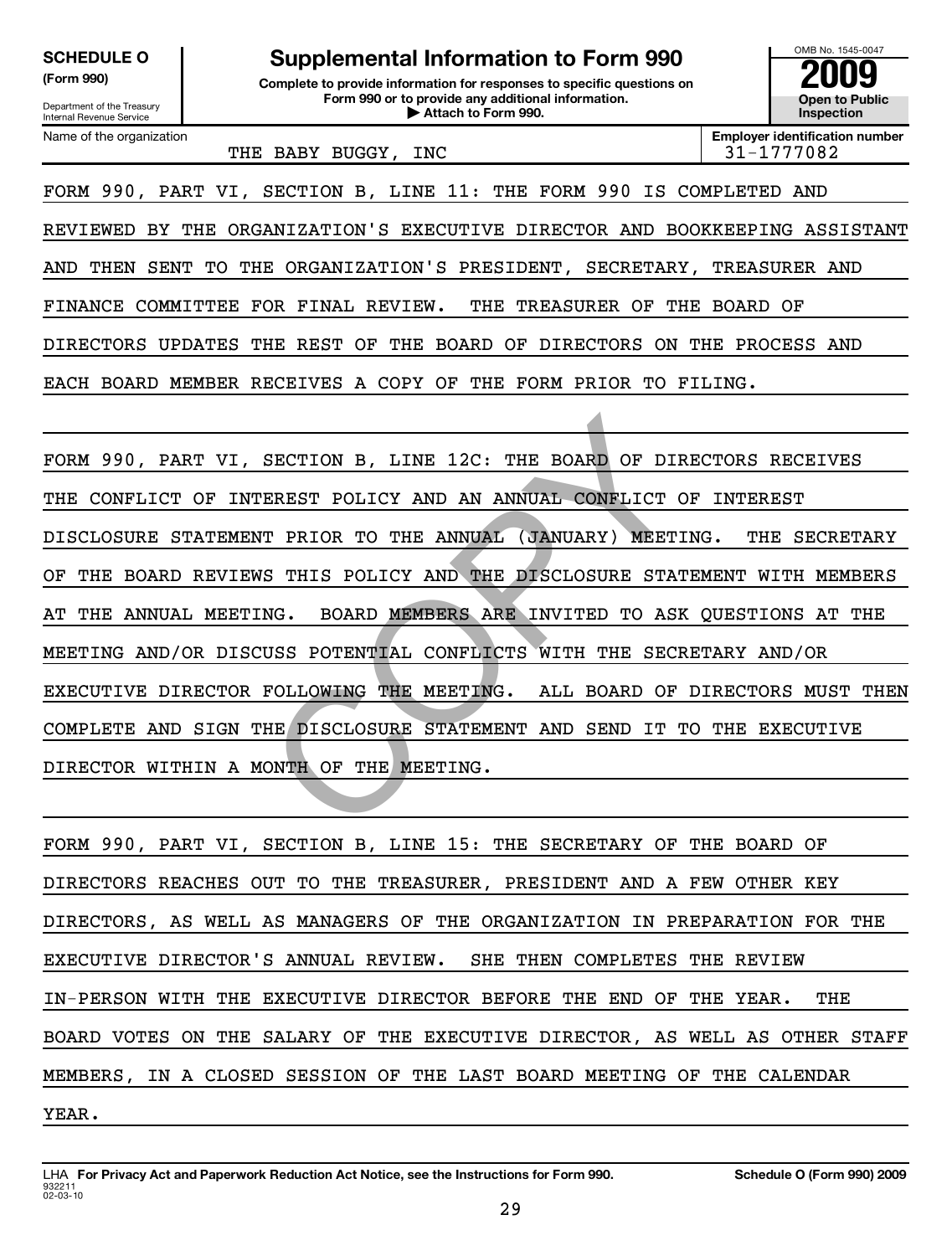| <b>SCHEDULE O</b> |
|-------------------|
|-------------------|

**(Form 990) Complete to provide information for responses to specific questions on Form 990 or to provide any additional information. | Attach to Form 990. Open to Public Supplemental Information to Form 990**<br>
Form 990 or to provide any additional information.<br> **2009 2009 2009 2009 2009 2009 2009 2009 2009 2009 2009 2009 2009 2009 2009 2009 2009 2009 200** 

Department of the Treasury Internal Revenue Service Name of the organization

#### **Inspection Employer identification number**

OMB No. 1545-0047

THE BABY BUGGY, INC 31-1777082

#### FORM 990, PART VI, SECTION C, LINE 19: THE AUDITED FINANCIAL STATEMENTS

### ARE AVAILABLE ON THE ORGANIZATION'S WEBSITE. OTHER DOCUMENTS ARE NOT

### AVAILABLE ON THE WEBSITE, BUT ARE AVAILABLE UPON REQUEST.

THE PROCESS HAS NOT CHANGED COMPARED TO PRIOR YEAR.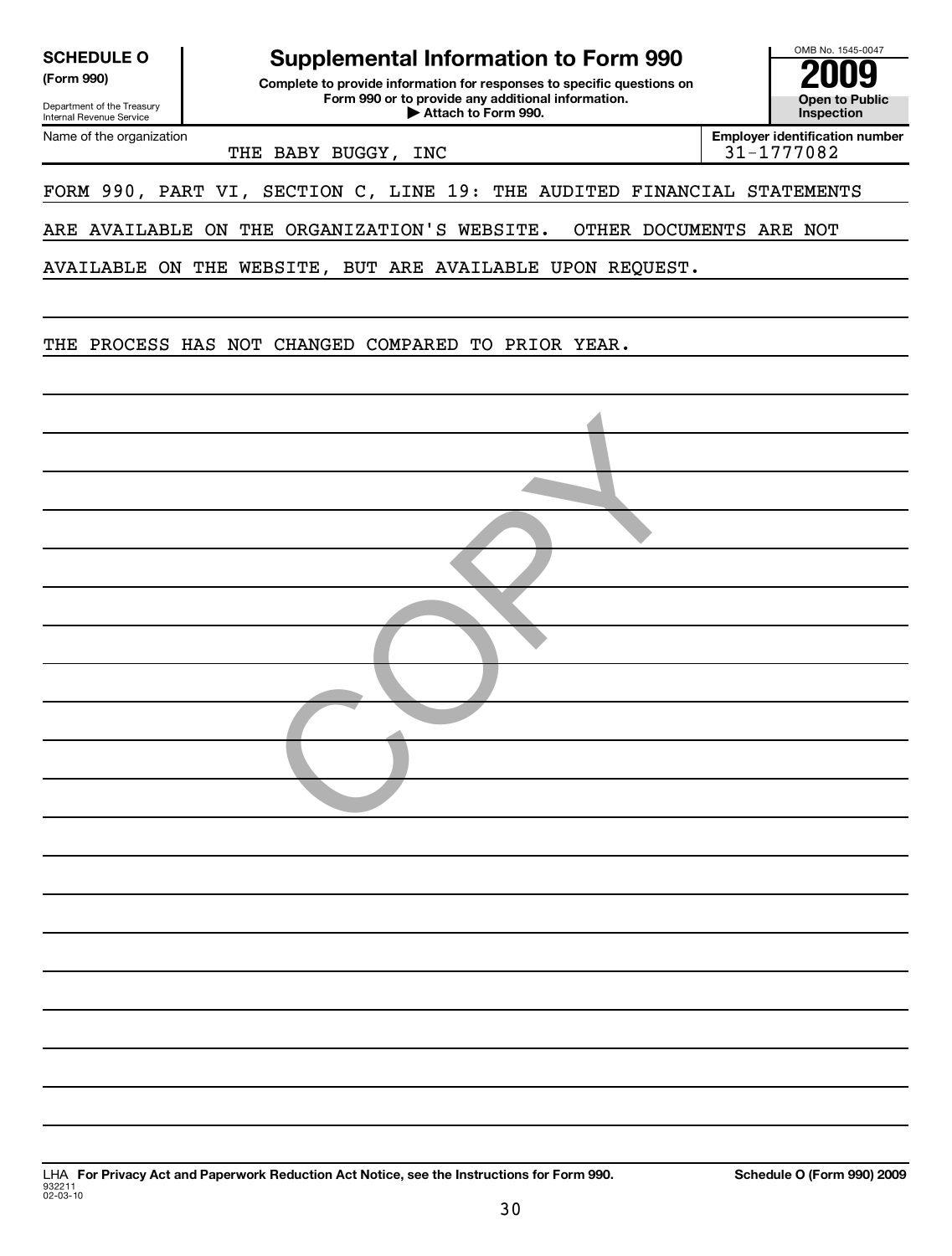**2009 DEPRECIATION AND AMORTIZATION REPORT**

#### FORM 990 PAGE 10 990

| Asset<br>No. | Description                                       | Date<br>Acquired | Method | Life | Line<br>No. | Unadjusted<br>Cost Or Basis | Bus %<br>Excl | Reduction In<br>Basis | Basis For<br>Depreciation | Accumulated<br>Depreciation | Current<br>Sec 179 | <b>Current Year</b><br>Deduction |
|--------------|---------------------------------------------------|------------------|--------|------|-------------|-----------------------------|---------------|-----------------------|---------------------------|-----------------------------|--------------------|----------------------------------|
|              | PROPERTY AND<br>1EQUIPMENT<br>* 990 PAGE 10 TOTAL | VARIESSL         |        | 5.00 | 16          | 16,665.                     |               |                       | 16,665.                   | 13,611.                     |                    | 3,054.                           |
|              |                                                   |                  |        |      |             | 16,665.                     |               | $\mathbf 0$ .         | 16,665.                   | 13,611.                     | 0.                 | 3,054.                           |
|              | 990 PAGE 10 TOTAL<br>l*                           |                  |        |      |             | 0.                          |               | $\mathbf 0$ .         | 0.                        | 0.                          | 0.                 | $\mathbf 0$ .                    |
|              | * GRAND TOTAL 990<br>PAGE 10 DEPR                 |                  |        |      |             | 16,665.                     |               | $\mathbf 0$ .         | 16,665.                   | 13,611.                     | 0.                 | 3,054.                           |
|              |                                                   |                  |        |      |             |                             |               |                       |                           |                             |                    |                                  |
|              |                                                   |                  |        |      |             |                             |               |                       |                           |                             |                    |                                  |
|              |                                                   |                  |        |      |             |                             |               |                       |                           |                             |                    |                                  |
|              |                                                   |                  |        |      |             |                             |               |                       |                           |                             |                    |                                  |
|              |                                                   |                  |        |      |             |                             |               |                       |                           |                             |                    |                                  |
|              |                                                   |                  |        |      |             |                             |               |                       |                           |                             |                    |                                  |
|              |                                                   |                  |        |      |             |                             |               |                       |                           |                             |                    |                                  |
|              |                                                   |                  |        |      |             |                             |               |                       |                           |                             |                    |                                  |
|              |                                                   |                  |        |      |             |                             |               |                       |                           |                             |                    |                                  |
|              |                                                   |                  |        |      |             |                             |               |                       |                           |                             |                    |                                  |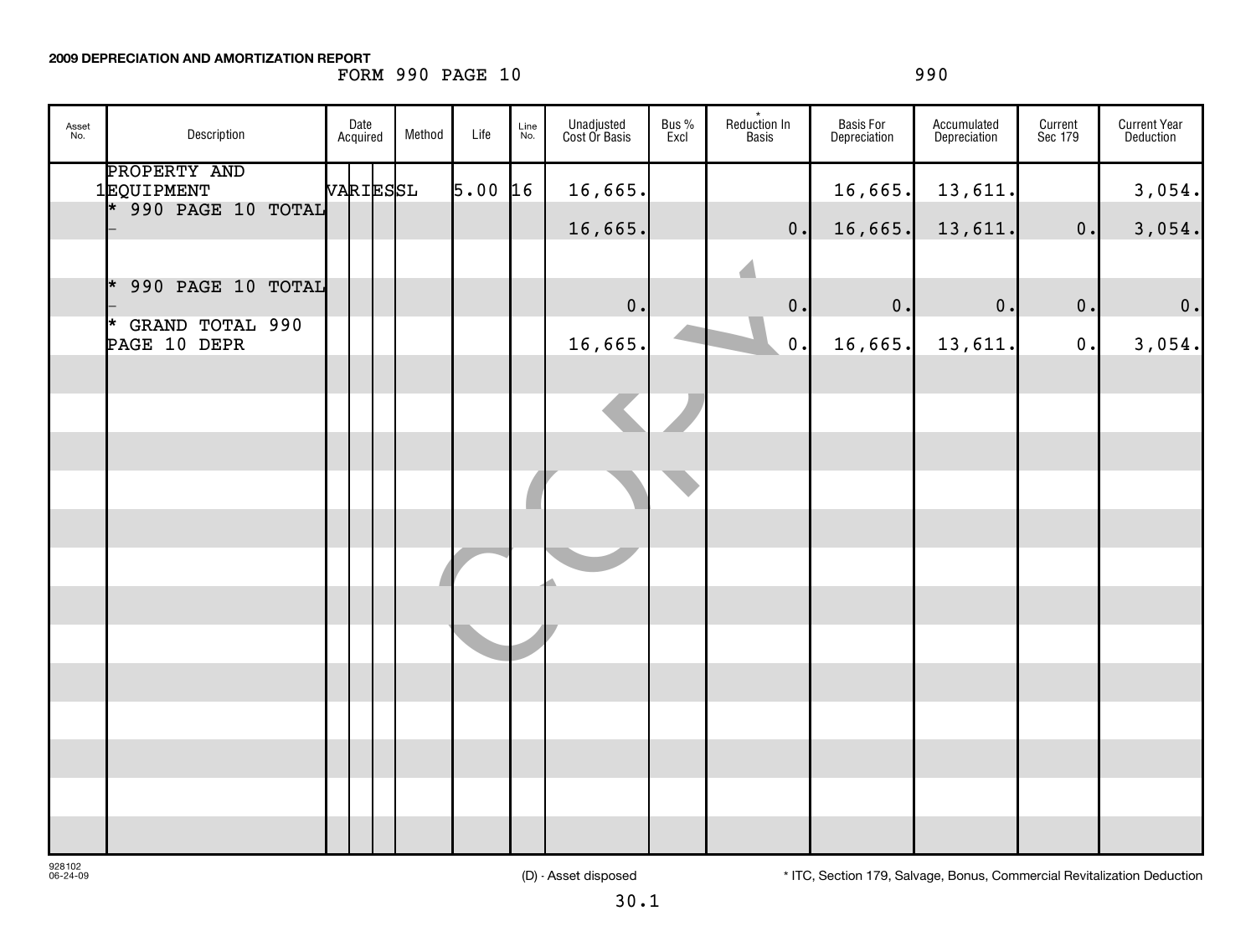| Form 8868                                              |
|--------------------------------------------------------|
| (Rev. April 2009)                                      |
| Department of the Treasury<br>Internal Revenue Service |

### (Rev. April 2009) **Cxempt Organization Return** Manus 1545-1709 **8868 Application for Extension of Time To File an**

| File a separate application for each return.

 $\lfloor x \rfloor$ 

 $\left\vert \cdot\right\vert$ 

**If you are filing for an Automatic 3-Month Extension, complete only Part I** and check this box  $\ldots$  $\ldots$  $\ldots$  $\ldots$  $\ldots$  $\ldots$ 

**• If you are filing for an Additional (Not Automatic) 3-Month Extension, complete only Part II (on page 2 of this form).** 

Do not complete Part II unless you have already been granted an automatic 3-month extension on a previously filed Form 8868.

**Part I** | Automatic 3-Month Extension of Time. Only submit original (no copies needed).

A corporation required to file Form 990-T and requesting an automatic 6-month extension - check this box and complete

Part I only ~~~~~~~~~~~~~~~~~~~~~~~~~~~~~~~~~~~~~~~~~~~~~~~~~~~~~~~~~~~~~~ |

*All other corporations (including 1120-C filers), partnerships, REMICs, and trusts must use Form 7004 to request an extension of time to file income tax returns.*

Electronic Filing (e-file). Generally, you can electronically file Form 8868 if you want a 3-month automatic extension of time to file one of the returns www.irs.gov/efile and click on e-file for Charities & Nonprofits. noted below (6 months for a corporation required to file Form 990-T). However, you cannot file Form 8868 electronically if (1) you want the additional (not automatic) 3-month extension or (2) you file Forms 990-BL, 6069, or 8870, group returns, or a composite or consolidated Form 990-T. Instead, you must submit the fully completed and signed page 2 (Part II) of Form 8868. For more details on the electronic filing of this form, visit and click on

| Type or                                                   | Name of Exempt Organization                                                                                                                                                                            |    |            | <b>Employer identification number</b> |
|-----------------------------------------------------------|--------------------------------------------------------------------------------------------------------------------------------------------------------------------------------------------------------|----|------------|---------------------------------------|
| print                                                     | THE BABY BUGGY, INC                                                                                                                                                                                    |    | 31-1777082 |                                       |
| File by the<br>due date for<br>filing your<br>return. See | Number, street, and room or suite no. If a P.O. box, see instructions.<br>306 W. 37TH STREET, 8TH FLOOR                                                                                                |    |            |                                       |
| instructions.                                             | City, town or post office, state, and ZIP code. For a foreign address, see instructions.<br>NEW YORK, NY<br>10018                                                                                      |    |            |                                       |
|                                                           | <b>Check type of return to be filed</b> (file a separate application for each return);                                                                                                                 |    |            |                                       |
|                                                           | $\overline{\textbf{X}}$ Form 990<br>Form 990-T (corporation)<br>Form 4720                                                                                                                              |    |            |                                       |
|                                                           | Form 990-BL<br>Form 990-T (sec. 401(a) or 408(a) trust)<br>Form 5227                                                                                                                                   |    |            |                                       |
|                                                           | Form 990-EZ<br>Form 990-T (trust other than above)<br>Form 6069<br>Form 990-PF<br>Form 1041-A<br>Form 8870                                                                                             |    |            |                                       |
|                                                           | KATHERINE SNIDER, EXECUTIVE DIRECTOR                                                                                                                                                                   |    |            |                                       |
|                                                           | • The books are in the care of > 306 W. 37TH STREET, 8TH FLOOR - NEW YORK, NY 10018                                                                                                                    |    |            |                                       |
|                                                           | FAX No. $\geq 212 - 736 - 1774$<br>Telephone No. $\triangleright$ 212-736-1777                                                                                                                         |    |            |                                       |
|                                                           |                                                                                                                                                                                                        |    |            |                                       |
|                                                           |                                                                                                                                                                                                        |    |            |                                       |
|                                                           | • If this is for a Group Return, enter the organization's four digit Group Exemption Number (GEN) [167]. If this is for the whole group, check this                                                    |    |            |                                       |
|                                                           | $\mathsf{box} \blacktriangleright \Box$ . If it is for part of the group, check this box $\blacktriangleright \Box$ and attach a list with the names and EINs of all members the extension will cover. |    |            |                                       |
| 1                                                         | I request an automatic 3-month (6-months for a corporation required to file Form 990-T) extension of time until                                                                                        |    |            |                                       |
|                                                           | <b>AUGUST 15, 2010</b><br>, to file the exempt organization return for the organization named above. The extension<br>is for the organization's return for:                                            |    |            |                                       |
|                                                           | $\blacktriangleright$ $\boxed{\text{X}}$ calendar year 2009 or                                                                                                                                         |    |            |                                       |
|                                                           | $\Box$ tax year beginning<br>, and ending                                                                                                                                                              |    |            |                                       |
| 2                                                         | Initial return<br>Final return<br>If this tax year is for less than 12 months, check reason:                                                                                                           |    |            | Change in accounting period           |
| За                                                        | If this application is for Form 990-BL, 990-PF, 990-T, 4720, or 6069, enter the tentative tax, less any                                                                                                |    |            |                                       |
|                                                           | nonrefundable credits. See instructions.                                                                                                                                                               | За | \$         |                                       |
| b                                                         | If this application is for Form 990-PF or 990-T, enter any refundable credits and estimated                                                                                                            |    |            |                                       |
|                                                           | tax payments made. Include any prior year overpayment allowed as a credit.                                                                                                                             | 3b | \$         |                                       |
| с                                                         | Balance Due. Subtract line 3b from line 3a. Include your payment with this form, or, if required,                                                                                                      |    |            |                                       |
|                                                           | deposit with FTD coupon or, if required, by using EFTPS (Electronic Federal Tax Payment System).<br>See instructions.                                                                                  | 3c |            | N/A                                   |

**For Privacy Act and Paperwork Reduction Act Notice, see Instructions. 8868** LHA